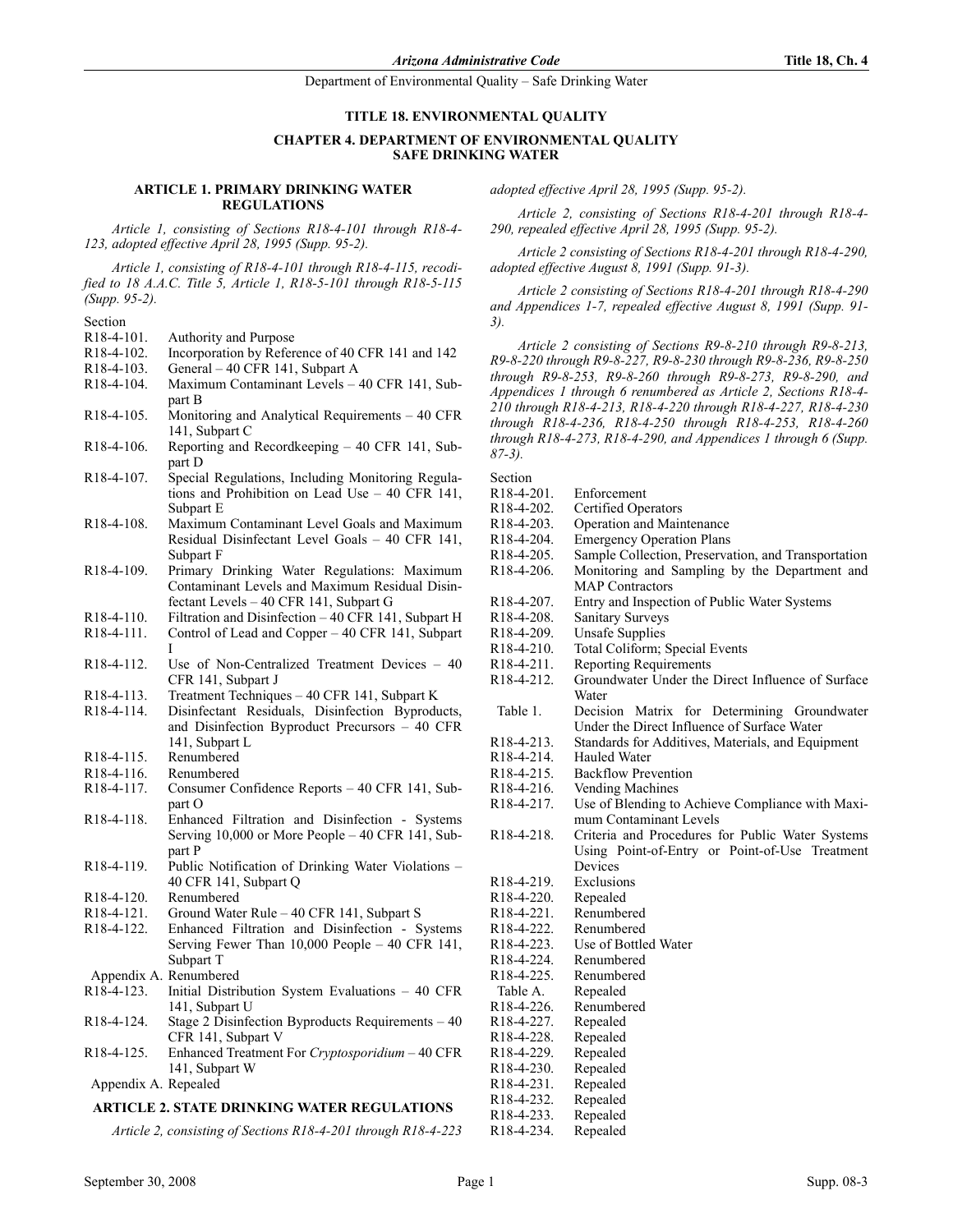#### Department of Environmental Quality – Safe Drinking Water

| R18-4-235.                           | Repealed             |
|--------------------------------------|----------------------|
| R18-4-236.                           | Repealed             |
| R18-4-237.                           | Repealed             |
| R18-4-238.                           | Repealed             |
| R18-4-239.                           | Repealed             |
| R18-4-240.                           | Repealed             |
| R18-4-241.                           | Repealed             |
| R18-4-242.                           | Repealed             |
| R18-4-243.                           | Repealed             |
| R18-4-244.<br>R18-4-245.             | Repealed             |
| R18-4-246.                           | Repealed<br>Repealed |
| R18-4-247.                           | Repealed             |
| R18-4-248.                           | Repealed             |
| R18-4-249.                           | Repealed             |
| R18-4-250.                           | Repealed             |
| R18-4-251.                           | Repealed             |
| R18-4-252.                           | Repealed             |
| R18-4-253.                           | Repealed             |
| R18-4-254.                           | Reserved             |
| R18-4-255.                           | Reserved             |
| R18-4-256.                           | Reserved             |
| R18-4-257.                           | Reserved             |
| R18-4-258.                           | Reserved             |
| R18-4-259.                           | Reserved             |
| R18-4-260.                           | Repealed             |
| R18-4-261.                           | Repealed             |
| R18-4-262.                           | Repealed             |
| R18-4-263.                           | Repealed             |
| R18-4-264.                           | Repealed             |
| R18-4-265.                           | Repealed             |
| R18-4-266.                           | Repealed             |
| R18-4-267.                           | Repealed             |
| R18-4-268.                           | Repealed             |
| R18-4-269.                           | Repealed             |
| R18-4-270.                           | Repealed             |
| R18-4-271.                           | Repealed             |
| R18-4-272.                           | Repealed             |
| R18-4-273.                           | Repealed             |
| R18-4-274.<br>R18-4-275.             | Reserved             |
| R18-4-276.                           | Reserved<br>Reserved |
| R18-4-277.                           | Reserved             |
| R18-4-278.                           | Reserved             |
| R18-4-279.                           | Reserved             |
| R18-4-280.                           | Repealed             |
| R <sub>18</sub> -4-28 <sub>1</sub> . | Repealed             |
| R18-4-282.                           | Repealed             |
| R18-4-283.                           | Reserved             |
| R18-4-284.                           | Reserved             |
| R18-4-285.                           | Reserved             |
| R18-4-286.                           | Reserved             |
| R18-4-287.                           | Reserved             |
| R18-4-288.                           | Reserved             |
| R18-4-289.                           | Reserved             |
| R18-4-290.                           | Repealed             |
| Appendix<br>1.                       | Repealed             |
| Appendix<br>2.                       | Repealed             |
| 3.<br>Appendix                       | Repealed             |
| Appendix 4.                          | Repealed             |
| Appendix 5.                          | Repealed             |
| Appendix 6.                          | Repealed             |
| Appendix 7.                          | Repealed             |

## ARTICLE 3. MONITORING ASSISTANCE PROGRAM

Article 3, consisting of Sections R18-4-301 thru R18-4-317,

adopted effective April 28, 1995 (Supp. 95-2).

| Section                              |                                             |
|--------------------------------------|---------------------------------------------|
| R <sub>18</sub> -4-301               | Applicability                               |
| R18-4-301.01. Renumbered             |                                             |
| Table 1.                             | Renumbered                                  |
| R18-4-301.02. Repealed               |                                             |
| R <sub>18</sub> -4-302.              | <b>Contractor Responsibilities</b>          |
| R <sub>18</sub> -4-303.              | <b>Public Water System Responsibilities</b> |
| R <sub>18</sub> -4-304.              | Fees for the Monitoring Assistance Program  |
| R18-4-305.                           | Collection and Payment of Fees              |
| R <sub>18</sub> -4-306.              | Repealed                                    |
| R <sub>18</sub> -4-307.              | Repealed                                    |
| R <sub>18</sub> -4-308.              | Repealed                                    |
| R <sub>18</sub> -4-309.              | Repealed                                    |
| R <sub>18</sub> -4-3 <sub>10</sub> . | Repealed                                    |
| R <sub>18</sub> -4-3 <sub>11</sub> . | Repealed                                    |
| R <sub>18</sub> -4-3 <sub>12</sub> . | Repealed                                    |
| R <sub>18</sub> -4-3 <sub>13</sub> . | Repealed                                    |
| R <sub>18</sub> -4-314.              | Repealed                                    |
| R <sub>18</sub> -4-3 <sub>15</sub> . | Repealed                                    |
| R <sub>18</sub> -4-3 <sub>16</sub> . | Repealed                                    |
| R <sub>18</sub> -4-317.              | Repealed                                    |
| Appendix A. Repealed                 |                                             |
| Appendix B. Repealed                 |                                             |

## ARTICLE 4. REPEALED

Article 4, consisting of Sections R18-4-401 thru R18-4-405, adopted effective April 28, 1995 (Supp. 95-2).

Section R18-4-401. Repealed R18-4-402. Repealed

| repeared |
|----------|
| Repealed |
| Repealed |
| Repealed |
|          |

#### ARTICLE 5. RECODIFIED

Article 5 recodified to 18 A.A.C. 5, Article 5 at 10 A.A.R. 585, effective January 30, 2004 (Supp. 04-1).

Article 5, consisting of Sections R18-4-501 through R18-4- 509, adopted effective April 28, 1995 (Supp. 95-2).

Appendices A, B, and C adopted effective April 28, 1995 (Supp. 95-2).

Section R18-4-501. Recodified R18-4-502. Recodified<br>R18-4-503. Recodified R18-4-503. Recodified<br>R18-4-504. Recodified R18-4-504. R18-4-505. Recodified R18-4-506. Recodified R18-4-507. Recodified<br>R18-4-508. Recodified R18-4-508. R18-4-509. Recodified Appendix A. Repealed Appendix B. Repealed Appendix C. Renumbered

## **ARTICLE 6. CAPACITY DEVELOPMENT** REQUIREMENTS FOR A NEW PUBLIC DRINKING WATER SYSTEM

Article 6, consisting of Sections R18-4-601 through R18-4- 607, adopted by final rulemaking at 5 A.A.R. 4456, effective September 23, 1999 (Supp. 99-4).

Article 6, consisting of Sections R18-4-601 through R18-4-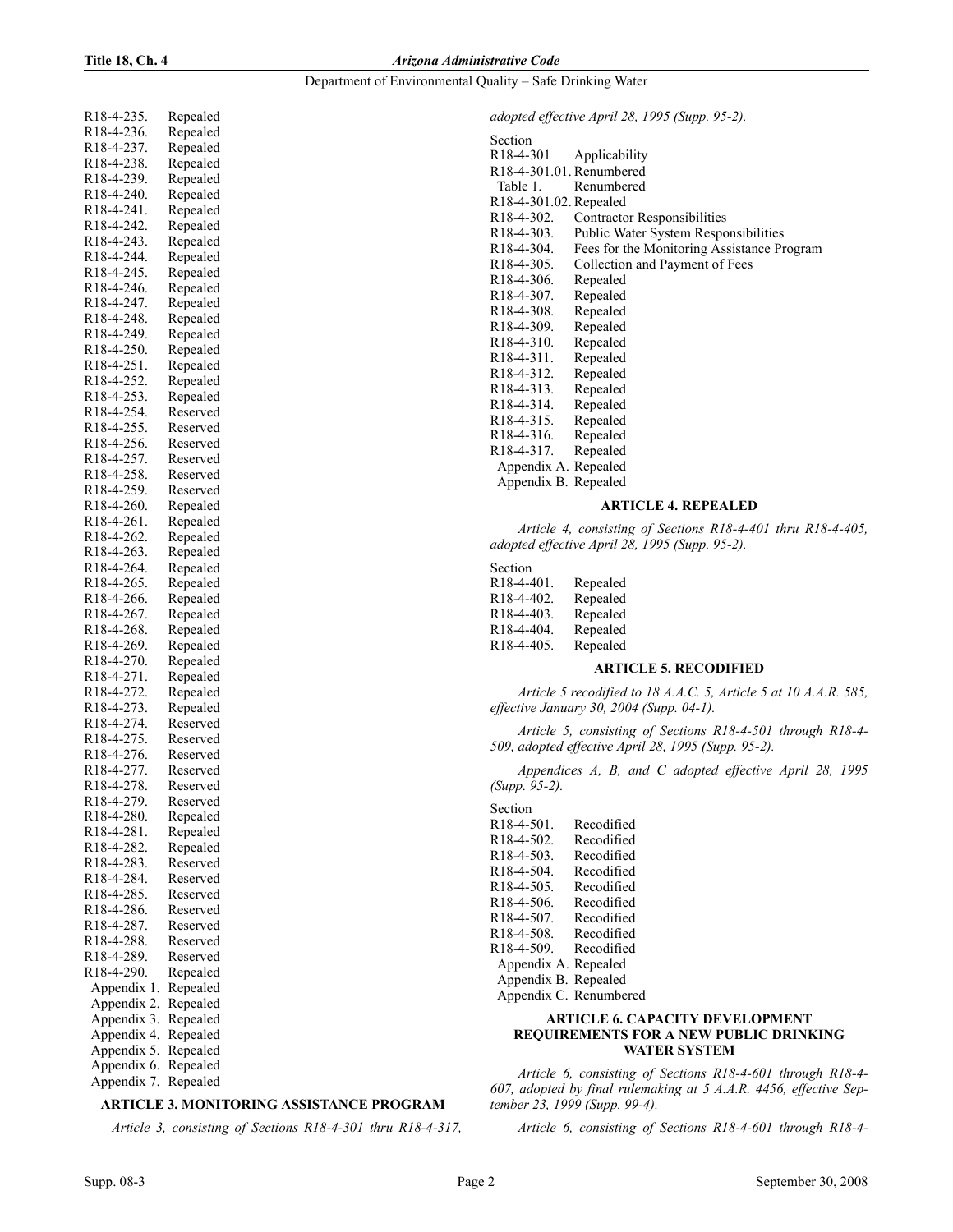607, adopted by final rulemaking effective September 23, 1999; the A.A.R. citation was not available at the time of publication and will appear in Supp. 99-4 (Supp. 99-3).

Section<br>R18-4-601.

- Applicability
- R18-4-602. Elementary Business Plan
- R18-4-603. Technical Capacity
- R18-4-604. Managerial Capacity R18-4-605. Financial Capacity
- R18-4-606. Review, Approval, Denial Process
- R18-4-607. Appeals
- Appendix A. Capacity Development Review Checklist for CWS and NTNCWS
- Appendix B. General Statement of Responsibility by Owner
- Appendix C. Financial Capacity for CWS and NTNCWS Worksheet 1

Appendix D. CWS and NTNCWS Financial Viability Test

## ARTICLE 7. REPEALED

Article 7, consisting of Sections R18-4-701 through R18-4-710 and Appendices A and B, adopted by final rulemaking at 6 A.A.R. 2019, effective May 10, 2000 (Supp. 00-2).

Section

| R <sub>18</sub> -4-701.              | Repealed |
|--------------------------------------|----------|
| R <sub>18</sub> -4-702.              | Repealed |
| R <sub>18</sub> -4-703.              | Repealed |
| R18-4-704.                           | Repealed |
| R <sub>18</sub> -4-705.              | Repealed |
| R <sub>18</sub> -4-706.              | Repealed |
| R <sub>18</sub> -4-707.              | Repealed |
| R <sub>18</sub> -4-708.              | Repealed |
| R18-4-709.                           | Repealed |
| R <sub>18</sub> -4-7 <sub>10</sub> . | Repealed |
| Appendix A.                          | Repealed |
| Appendix B.                          | Repealed |
| Appendix C.                          | Repealed |

## ARTICLE 8. TECHNICAL ASSISTANCE

Article 8, consisting of Sections R18-4-801 through R18-4- 804, made by final rulemaking at 8 A.A.R. 262, effective December 27, 2001 (Supp. 01-4).

#### Section

- R18-4-801. Repealed
- R18-4-802. Technical Assistance Plan
- R18-4-803. Master Priority List

R18-4-804. Technical Assistance Awards

## ARTICLE 1. PRIMARY DRINKING WATER **REGULATIONS**

## R18-4-101. Authority and Purpose

- A. This Chapter is created under the authority of A.R.S. Title 49, Chapter 2, Article 9, and the federal Safe Drinking Water Act, 42 U.S.C. 300f through 300j-26.
- The purposes of this Chapter include the following:
	- 1. To protect the public health and welfare by ensuring that all potable water distributed or sold to the public by public water systems is free from unwholesome, poisonous, deleterious, or other foreign substances, and filth or disease-causing substances or organisms; and
	- 2. To enable the state to maintain primary enforcement responsibility of the Safe Drinking Water Act, including the requirements of 40 CFR 141 and 142.

## **Historical Note**

Former Section R9-20-504 repealed, new Section R9-20-

504 adopted effective November 1, 1979 (Supp. 79-6).

- Former Section R9-20-504 amended, renumbered as Section R9-20-501, then renumbered as Section R18-4-101
- effective October 23, 1987 (Supp. 87-4). R18-4-101 recodified to R18-5-101 (Supp. 95-2). New Section
- adopted effective April 28, 1995 (Supp. 95-2). Amended effective June 3, 1998 (Supp. 98-3). Amended effective
- December 8, 1998 (Supp. 98-4). Amended by final rule-
- making effective September 23, 1999; the A.A.R. citation was not available at the time of publication and will appear in Supp. 99-4 (Supp. 99-3). Amended by final rulemaking at 5 A.A.R. 4456, effective September 23,
- 1999 (Supp. 99-4). Amended by final rulemaking at 8
- A.A.R. 973, effective February 19, 2002 (Supp. 02-1).
- Amended by final rulemaking at 8 A.A.R. 3046, effective May 1, 2002 (Supp. 02-3). Section repealed; new Section
- made by final rulemaking at 14 A.A.R. 2978, effective

August 30, 2008 (Supp. 08-3).

## R18-4-102. Incorporation by Reference of 40 CFR 141 and 142

- A. Unless otherwise specified in this Chapter, all references to regulations in 40 CFR 141 and 142 in this Chapter refer to the July 1, 2007, version of the regulations. Copies of the incorporated material are available for review at the Arizona Department of Environmental Quality, 1110 W. Washington St., Phoenix, AZ, 85007, and are available from:
	- 1. Code of Federal Regulations: U.S. Government Printing Office, online bookstore, http://bookstore.gpo.gov/; 866- 512-1800; orders@gpo.gov;
	- 2. Federal Register: http://www.gpoaccess.gov/fr/ index.html.
- B. A reference to a federal statute or regulation in a federal statute or regulation incorporated by reference in this Chapter shall refer to and incorporate by reference the referenced statute or regulation as of the date specified in subsection (A), unless the referenced statute or regulation is incorporated by reference elsewhere in this Chapter in a modified form, in which case the reference shall be to the statute or regulation as incorporated in this Chapter.
- C. Documents incorporated by reference in a federal statute or regulation incorporated by reference in this Chapter are also incorporated by reference in this Chapter, as of the date specified in the federal statute or regulation.
- D. A federal rule incorporated by reference in this Chapter shall include all "Effective Date Notes" associated with the federal rule.
- E. The term "State" or "primacy agency" in the text of a federal statute or regulation incorporated by reference in this Chapter shall mean the Arizona Department of Environmental Quality unless otherwise noted.

## **Historical Note**

Adopted as Section R9-20-502 and renumbered as Section R18-4-102 effective October 23, 1987 (Supp. 87-4). R18-4-102 recodified to R18-5-102 (Supp. 95-2). New Section adopted effective April 28, 1995 (Supp. 95-2). Amended effective June 3, 1998 (Supp. 98-3). Amended by final rulemaking at 8 A.A.R. 973, effective February 19, 2002 (Supp. 02-1). Section repealed; new Section made by final rulemaking at 14 A.A.R. 2978, effective August 30, 2008 (Supp. 08-3).

## R18-4-103. General – 40 CFR 141, Subpart A

A. 40 CFR 141, Subpart A (40 CFR 141.1 through 141.6), is incorporated by reference as of the date specified in R18-4- 102, except for the changes listed in this Section; this incorporation does not include any later amendments or editions.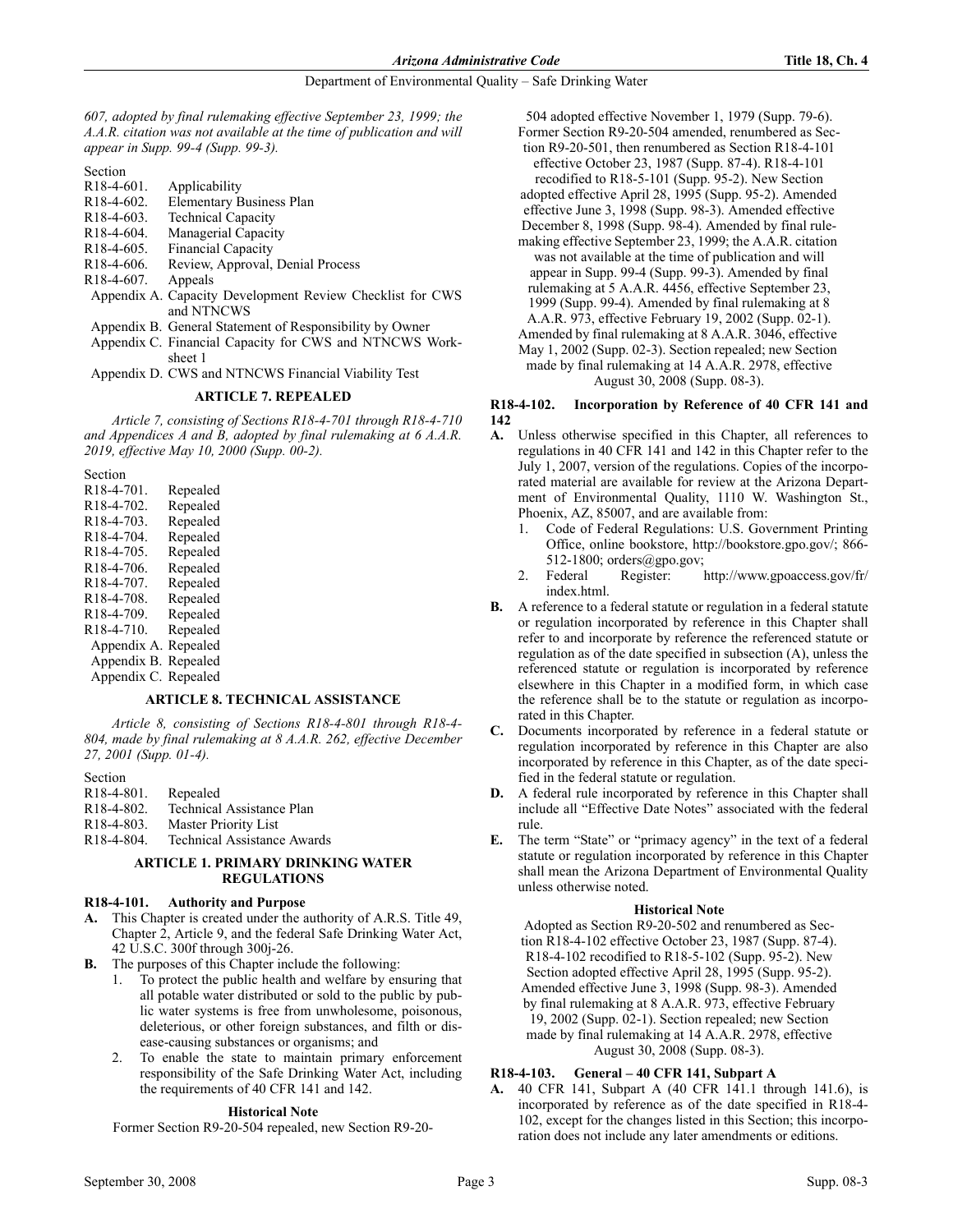B. The definition of "State" in 40 CFR 141.2 is not incorporated by reference. In addition to the terms defined in A.R.S. §§ 49- 201 and 49-351, and 40 CFR 141.2, in this Chapter, unless otherwise specified, the terms listed below have the following meanings.

> "Air-gap separation" means a physical separation between the discharge end of a supply pipe and the top rim of its receiving vessel of at least 1 inch or twice the diameter of the supply pipe, whichever is greater.

> "ANSI/NSF Standard 60" means American National Standards Institute/NSF International Standard 60 - 2000a, Drinking Water Treatment Chemicals - Health Effects, November 2000, incorporated by reference and on file with the Department. This material is available from NSF International, 789 N. Dixboro Road, P.O. Box 130140, Ann Arbor, MI 48113-0140, USA; (734) 769- 8010; http://www.nsf.org. This incorporation by reference includes no future editions or amendments.

> "ANSI/NSF Standard 61" means American National Standards Institute/NSF International Standard 61 - 2000a, Drinking Water System Components - Health Effects, November 2000, incorporated by reference and on file with the Department. This material is available from NSF International, 789 N. Dixboro Road, P.O. Box 130140, Ann Arbor, MI 48113-0140, USA; (734) 769- 8010; http://www.nsf.org. This incorporation by reference includes no future editions or amendments.

> "Backflow" means a reverse flow condition that causes water or mixtures of water and other liquids, gases, or substances to flow back into the distribution system. Backflow can be created by a difference in water pressure (backpressure), a vacuum or partial vacuum (backsiphonage), or a combination of both.

> "Backflow-prevention assembly" means a mechanical device used to prevent backflow.

> "Capacity" means the overall capability of a water system to consistently produce and deliver water meeting all national and state primary drinking water regulations in effect when new or modified operations begin. Capacity includes the technical, managerial, and financial capacities of the water system to plan for, achieve, and maintain compliance with applicable national and state primary drinking water regulations.

> "Capacity development" means improving public water system finances, management, infrastructure, and operations, so that the public water system can provide safe drinking water consistently, reliably, and cost-effectively.

> "Capacity development report" means an annual report adopted by the Department that describes progress made in improving technical, managerial, or financial capacity of public water systems in Arizona.

> "Cross connection" means a physical connection between a public water system and any source of water or other substance that may lead to contamination of the water provided by the public water system through backflow.

> "Distribution system" means a pipeline, appurtenance, device, and facility of a public water system that conducts water from a source or water treatment plant to persons served by the system.

> "Department" means the Arizona Department of Environmental Quality.

"Double check valve assembly" means a backflow-prevention assembly that contains two independently acting check valves with tightly closing, resilient-seated shut-off valves on each end of the assembly and properly located, resilient-seated test cocks.

"Elementary business plan" means a document containing all of the items necessary for a complete review of the technical, managerial, and financial capacity of a new public water system under Article 6 of this Chapter.

"Entry point to the distribution system" means a compliance sampling point anywhere on a finished water line that is representative of a water source and located after the well, surface water intake, treatment plant, storage tank, or pressure tank, whichever is last in the process flow, but prior to where the water is discharged into the distribution system and prior to the first service connection.

"EPA" means the United States Environmental Protection Agency.

"Exclusion" means a waiver granted by the Department under R18-4-219 from a requirement of this Chapter that is not a requirement contained in a federal drinking water law.

"Exemption" means a form of temporary relief from a maximum contaminant level or treatment technique granted by the Department to a public water system, pending installation and operation of treatment facilities, acquisition of an alternate source, or completion of improvements in treatment processes to bring the system into compliance with drinking water regulations.

"Financial capacity" means the ability of a public water system to acquire and manage sufficient financial resources for the system to achieve and maintain compliance with the federal Safe Drinking Water Act.

"Groundwater system" means a public water system that is supplied solely by groundwater that is not under the direct influence of surface water.

"Lead-free" means that the pipe, solder, or flux used in the installation or repair of a public water system, or in a residential or non-residential facility that provides water for human consumption and is connected to the public water system, meets the following criteria:

No solders or flux contain more than 0.2% lead;

No pipes or pipe fittings contain more than 8.0% lead; and

When used with respect to plumbing fittings and fixtures intended by the manufacturer to dispense water for human ingestion, "lead-free" means fittings and fixtures that are in compliance with ANSI/NSF Standard 61, Section 9.

"Major stockholder" means a person who has 20% or more ownership interest in a public water system.

"Master priority list" means a list created by the Department that ranks public water systems according to the criteria in R18-4-803.

"Monitoring assistance program" means the program established by A.R.S. § 49-360 to assist public water systems with mandatory monitoring for contaminants and administered by the Department under 18 A.A.C. 4.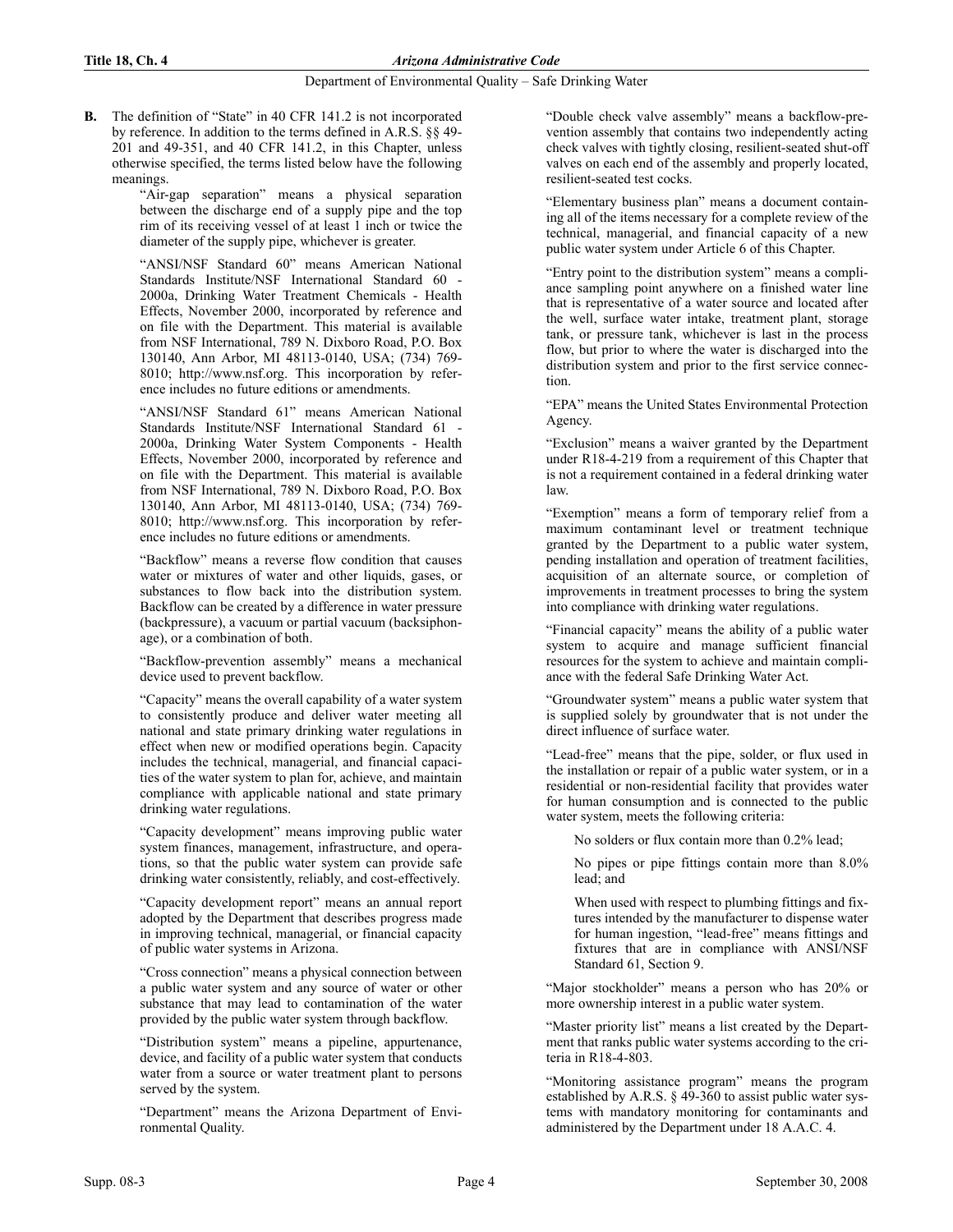"Operational assistance" means professional or financial assistance provided to a public water system to improve the technical, managerial, or financial operations of the public water system.

"Reduced pressure principle backflow-prevention assembly" means a backflow-prevention assembly that contains two independently acting check valves; a hydraulically operating, mechanically independent pressure differential relief valve located between the two check valves; tightly closing, resilient seated shut-off valves on each end of the check valve assembly; and properly located resilient seated test cocks.

"Service connection" means a location at the meter or, in the absence of a meter, at the curbstop or building inlet.

"Service line" means the water line that runs from the corporation stop at a water main to the building inlet, including any pigtail, gooseneck, or fitting.

"State" means the Arizona Department of Environmental Quality, except during any time period during which the Department does not have primary enforcement responsibility pursuant to Section 1413 of the Act, the term "State" means the Regional Administrator of EPA Region 9.

"System evaluation assistance" means assistance provided to assess the status of the public water system's technical, managerial, and financial components, with emphasis on infrastructure status.

"Technical assistance" means operational assistance, system evaluation assistance, or both.

"Treatment" means a process that changes the quality of water by physical, chemical, or biological means.

"Treatment technique" means a treatment procedure promulgated by EPA in lieu of an MCL.

"Variance" means relief from a maximum contaminant level or treatment technique granted by the Department to a public water system when characteristics of a system's raw water source preclude the system from complying with maximum contaminant levels prescribed by drinking water regulations, despite application of best technology, treatment techniques, or other means available to the system.

"Water main" means a pipe that is exterior to buildings and is used to distribute drinking water to more than one property.

"Water Infrastructure Finance Authority" means the entity created under A.R.S. § 49-1201 et seq. to provide financial assistance to political subdivisions, Indian tribes, and eligible drinking water facilities for constructing, acquiring, or improving wastewater treatment facilities, drinking water facilities, nonpoint source projects, and other related water quality facilities and projects.

"Water treatment plant" means a process, device, or structure used to improve the physical, chemical, or biological quality of the water in a public water system. A booster chlorination facility that is designed to maintain an effective disinfectant residual in water in the distribution system is not a water treatment plant.

C. 40 CFR 141.4, entitled "variances and exemptions," is incorporated by reference subject to the following modifications:

- 1. The phrase "entity with primary enforcement responsibility" is changed to "Department."
- 2. When reviewing and acting on requests for variances and exemptions, the Department shall act in accordance with the procedures at 42 U.S.C. 300g-4 and 300g-5 (2004) of the Act (Public Health Service Act §§ 1415 and 1416), including:
	- a. The Department shall require a public water system granted a variance under subsection (C) to comply with the requirements in a compliance schedule as expeditiously as practicable.
	- b. The Department shall promptly notify EPA of all variances and exemptions granted by the Department in the manner specified in the Act.
	- c. The Department shall enforce a schedule or other requirement on which a variance or exemption is conditioned under 42 U.S.C. 300g-3 and A.R.S. § 49-354, as if the schedule or other requirement is part of a national primary drinking water regulation incorporated by reference in this Chapter.
	- d. "Treatment technique requirement," for the purpose of subsection (C), means a requirement in a national primary drinking water regulation which specifies for a contaminant, in accordance with 42 U.S.C. 300f(1)(C)(ii), each treatment technique known to lead to a reduction in the level of the contaminant sufficient to satisfy the requirements of 42 U.S.C. 300g-1(b).
	- e. If the Department grants a variance or exemption, the Department shall prescribe:
		- i. A compliance schedule that includes increments of progress or measures to develop an alternative source of water supply; and
		- ii. An implementation schedule that includes such control measures as the Department deems necessary for each contaminant.
- D. 40 CFR 142, 142.2, 142.20, and Subparts E, F, G, and K, are incorporated by reference as of the date specified in R18-4- 102, with the following changes; this incorporation does not include any later amendments or editions. The following substitutions are to be applied in the listed order.
	- 1. 40 CFR 142.46, 142.302, 142.313 are not incorporated by reference.
	- 2.  $\neq$  40 CFR 142.20(a), (b). The phrase "States with primary enforcement responsibility" is changed to "the Department"; the second sentences in 142.20(a) and 142.20(b) are deleted.
	- 3. 40 CFR 142.60(b), 142.61(b). The phrase "Administrator in a state that does not have primary enforcement responsibility or a state with primary enforcement responsibility (primacy state) that issues variances" is changed to "Department."
	- 4. 40 CFR 142.44(b)(2), 142.54(b)(2). The phrase "the agency of the State in which the system is located which is responsible for the State's water supply program[,] and to" is deleted; "Administrator's" is changed to "Department's."
	- 5. 40 CFR 142.40(a), (b); 142.41; 142.50(a); 142.51. The phrase "a State that does not have primary enforcement responsibility" is changed to "Arizona".
	- 6. 40 CFR 142.60(b), (c), (d); 142.61(b), (c). The phrase "Administrator or ['primacy' or 'primary'] state that issues variances" is changed to "Department."
	- 7. 40 CFR 142.60(b), (d); 142.61(b), (d); 142.62(e), (g)(1); 142.65(a)(4). The phrase "Administrator or [the] primacy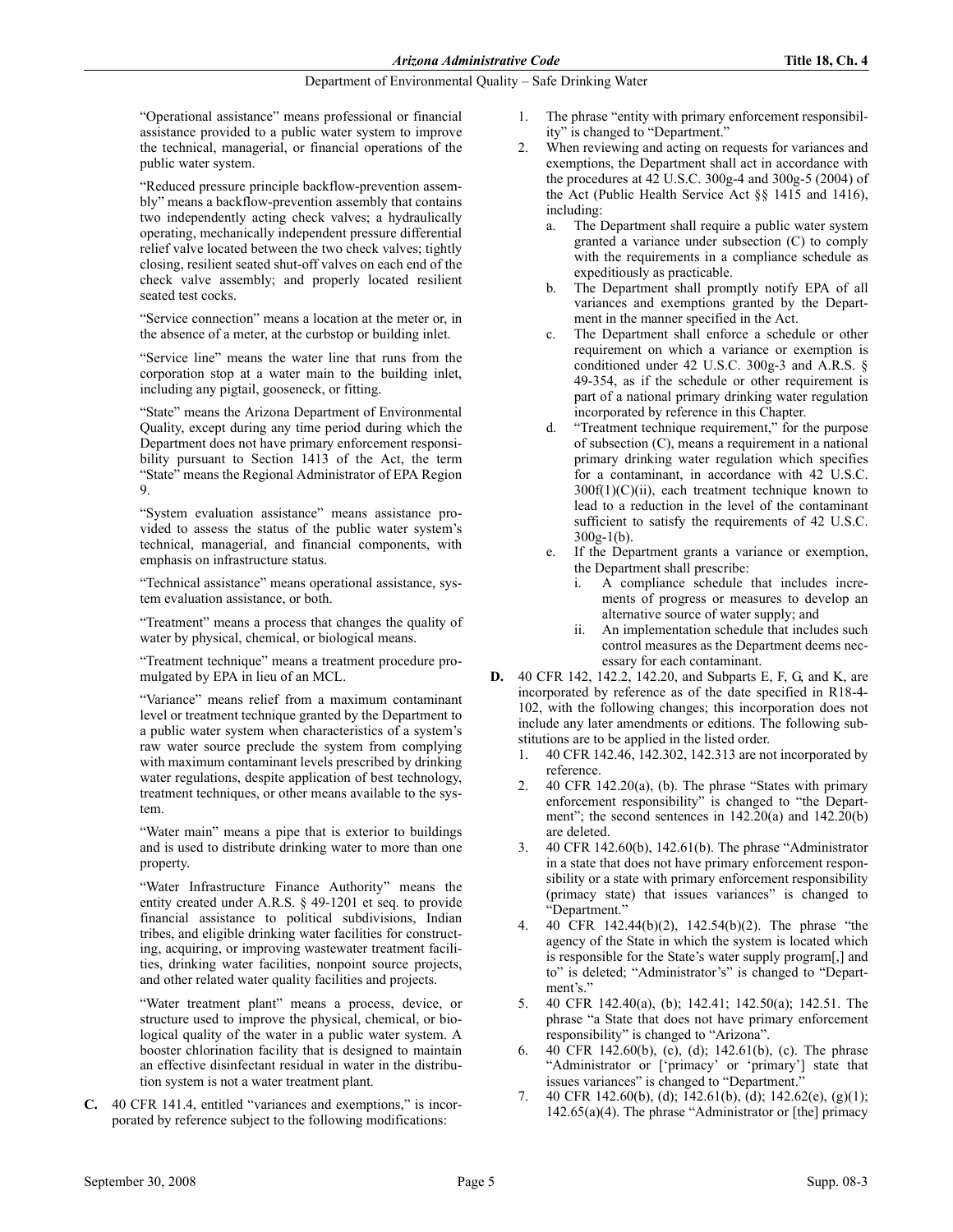state" is changed to "Department"; the phrase "Administrator's or primacy state's" is changed to "Department's."

- 8. In 40 CFR 142, Subpart K:
	- a. The phrases "['a' or 'the'] State or [the] Administrator," "Administrator or State," "the public water system, State and the Administrator," and "a State exercising primary enforcement responsibility for public water systems (or the Administrator for other systems)" are changed to "the Department."
	- b. 40 CFR 142.301. The last sentence is deleted.
	- c. 40 CFR 142.303(b). The phrase "a State exercising primary enforcement responsibility for public water systems" is changed to "the Department."
	- d. 40 CFR 142.306(b)(2). The phrase "(or by the Administrator in States which do not have primary enforcement responsibility)" is deleted.
	- e. 40 CFR 142.308(a), 142.309(c). The phrase "the State, Administrator, or [the] public water system as directed by the State or Administrator" is changed to "the Department or the public water system, as determined by the Department."
	- f. 40 CFR 142.308(b). The text of this subsection is replaced by the following: "At the time of proposal, the Department must publish a notice in the Arizona Administrative Register or a newspaper or newspapers of wide circulation in the affected region of the State. This notice shall include the information listed in paragraph (c) of this section."
	- g. 40 CFR  $142.308(c)(7)$ . The phrase "the primacy" agency" is changed to "the Department."
- 9. In all parts of 40 CFR 142 incorporated by reference other than Subpart K, the term "Administrator" is changed to "Department"; the pronoun "he" is changed to "the Department"; and the pronoun "his" is changed to "the Department's."
- 10. In all parts of 40 CFR 142 incorporated by reference, the term "a state" or "the state" is changed to "the Department"; the term "the State's" is changed to "the Department's."
- 11. 40 CFR 142.62(h)(3). The term "State-approved" is changed to "Department-approved."
- 12. 40 CFR 142.44(b), 142.54(b). The text of these subsections is replaced by the following: "Public notice of an opportunity for hearing on an exemption schedule shall be circulated in a manner designed to inform interested and potentially interested persons of the proposed schedule, and shall meet the notice requirements of A.A.C. R18-1-401."
- 13. 40 CFR 142.44(d), 142.54(d). The third, fourth, and fifth sentences of these subsections are deleted.
- 14. 40 CFR 142.44(e), 142.54(e). The text of these subsections is replaced by the following: "A hearing convened pursuant to paragraph (d) of this section shall be conducted according to the procedural requirements of A.A.C. R18-1-402."
- E. 40 CFR 141.5 is not incorporated by reference.

## **Historical Note**

Former Section R9-20-505 repealed, new Section R9-20- 505 adopted effective November 1, 1979 (Supp. 79-6). Former Section R9-20-505 amended, renumbered as Section R9-20-503, then renumbered as Section R18-4-103 effective October 23, 1987 (Supp. 87-4). R18-4-103 recodified to R18-5-103 (Supp. 95-2). New Section adopted effective April 28, 1995 (Supp. 95-2). Amended effective June 3, 1998 (Supp. 98-3). Amended by final rulemaking at 8 A.A.R. 973, effective February 19, 2002

(Supp. 02-1). Amended by final rulemaking at 8 A.A.R. 3046, effective May 1, 2002 (Supp. 02-3). Section R18-4- 103 repealed; new Section made by final rulemaking at

14 A.A.R. 2978, effective August 30, 2008 (Supp. 08-3).

## R18-4-104. Maximum Contaminant Levels – 40 CFR 141, Subpart B

40 CFR 141, Subpart B (40 CFR 141.11 through 141.13), is incorporated by reference as of the date specified in R18-4-102; this incorporation does not include any later amendments or editions.

## **Historical Note**

Former Section R9-20-506 repealed, new Section R9-20- 506 adopted effective November 1, 1979 (Supp. 79-6). Amended effective March 19, 1980 (Supp. 80-2). Former Section R9-20-506 amended, renumbered as Section R9- 20-504, then renumbered as Section R18-4-104 effective October 23, 1987 (Supp. 87-4). R18-4-104 recodified to R18-5-104 (Supp. 95-2). New Section adopted effective April 28, 1995 (Supp. 95-2). Amended effective June 3, 1998 (Supp. 98-3). Amended effective December 8, 1998 (Supp. 98-4). Amended by final rulemaking at 8 A.A.R. 973, effective February 19, 2002 (Supp. 02-1). Amended by final rulemaking at 8 A.A.R. 3046, effective May 1, 2002 (Supp. 02-3). Amended under R1-1-109(B) to correct a manifest clerical error; subsection R18-4-104(J)(3) moved to its proper place as subsection R18-4-104 $(K)(3)$ ; compare at 8 A.A.R. 3086, July 26, 2002 (Supp. 03-1). Section R18-4-104 renumbered to R18-4-211; new Section made by final rulemaking at 14 A.A.R. 2978, effective August 30, 2008 (Supp. 08-3).

## R18-4-105. Monitoring and Analytical Requirements – 40 CFR 141, Subpart C

- A. 40 CFR 141, Subpart C (40 CFR 141.21 through 141.29), is incorporated by reference as of the date specified in R18-4- 102, subject to the modifications specified in this Section; this incorporation does not include any later amendments or editions.
- B. 40 CFR 141.21, coliform sampling, is modified as follows:
	- 1. 40 CFR  $141.21(a)(3)(i)$ : the phrase "each calendar quarter" is replaced with "each calendar month."
	- 2. 40 CFR  $141.21(a)(3)(i)$  and (ii): the phrase "less than once/year" is replaced with "less than one sample per quarter."
	- 3. 40 CFR 141.21(c)(2), 141.21(d) and 141.21(f) are not incorporated by reference.
- C. 40 CFR 141.22: the last sentence of 141.22(a) is replaced by the following: "Turbidity measurements shall be made using analytical methods approved by EPA and the Arizona Department of Health Services."
- D. 40 CFR 141.23(k) is not incorporated by reference.
- E. 40 CFR 141.24(f)(17), 141.24(f)(20), and 141.24(h)(19) are not incorporated by reference.
- F. 40 CFR 141.25: the following text replaces the text of 40 CFR 141.25(a) and (b): "Analysis for the following contaminants shall be conducted to determine compliance with 40 CFR 141.66 (radioactivity) using analytical methods approved by EPA and the Arizona Department of Health Services:
	- 1. Naturally occurring contaminants: gross alpha and beta, gross alpha, radium 226, radium 228, and uranium.
	- 2. Man-made contaminants: radioactive cesium, radioactive iodine, radioactive strontium 89, 90, tritium, and gamma emitters."
- G. 40 CFR 141.27, alternate analytical techniques, is not incorporated by reference; the following text is substituted in its place: "The use of an alternate analytical technique approved by EPA and the Arizona Department of Health Services shall not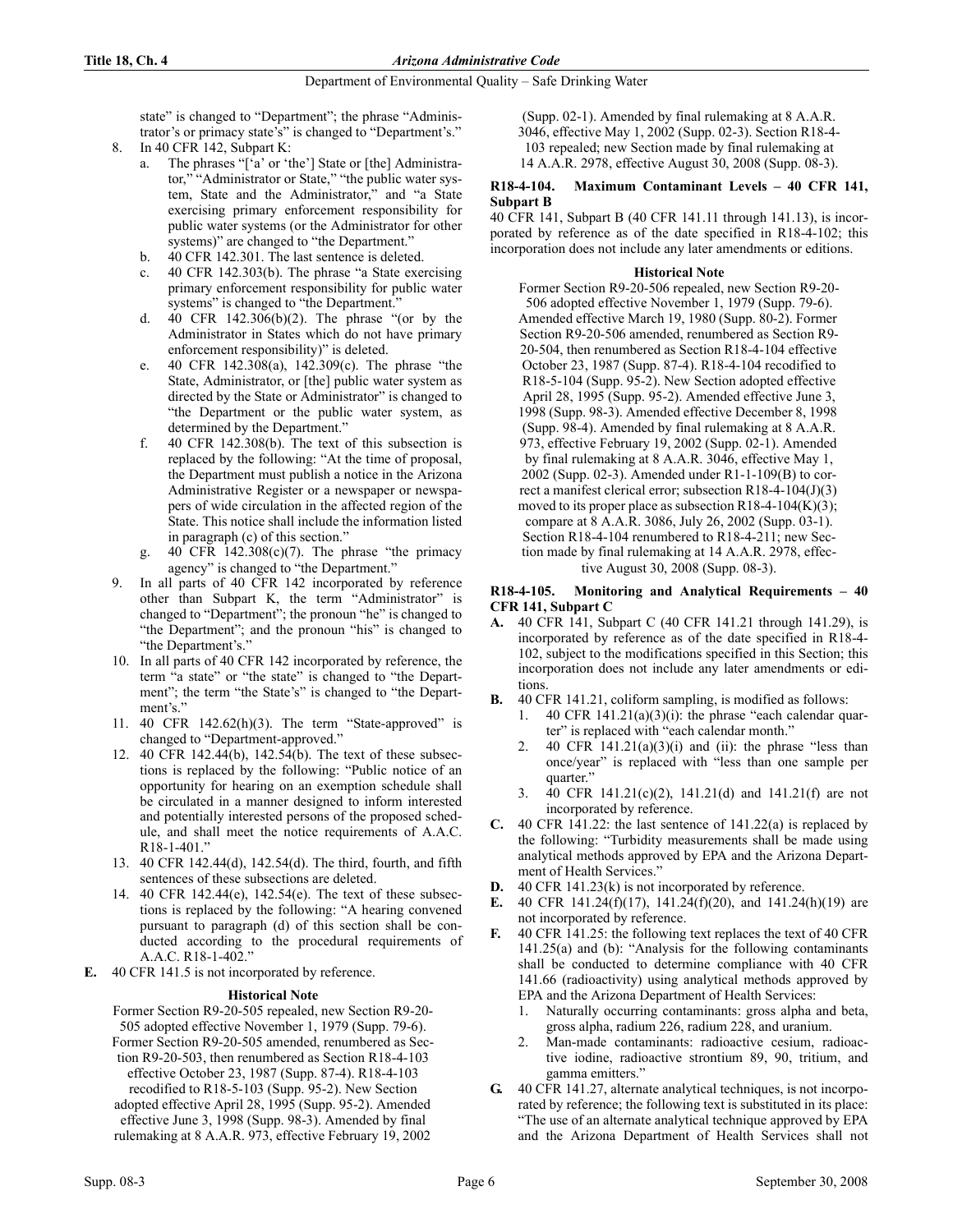decrease the frequency of monitoring required by this Chapter.'

- H. 40 CFR 141.28:
	- 1. In 40 CFR 141.28(a), the term "State" is changed to "Arizona Department of Health Services."
	- 2. In 40 CFR 141.28(b), the term "State" is changed to "Arizona Department of Health Services or Arizona Department of Environmental Quality."
	- 3. A new subsection (c) is added: "A laboratory that performs drinking water analysis in Arizona shall be certified by EPA or the Arizona Department of Health Services."

## **Historical Note**

Former Section R9-20-507 repealed, new Section R9-20- 507 adopted effective November 1, 1979 (Supp. 79-6).

Former Section R9-20-507 amended, renumbered as Section R9-20-505, then renumbered as Section R18-4-105

effective October 23, 1987 (Supp. 87-4). R18-4-105 recodified to R18-5-105 (Supp. 95-2). New Section adopted effective April 28, 1995 (Supp. 95-2). Amended effective June 3, 1998 (Supp. 98-3). Section repealed by final rulemaking at 8 A.A.R. 3046, effective May 6, 2002 (Supp. 02-3). New Section R18-4-105 renumbered from R18-4-105.01 at 8 A.A.R. 2756, effective June 6, 2002

(Supp. 02-3). Subsection citation in part 4 of Table 2 corrected (Supp. 04-1). Section R18-4-105 and Tables 1 through 4 repealed; new Section made by final rulemak-

ing at 14 A.A.R. 2978, effective August 30, 2008 (Supp. 08-3).

## R18-4-105.01. Renumbered

## **Historical Note**

New Section made by final rulemaking at 8 A.A.R. 3046, effective May 6, 2002 (Supp. 02-3). Section renumbered to R18-4-105 at 8 A.A.R. 2756, effective June 6, 2002 (Supp. 02-3).

## R18-4-106. Reporting and Recordkeeping – 40 CFR 141, Subpart D

- A. 40 CFR 141, Subpart D (40 CFR 141.31 through 141.35), is incorporated by reference as of the date specified in R18-4- 102; this incorporation does not include any later amendments or editions. The requirements in the following subsections are in addition to the requirements of 40 CFR 141, Subpart D.
- B. Department reporting forms. A public water system shall report to the Department the results of all analyses completed under this Chapter on Department-approved forms.
- C. Direct reporting. A public water system may contract with a laboratory or another agent to report monitoring results to the Department, but the public water system remains legally responsible for compliance with reporting requirements.

## **Historical Note**

Adopted effective March 19, 1980 (Supp. 80-2). Former Section R9-20-508 amended, renumbered as Section R9- 20-506, then renumbered as Section R18-4-106 effective October 23, 1987 (Supp. 87-4). Amended subsection (F) effective November 30, 1988 (Supp. 88-4). R18-4-106 recodified to R18-5-106 (Supp. 95-2). New Section adopted effective April 28, 1995 (Supp. 95-2). Amended by final rulemaking at 8 A.A.R. 973, effective February 19, 2002 (Supp. 02-1). Section R18-4-106 repealed; new Section made by final rulemaking at 14 A.A.R. 2978, effective August 30, 2008 (Supp. 08-3).

#### R18-4-107. Special Regulations, Including Monitoring Regulations and Prohibition on Lead Use – 40 CFR 141, Subpart E 40 CFR 141, Subpart E (40 CFR 141.40 through 141.43), is incor-

porated by reference as of the date specified in R18-4-102; this incorporation does not include any later amendments or editions.

## **Historical Note**

Former Section R9-20-509 repealed, new Section R9-20- 509 adopted effective November 1, 1979 (Supp. 79-6). Former Section R9-20-509 amended, renumbered as Section R9-20-507, then renumbered as Section R18-4-107 effective October 23, 1987 (Supp. 87-4). Amended subsection (B) effective November 30, 1988 (Supp. 88-4). R18-4-107 recodified to R18-5-107 (Supp. 95-2). New Section adopted effective April 28, 1995 (Supp. 95-2). Section R18-4-107 repealed; new Section made by final rulemaking at 14 A.A.R. 2978, effective August 30, 2008 (Supp. 08-3).

## R18-4-108. Maximum Contaminant Level Goals and Maximum Residual Disinfectant Level Goals – 40 CFR 141, Subpart F

40 CFR 141, Subpart F (40 CFR 141.50 through 141.55), is incorporated by reference as of the date specified in R18-4-102; this incorporation does not include any later amendments or editions.

## **Historical Note**

Former Section R9-20-510 repealed, new Section R9-20- 510 adopted effective November 1, 1979 (Supp. 79-6). Former Section R9-20-510 amended, renumbered as Section R9-20-508, then renumbered as Section R18-4-108 effective October 23, 1987 (Supp. 87-4). Amended subsection (D) effective November 30, 1988 (Supp. 88-4). R18-4-108 recodified to R18-5-108 (Supp. 95-2). New Section R18-4-108 renumbered from R18-4-109 and amended by final rulemaking at 8 A.A.R. 973, effective February 19, 2002 (Supp. 02-1). Section R18-4-108 renumbered to R18-4-205; new Section made by final rulemaking at 14 A.A.R. 2978, effective August 30, 2008 (Supp. 08-3).

### R18-4-109. Primary Drinking Water Regulations: Maximum Contaminant Levels and Maximum Residual Disinfectant Levels – 40 CFR 141, Subpart G

40 CFR 141, Subpart G (40 CFR 141.60 through 141.66), is incorporated by reference as of the date specified in R18-4-102; this incorporation does not include any later amendments or editions.

## **Historical Note**

Former Section R9-20-511 repealed, new Section R9-20- 511 adopted effective November 1, 1979 (Supp. 79-6). Former Section R9-20-511 amended, renumbered as Section R9-20-509, then renumbered as Section R18-4-109 effective October 23, 1987 (Supp. 87-4). R18-4-109 recodified to R18-5-109 (Supp. 95-2). New Section adopted effective April 28, 1995 (Supp. 95-2). Amended effective June 3, 1998 (Supp. 98-3). Former Section R18- 4-109 renumbered to R18-4-108; new Section R18-4-109 made by final rulemaking at 8 A.A.R. 973, effective February 19, 2002 (Supp. 02-1). Section R18-4-109 repealed; new Section made by final rulemaking at 14 A.A.R. 2978, effective August 30, 2008 (Supp. 08-3).

## R18-4-110. Filtration and Disinfection – 40 CFR 141, Subpart H

A. 40 CFR 141, Subpart H (40 CFR 141.70 through 141.76), is incorporated by reference as of the date specified in R18-4- 102, subject to the modifications specified in this Section; this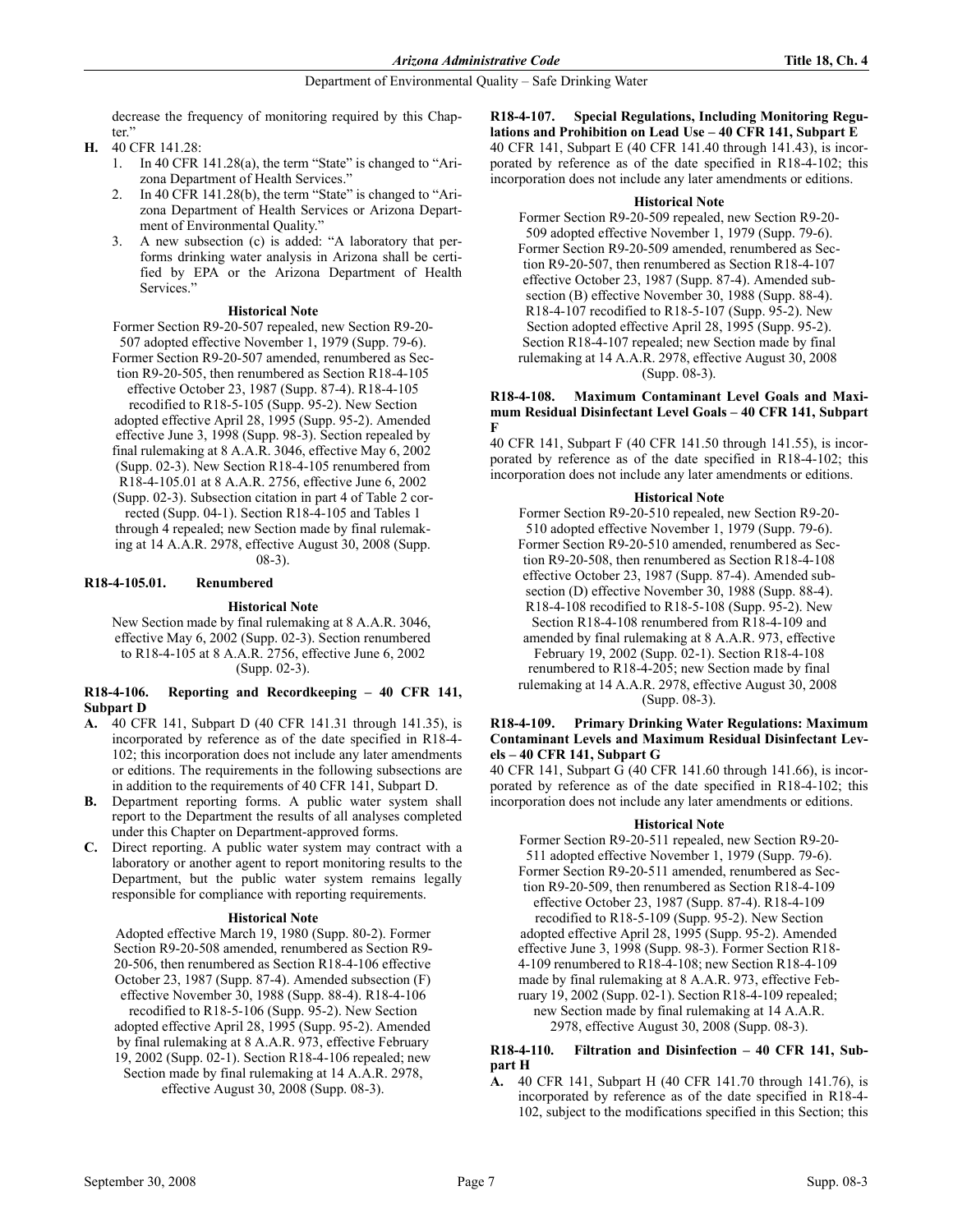incorporation does not include any later amendments or editions.

B. The text of 40 CFR 141.74(a) is replaced by the following: "Analytical requirements. In order to demonstrate compliance with the requirements of this Part, public water systems shall use analytical methods approved by EPA and the Arizona Department of Health Services for monitoring under this Part."

## **Historical Note**

Former Section R9-20-512 repealed, new Section R9-20- 512 adopted effective November 1, 1979 (Supp. 79-6). Former Section R9-20-512 amended, renumbered as Section R9-20-510, then renumbered as Section R18-4-110 effective October 23, 1987 (Supp. 87-4). Amended subsection (B) effective November 30, 1988 (Supp. 88-4). R18-4-110 recodified to R18-5-110 (Supp. 95-2). New Section adopted effective April 28, 1995 (Supp. 95-2). Amended by final rulemaking at 8 A.A.R. 973, effective February 19, 2002 (Supp. 02-1). Section R18-4-110 repealed; new Section made by final rulemaking at 14 A.A.R. 2978, effective August 30, 2008 (Supp. 08-3).

### R18-4-111. Control of Lead and Copper – 40 CFR 141, Subpart I

- A. 40 CFR 141, Subpart I (40 CFR 141.80 through 141.91), is incorporated by reference as of the date specified in R18-4- 102, subject to the modifications specified in this Section; this incorporation does not include any later amendments or editions.
- B. The first sentence of 40 CFR 141.89(a) is replaced by the following: "Analyses for lead, copper, pH, conductivity, calcium, alkalinity, orthophosphate, silica, and temperature shall be conducted using analytical methods approved by EPA and the Arizona Department of Health Services. Analyses under this section for lead and copper shall be conducted by laboratories that have been certified by EPA or the Arizona Department of Health Services."
- C. The text of 40 CFR  $141.89(a)(1)$  is not incorporated by reference.

## **Historical Note**

Adopted as Section R9-20-511 and renumbered as Section R18-4-111 effective October 23, 1987 (Supp. 87-4). R18-4-111 recodified to R18-5-111 (Supp. 95-2). New Section adopted effective April 28, 1995 (Supp. 95-2). Amended by final rulemaking at 8 A.A.R. 973, effective February 19, 2002 (Supp. 02-1). Section R18-4-111 repealed; new Section made by final rulemaking at 14 A.A.R. 2978, effective August 30, 2008 (Supp. 08-3).

## R18-4-112. Use of Non-Centralized Treatment Devices  $-40$ CFR 141, Subpart J

40 CFR 141.101 is incorporated by reference as of the date specified in R18-4-102; this incorporation does not include any later amendments or editions.

## **Historical Note**

Former Section R9-20-517 repealed, new Section R9-20- 517 adopted effective November 1, 1979 (Supp. 79-6). Amended effective March 19, 1980 (Supp. 80-2). Former Section R9-20-517 amended, renumbered as Section R9- 20-512, then renumbered as Section R18-4-112 effective October 23, 1987 (Supp. 87-4). R18-4-112 recodified to R18-5-112 (Supp. 95-2). New Section adopted effective April 28, 1995 (Supp. 95-2). Section R18-4-112 renumbered to R18-4-219; new Section made by final rulemaking at 14 A.A.R. 2978, effective August 30, 2008 (Supp.

08-3).

R18-4-113. Treatment Techniques – 40 CFR 141, Subpart K 40 CFR 141, Subpart K (40 CFR 141.110 through 141.111), is incorporated by reference as of the date specified in R18-4-102; this incorporation does not include any later amendments or editions.

## **Historical Note**

Adopted as Section R9-20-513 and renumbered as Section R18-4-113 effective October 23, 1987 (Supp. 87-4). Amended subsections (A) and (C) effective November 30, 1988 (Supp. 88-4). R18-4-113 recodified to R18-5- 113 (Supp. 95-2). New Section adopted effective April 28, 1995 (Supp. 95-2). Section R18-4-113 repealed; new Section made by final rulemaking at 14 A.A.R. 2978, effective August 30, 2008 (Supp. 08-3).

#### R18-4-114. Disinfectant Residuals, Disinfection Byproducts, and Disinfection Byproduct Precursors – 40 CFR 141, Subpart  $L$

- A. 40 CFR 141, Subpart L (40 CFR 141.130 through 141.135), is incorporated by reference as of the date specified in R18-4- 102, subject to the modifications specified in this Section; this incorporation does not include any later amendments or editions.
- B. 40 CFR 141.131 is not incorporated by reference.
- C. In order to demonstrate compliance with the requirements of this Chapter:
	- 1. Public water systems shall use analytical methods approved by EPA and the Arizona Department of Health Services for monitoring under this Chapter; and
	- 2. Analyses of drinking water samples shall be conducted by laboratories that have been certified by EPA or the Arizona Department of Health Services.
- D. A party approved by the Department shall measure daily chlorite samples at the entrance to the distribution system.
- E. A public water system may measure residual disinfectant concentrations for chlorine, chloramines, and chlorine dioxide by using N,N-diethyl-p-phenylenediamine (DPD) colorimetric test kits. A party approved by the Department shall measure residual disinfectant concentration.

## **Historical Note**

Former Section R9-20-519 repealed, new Section R9-20- 519 adopted effective November 1, 1979 (Supp. 79-6). Former Section R9-20-519 amended, renumbered as Section R9-20-514, then renumbered as Section R18-4-114 effective October 23, 1987 (Supp. 87-4). R18-4-114 recodified to R18-5-114 (Supp. 95-2). New Section adopted effective April 28, 1995 (Supp. 95-2). Section R18-4-114 renumbered to R18-4-202; new Section made by final rulemaking at 14 A.A.R. 2978, effective August 30, 2008 (Supp. 08-3).

## R18-4-115. Renumbered

## **Historical Note**

Former Section R9-20-520 repealed, new Section R9-20- 520 adopted effective November 1, 1979 (Supp. 79-6). Former Section R9-20-520 amended, renumbered as Section R9-20-515, then renumbered as Section R18-4-115

effective October 23, 1987 (Supp. 87-4). R18-4-115

recodified to R18-5-115 (Supp. 95-2). New Section adopted effective April 28, 1995 (Supp. 95-2). Amended by final rulemaking at 8 A.A.R. 973, effective February 19, 2002 (Supp. 02-1). Section R18-4-115 renumbered to R18-4-215 by final rulemaking at 14 A.A.R. 2978, effective August 30, 2008 (Supp. 08-3).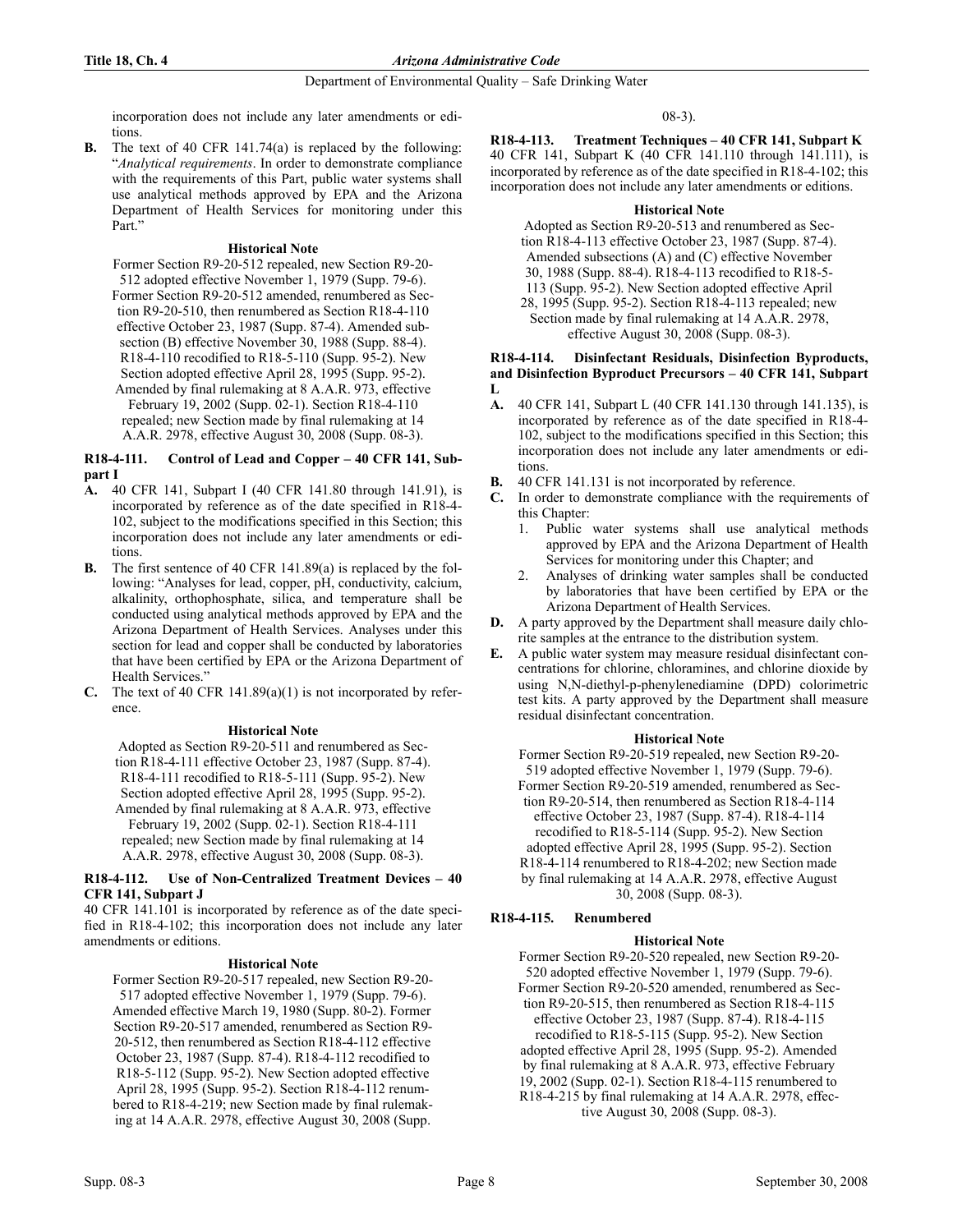## R18-4-116. Renumbered

## **Historical Note**

Adopted effective April 28, 1995 (Supp. 95-2). Amended effective June 3, 1998 (Supp. 98-3). Section R18-4-116 renumbered to R18-4-204 by final rulemaking at 14 A.A.R. 2978, effective August 30, 2008 (Supp. 08-3).

## R18-4-117. Consumer Confidence Reports – 40 CFR 141, Subpart O

40 CFR 141, Subpart O (40 CFR 141.151 through 141.155 and Appendix A), is incorporated by reference as of the date specified in R18-4-102; this incorporation does not include any later amendments or editions.

## **Historical Note**

Adopted effective April 28, 1995 (Supp. 95-2). Amended effective June 3, 1998 (Supp. 98-3). Section R18-4-117 renumbered to R18-4-209; new Section made by final rulemaking at 14 A.A.R. 2978, effective August 30, 2008 (Supp. 08-3).

R18-4-118. Enhanced Filtration and Disinfection - Systems Serving 10,000 or More People – 40 CFR 141, Subpart P

40 CFR 141, Subpart P (40 CFR 141.170 through 141.175), is incorporated by reference as of the date specified in R18-4-102; this incorporation does not include any later amendments or editions.

## **Historical Note**

Adopted effective April 28, 1995 (Supp. 95-2). Section R18-4-118 renumbered to R18-4-208; new Section made by final rulemaking at 14 A.A.R. 2978, effective August 30, 2008 (Supp. 08-3).

## R18-4-119. Public Notification of Drinking Water Violations – 40 CFR 141, Subpart Q

40 CFR 141, Subpart Q (40 CFR 141.201 through 141.211 and Appendices A, B, and C), is incorporated by reference as of the date specified in R18-4-102; this incorporation does not include any later amendments or editions.

## **Historical Note**

Former Section R18-4-215 renumbered R18-4-119 pursuant to R1-1-404 effective April 28, 1995 (Supp. 95-2). Amended effective June 3, 1998 (Supp. 98-3). Amended by final rulemaking at 8 A.A.R. 973, effective February 19, 2002 (Supp. 02-1). Section R18-4-119 renumbered to R18-4-213; new Section made by final rulemaking at 14 A.A.R. 2978, effective August 30, 2008 (Supp. 08-3).

## R18-4-120. Renumbered

## **Historical Note**

Adopted effective April 28, 1995 (Supp. 95-2). Amended effective December 8, 1998 (Supp. 98-4). Section R18-4- 120 renumbered to R18-4-206 by final rulemaking at 14 A.A.R. 2978, effective August 30, 2008 (Supp. 08-3).

R18-4-121. Ground Water Rule – 40 CFR 141, Subpart S 40 CFR 141, Subpart S (40 CFR 141.400 through 141.405), is incorporated by reference as of the date specified in R18-4-102; this incorporation does not include any later amendments or editions.

## **Historical Note**

Adopted effective April 28, 1995 (Supp. 95-2). Amended effective June 3, 1998 (Supp. 98-3). Section R18-4-121 renumbered to R18-4-201; new Section made by final rulemaking at 14 A.A.R. 2978, effective August 30, 2008 (Supp. 08-3).

## R18-4-122. Enhanced Filtration and Disinfection – Systems Serving Fewer Than 10,000 People – 40 CFR 141, Subpart T

40 CFR 141, Subpart T (40 CFR 141.500 through 141.571), is incorporated by reference as of the date specified in R18-4-102; this incorporation does not include any later amendments or editions.

### **Historical Note**

Adopted effective April 28, 1995 (Supp. 95-2). Amended effective December 8, 1998 (Supp. 98-4). Amended by final rulemaking at 8 A.A.R. 973, effective February 19, 2002 (Supp. 02-1). Section R18-4-122 renumbered to R18-4-207; new Section made by final rulemaking at 14 A.A.R. 2978, effective August 30, 2008 (Supp. 08-3).

## Appendix A. Renumbered

## **Historical Note**

 New Appendix made by final rulemaking at 8 A.A.R. 973, effective February 19, 2002 (Supp. 02-1). Appendix A repealed; new Appendix A made by final rulemaking at 8 A.A.R. 3046, effective May 1, 2002 (Supp. 02-3). Appendix A renumbered to a position after R18-4-125 at 8 A.A.R. 2756, effective June 6, 2002 (Supp. 02-3).

#### R18-4-123. Initial Distribution System Evaluations – 40 CFR 141, Subpart U

40 CFR 141, Subpart U (40 CFR 141.600 through 141.605), is incorporated by reference as of the date specified in R18-4-102; this incorporation does not include any later amendments or editions.

## **Historical Note**

Adopted effective April 28, 1995 (Supp. 95-2). Section R18-4-123 renumbered to R18-4-216; new Section made by final rulemaking at 14 A.A.R. 2978, effective August 30, 2008 (Supp. 08-3).

## R18-4-124. Stage 2 Disinfection Byproducts Requirements – 40 CFR 141, Subpart V

40 CFR 141, Subpart V (40 CFR 141.620 through 141.629), is incorporated by reference as of the date specified in R18-4-102; this incorporation does not include any later amendments or editions.

## **Historical Note**

Adopted effective February 9, 1996 (Supp. 96-1). Section R18-4-124 renumbered to R18-4-203; new Section made by final rulemaking at 14 A.A.R. 2978, effective August 30, 2008 (Supp. 08-3).

#### R18-4-125. Enhanced Treatment For Cryptosporidium – 40 CFR 141, Subpart W

40 CFR 141, Subpart W (40 CFR 141.700 through 141.723), is incorporated by reference as of the date specified in R18-4-102; this incorporation does not include any later amendments or editions.

## **Historical Note**

Adopted effective February 9, 1996 (Supp. 96-1). Section R18-4-125 renumbered to R18-4-214; new Section made by final rulemaking at 14 A.A.R. 2978, effective August 30, 2008 (Supp. 08-3).

## Appendix A. Repealed

## **Historical Note**

Appendix A renumbered from a position after R18-4-122 to a position after R18-4-125 at 8 A.A.R. 2756, effective June 6, 2002 (Supp. 02-3). Subsection citation in Appendix A corrected (Supp. 04-1). Appendix A repealed by final rulemaking at 14 A.A.R. 2978, effective August 30, 2008 (Supp. 08-3).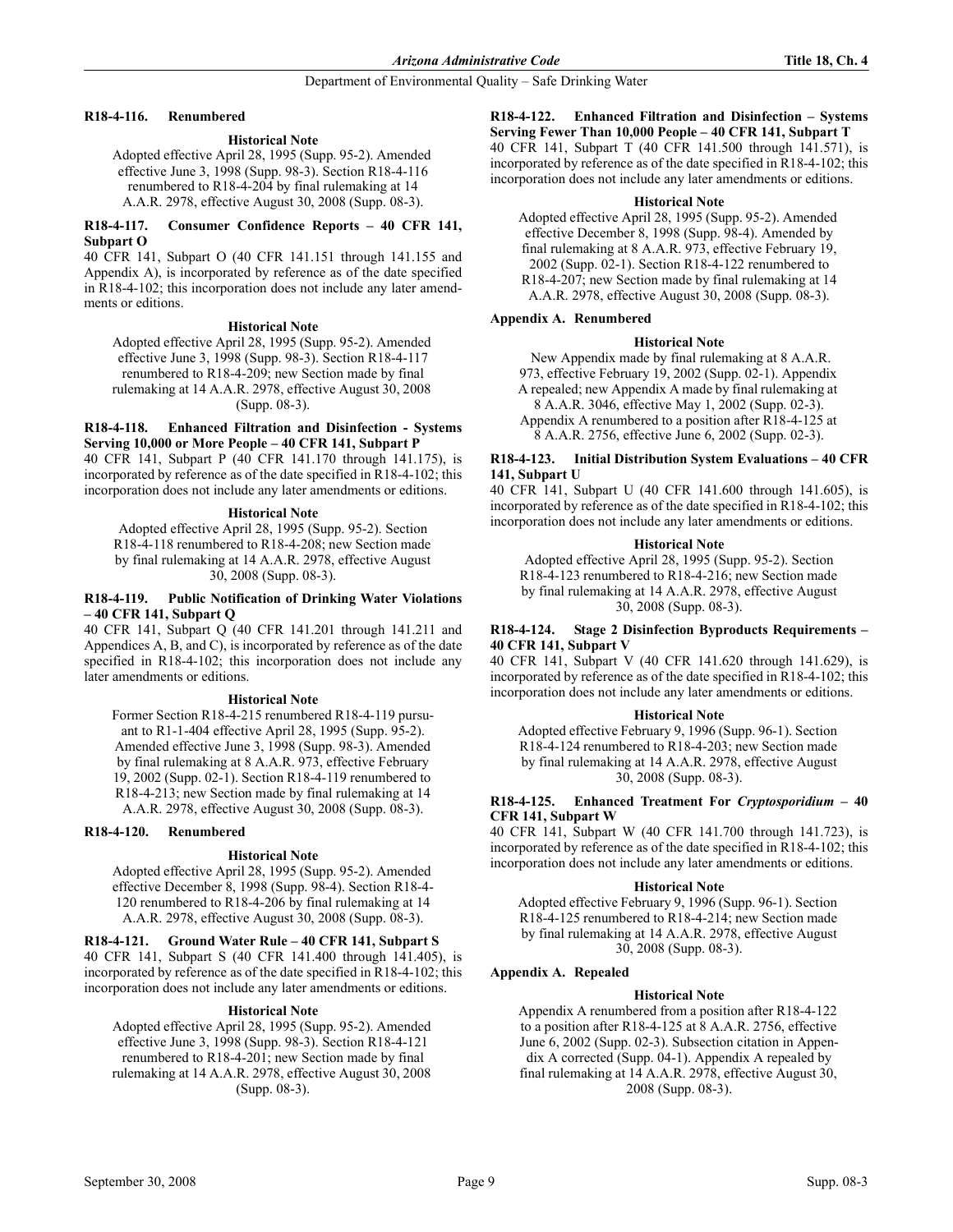## ARTICLE 2. STATE DRINKING WATER REGULATIONS

## R18-4-201. Enforcement

- A. A water supplier who constructs, operates, or maintains a public water system contrary to the provisions of this Chapter or fails to maintain the quality of water within the public water system as required by this Chapter is subject to the actions provided in A.R.S. §§ 49-142 and 49-354.
- B. If the Department determines that a public water system is not in compliance with any of the provisions of this Chapter, the Department may issue an order to the water supplier that requires the public water system to make no further service connections or that limits the number of service connections until the Department determines that the public water system achieves compliance.
- C. The Department may determine compliance or initiate enforcement action based upon analytical results and other information compiled by the Department or other federal, state, or local agencies.
- D. The Department shall round compliance data to the same number of significant figures as the MCL in question to determine compliance with the MCL.

## **Historical Note**

Former Section R9-8-212 repealed, new Section R9-8- 212 adopted effective May 26, 1978 (Supp. 78-3). Amended effective August 7, 1979 (Supp. 79-4). Amended effective November 2, 1982 (Supp. 82-6). Amended by renumbering subsections (P) thru (W) as (Q) thru (X) and adding a new subsection (P) effective January 6, 1984 (Supp. 84-1). Former Section R9-8-212 renumbered without change as Section R18-4-212 (Supp. 87-3). Former Section R18-4-212 amended and renumbered as Section R18-4-201 effective June 30, 1989 (Supp. 89-2). Section repealed, new Section adopted effective August 8, 1991 (Supp. 91-3). Section repealed, new Section adopted effective April 28, 1995 (Supp. 95- 2). Amended effective June 3, 1998 (Supp. 98-3). Section R18-4-201 repealed; new Section renumbered from R18-

4-121 and amended by final rulemaking at 14 A.A.R. 2978, effective August 30, 2008 (Supp. 08-3).

## R18-4-202. Certified Operators

- A water supplier of a public water system shall ensure that:
	- 1. The water system is operated in accordance with 18 A.A.C. 5, Article 1.
	- 2. The water system is operated by an operator who is properly certified pursuant to 18 A.A.C. 5, Article 1, to operate each water treatment plant in the system and the distribution system.

## **Historical Note**

Adopted effective April 28, 1995 (Supp. 95-2). Amended by final rulemaking at 8 A.A.R. 973, effective February 19, 2002 (Supp. 02-1). Section R18-4-202 repealed; new Section renumbered from R18-4-114 and amended by final rulemaking at 14 A.A.R. 2978, effective August 30, 2008 (Supp. 08-3).

## R18-4-203. Operation and Maintenance

A water supplier shall maintain and keep in proper operating condition all facilities used in production, treatment, and distribution of the water supply so as to comply with the requirements of this Chapter and 18 A.A.C. 5.

## **Historical Note**

Adopted effective April 28, 1995 (Supp. 95-2). Amended by final rulemaking at 8 A.A.R. 973, effective February 19, 2002 (Supp. 02-1). Section R18-4-203 renumbered to

R18-4-210; new Section renumbered from R18-4-124 and amended by final rulemaking at 14 A.A.R. 2978, effective August 30, 2008 (Supp. 08-3).

## R18-4-204. Emergency Operation Plans

- A. The water supplier for a community water system shall develop and keep an emergency operations plan in an easily accessible location. At a minimum, the emergency operations plan shall detail the steps that the community water system will take to assure continuation of service in the following emergency situations:
	- 1. Loss of a source;
	- 2. Loss of water supply due to major component failure;
	- 3. Damage to power supply equipment or loss of power;
	- 4. Contamination of water in the distribution system from backflow;
	- 5. Collapse of a reservoir, reservoir roof, or pumphouse structure;
	- 6. A break in a transmission or distribution line; and
	- 7. Chemical or microbiological contamination of the water supply.
- B. The emergency operations plan required by subsection (A) shall address all of the following:
	- 1. Provision of alternate sources of water during the emergency;
	- 2. Notice procedures for regulatory agencies, news media, and users;
	- 3. Disinfection and testing of the distribution system once service is restored;
	- 4. Identification of critical system components that shall remain in service or be returned to service quickly;
	- 5. Critical spare parts inventory; and
	- Staff training in emergency response procedures.
- C. In the event that an emergency situation that is listed in subsection (A) occurs, the Emergency Operation Plan shall be implemented by the community water system.

## **Historical Note**

Adopted effective April 28, 1995 (Supp. 95-2). Section

R18-4-204 repealed; new Section renumbered from R18-

4-116 and amended by final rulemaking at 14 A.A.R.

2978, effective August 30, 2008 (Supp. 08-3).

#### R18-4-205. Sample Collection, Preservation, and Transportation

A public water system shall collect each sample using the sample preservation, container, and maximum holding time procedure prescribed by the Arizona Department of Health Services in 9 A.A.C. 14, Article 6, and approved by EPA for the analytical method used.

## **Historical Note**

Adopted effective April 28, 1995 (Supp. 95-2). Amended effective June 3, 1998 (Supp. 98-3). Section R18-4-205 repealed; new Section renumbered from R18-4-108 and amended by final rulemaking at 14 A.A.R. 2978, effective August 30, 2008 (Supp. 08-3).

## R18-4-206. Monitoring and Sampling by the Department and MAP Contractors

- A. The Department may take samples from a public water system. If the Department takes a sample at a public water system, the Department shall forward a copy of the analytical results to the water supplier.
- B. If a public water system fails to monitor, the Department may monitor to determine compliance with MCLs. A public water system shall not use Department monitoring to satisfy monitoring requirements prescribed by this Chapter. This subsection does not apply to monitoring under the monitoring assistance program.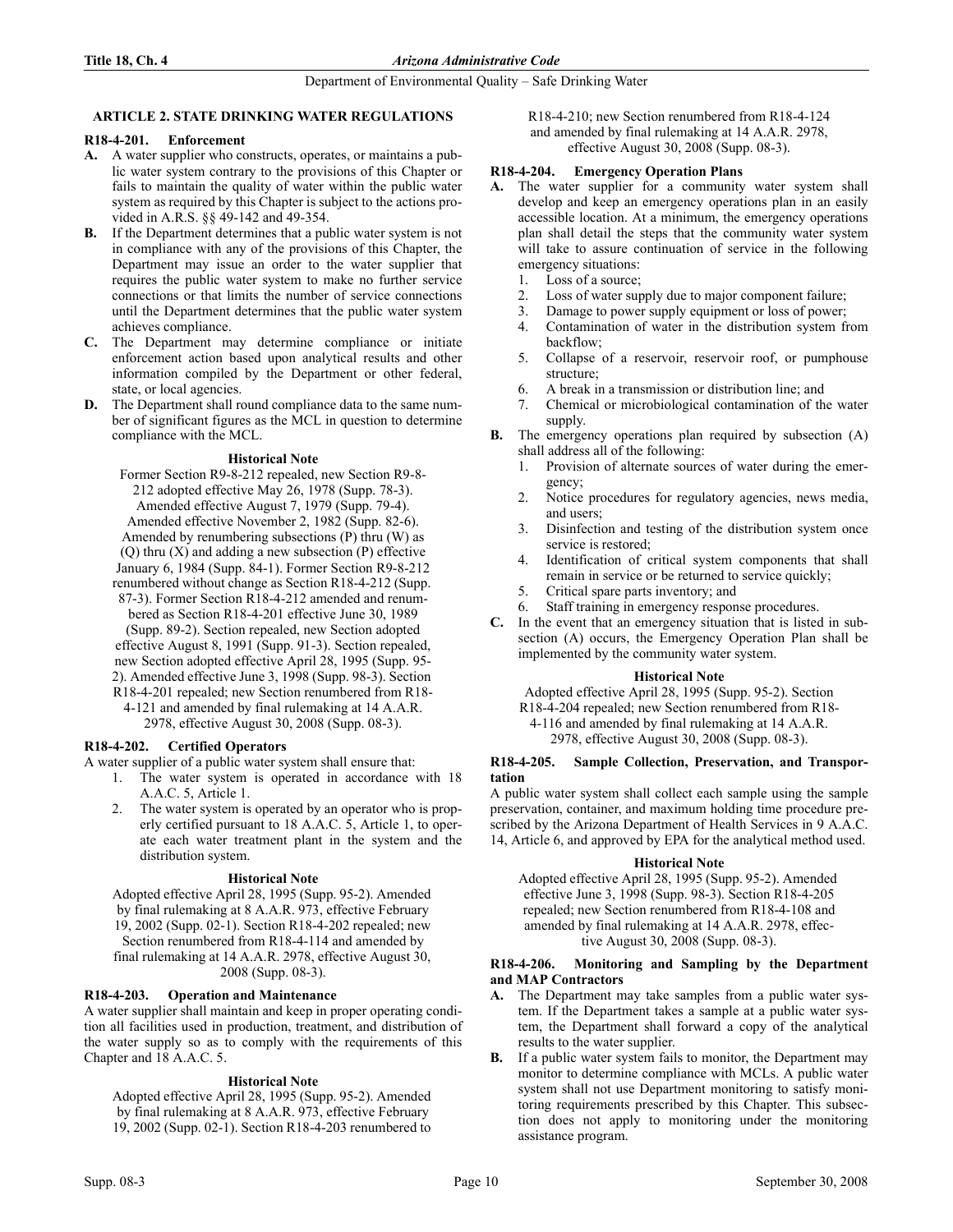- C. A contractor shall take compliance samples for the categories of contaminants listed in A.R.S. § 49-360(A) for a public water system that participates in the monitoring assistance program.
- D. The sampling location for chemical contaminants must be the entry point to the distribution system or the compliance monitoring point specified by the Department, unless otherwise specified in this Chapter. An entry point to a distribution system is the point at which water is discharged into the distribution system from a well, storage tank, pressure tank, or water treatment plant.

## **Historical Note**

Adopted effective April 28, 1995 (Supp. 95-2). Amended effective June 3, 1998 (Supp. 98-3). Amended effective December 8, 1998 (Supp. 98-4). Section R18-4-206 repealed; new Section renumbered from R18-4-120 and amended by final rulemaking at 14 A.A.R. 2978, effective August 30, 2008 (Supp. 08-3).

## R18-4-207. Entry and Inspection of Public Water Systems

- A. A Department inspection shall comply with A.R.S. § 41-1009.
- 40 CFR  $142.34(a)$  is incorporated by reference as of the date specified in R18-4-102, subject to the modifications specified in this Section; this incorporation does not include any later amendments or editions. The phrase "Administrator" is changed to "Department."

## **Historical Note**

Adopted effective April 28, 1995 (Supp. 95-2). Amended by final rulemaking at 7 A.A.R. 5067, effective October 16, 2001 (Supp. 01-4). Section R18-4-207 repealed; new Section renumbered from R18-4-122 and amended by final rulemaking at 14 A.A.R. 2978, effective August 30, 2008 (Supp. 08-3).

## R18-4-208. Sanitary Surveys

- A. Each public water system shall undergo sanitary surveys in accordance with a schedule established by the Department, or when the Department determines that a sanitary survey is necessary to assure compliance with this Chapter.
- B. A sanitary survey shall be performed for a public water system at least once every five years; however, a non-community water system using only protected and disinfected ground water shall have a sanitary survey performed at least every 10 years.
- C. When establishing a sanitary survey schedule or determining that a sanitary survey is required prior to the next scheduled sanitary survey, the Department shall consider:
	- 1. The quality and quantity of the source water; and
	- 2. Whether the system is properly designed, maintained and operated.
- D. Proper operation and maintenance means operating and maintaining the public water system in compliance with this Chapter; 18 A.A.C. 5, Article 5; and in conformance with the applicable portions of Engineering Bulletin No. 10, "Guidelines for the Construction of Water Systems," incorporated by reference in A.A.C. R18-5-502.
- E. The Department shall review the results of a sanitary survey to determine whether the existing monitoring frequency is adequate, and whether any additional measures are required in order to ensure that the system will remain in compliance with this Chapter.
- F. In conducting a sanitary survey of a groundwater system, information on sources of contamination within a delineated wellhead protection area shall be considered by the Department instead of collecting new information, if the information

was collected since the last time the system was subject to a sanitary survey.

- G. A water supplier shall make the changes to the design, operation, and maintenance of the public water system specified by the Department in order to bring the system into compliance with the requirements of this Chapter, and shall make the changes within the time limits set by the Department.
- H. A sanitary survey of a public water system shall be made by a representative of the Department, a professional engineer or sanitarian who is registered in Arizona, a certified water system operator, or other person approved by the Department.
- I. A sanitary survey shall comply with A.R.S. § 41-1009 when conducted by the Department.

## **Historical Note**

Adopted effective April 28, 1995 (Supp. 95-2). Amended effective June 3, 1998 (Supp. 98-3). Section R18-4-208 repealed; new Section renumbered from R18-4-118 and amended by final rulemaking at 14 A.A.R. 2978, effective August 30, 2008 (Supp. 08-3).

## R18-4-209. Unsafe Supplies

The Department may order a public water system to disconnect a source to protect the public health from an acute health risk that is attributable to the source. An acute health risk is posed when one of the following occurs:

- 1. A violation of a MCL for total coliform and fecal coliform or E. coli are present that is attributable to the source,
- 2. A violation of the MCL for nitrate or nitrite that is attributable to the source, or
- 3. An occurrence of a waterborne disease outbreak that is attributable to the source.

## **Historical Note**

Adopted effective April 28, 1995 (Supp. 95-2). Amended effective June 3, 1998 (Supp. 98-3). Amended by final rulemaking at 7 A.A.R. 5067, effective October 16, 2001 (Supp. 01-4). Section R18-4-209 repealed; new Section renumbered from R18-4-117 by final rulemaking at 14 A.A.R. 2978, effective August 30, 2008 (Supp. 08-3).

## R18-4-210. Total Coliform; Special Events

A water system that does not meet the definition of a public water system, but serves a large number of persons for a short duration of time, such as a special event, shall comply with the MCL for total coliform if the total number of user-days exceeds 600. A user-day is calculated by multiplying the number of days the event will run by the average number of persons expected to be served each day. The water system shall submit a minimum of two samples to the Department at least seven days before the beginning of the special event. The water system shall submit a minimum of one additional sample to the Department for each day of the special event.

## **Historical Note**

Adopted effective May 26, 1978 (Supp. 78-3). Amended effective August 7, 1979 (Supp. 79-4). Amended subsection (C) and added subsection (D) effective January 6,

1984 (Supp. 84-1). Former Section R9-8-210 renumbered without change as Section R18-4-210 (Supp. 87-3). Repealed effective June 30, 1989 (Supp. 89-2). New Section adopted effective August 8, 1991 (Supp. 91-3). Section repealed, new Section adopted effective April 28,

1995 (Supp. 95-2). Amended by final rulemaking at 8 A.A.R. 973, effective February 19, 2002 (Supp. 02-1). Section repealed by final rulemaking at 8 A.A.R. 3046, effective May 6, 2002 (Supp. 02-3). New Section R18-4- 210 renumbered from R18-4-203 and amended by final rulemaking at 14 A.A.R. 2978, effective August 30, 2008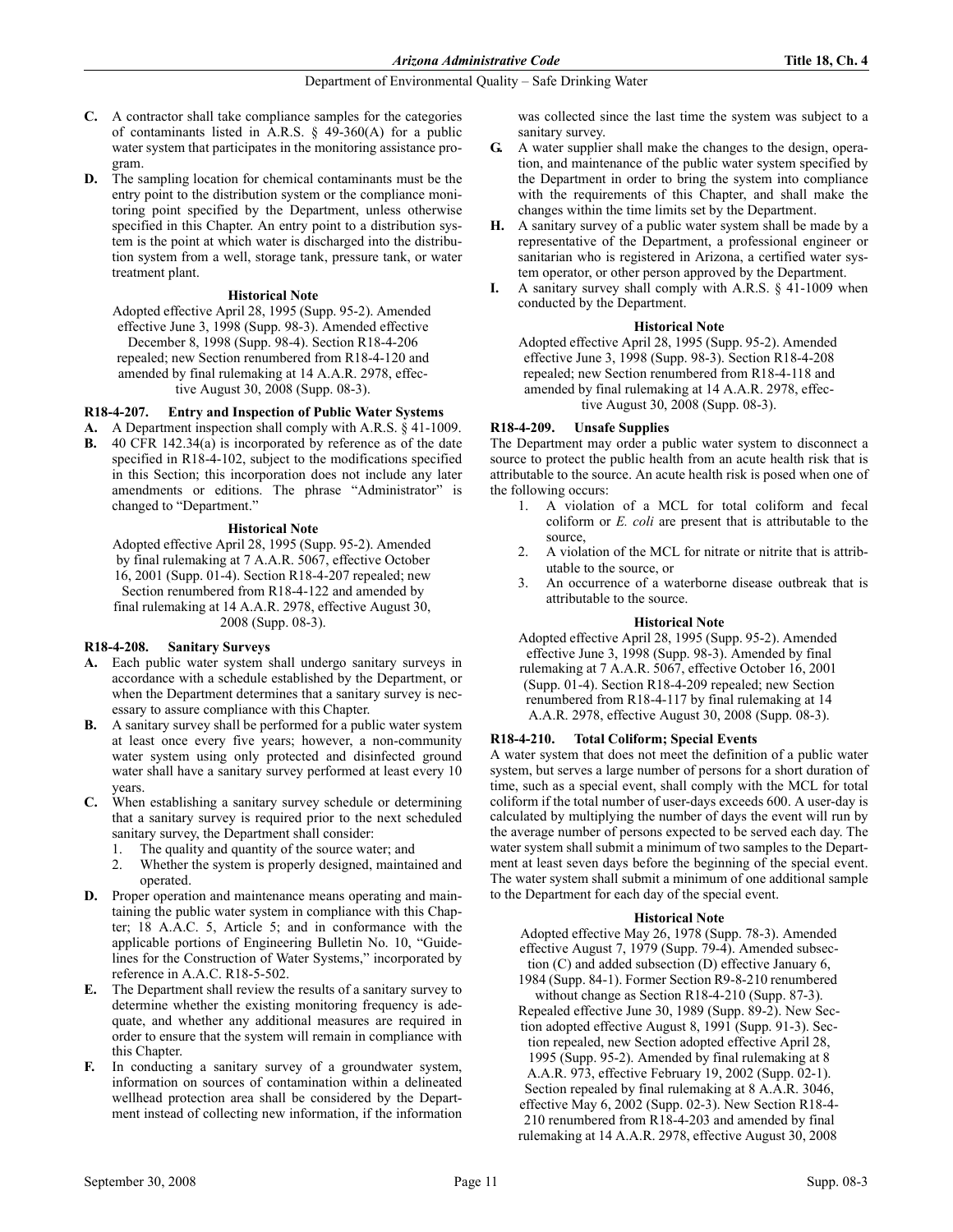## Department of Environmental Quality – Safe Drinking Water

## (Supp. 08-3).

## R18-4-211. Reporting Requirements

- A. Cross connection incidents. A public water system shall submit a written cross connection incident report to the Department and the local county health department within five days of the occurrence of a cross connection problem that results in contamination of water provided by the public water system. The report shall address all of the following:
	- 1. Date and time of discovery of the cross connection incident,
	- 2. Nature of the cross connection incident,
	- 3. Affected area,
	- 4. Cause of the cross connection incident,
	- 5. Public health impact,
	- 6. Date and text of any public health advisory issued,
	- 7. Corrective action taken, and
	- 8. Date of completion of corrective action.
- **B.** Emergencies. A public water system shall notify the Department, by telephone or facsimile, as soon as possible but no later than 24 hours after the occurrence of any of the following emergencies:
	- 1. Loss of water supply from a source;
	- 2. Loss of water supply due to major component failure;
	- 3. Damage to power supply equipment or loss of power;
	- 4. Contamination of water in the distribution system from backflow;
	- 5. Collapse of a reservoir, reservoir roof, or pumphouse structure;
	- 6. Break in a transmission or distribution line that results in a loss of service to customers for more than four hours; and
	- 7. Chemical or microbiological contamination of the water supply.
- C. Waterborne disease outbreak. A public water system shall report to the Department the occurrence of a waterborne disease outbreak that may be attributable to water provided by the public water system as soon as possible but no later than 24 hours after the public water system receives actual notice of the waterborne disease outbreak.
- D. Department requests for records. A public water system shall submit to the Department, within the time stated in the Department's request, copies of any records that the public water system is required to retain under this Chapter or copies of any documents that the Department is entitled to inspect under 42 U.S.C. 300j-4 (2001).
- E. Department reporting forms. A public water system shall report to the Department the results of all analyses completed under this Chapter on Department-approved forms.
- F. Direct reporting. A public water system may contract with a laboratory or another agent to report monitoring results to the Department, but the public water system remains legally responsible for compliance with reporting requirements.
- G. Forty eight-hour reporting requirement. A public water system shall report the failure to comply with any of the provisions of this Chapter to the Department within 48 hours, except where a different reporting period is specified in this Chapter.

## **Historical Note**

Corrected A.R.S. reference (Supp. 77-3). Amended effective May 26, 1978 (Supp. 78-3). Amended effective January 6, 1984 (Supp. 84-1). Former Section R9-8-211 renumbered without change as Section R18-4-211 (Supp. 87-3). Amended effective Dec. 1, 1988 (Supp. 88-4). Repealed effective June 30, 1989 (Supp. 89-2). New Section adopted effective August 8, 1991 (Supp. 91-3). Section repealed, new Section adopted effective April 28,

1995 (Supp. 95-2). Section R18-4-211 repealed; new Section renumbered from R18-4-104 and amended by final rulemaking at 14 A.A.R. 2978, effective August 30, 2008 (Supp. 08-3).

## R18-4-212. Groundwater Under the Direct Influence of Surface Water

- A. The Department suspects the following sources to be groundwater under the direct influence of surface water:
	- 1. A spring;
	- 2. An infiltration gallery;
	- 3. A radial well collector, Ranney well, or horizontal well;
	- 4. A well that is less than 500 feet from a surface water, and:
		- a. The Department conducts a vulnerability assessment and determines that the source is vulnerable to direct surface water influence, or
		- b. The Department cannot assess the vulnerability of the groundwater source to direct surface water influence because of a lack of information or the uncertainty of available information on the local hydrogeology or well construction characteristics;
	- 5. A shallow well with perforations or well screens that are less than 50 feet below the ground surface;
	- 6. A hand-dug or auger-bored well without a casing;
	- 7. A groundwater source for which turbidity data is available that shows that the groundwater violates an interim MCL for turbidity;
	- 8. A groundwater source for which data is available that shows that total coliform, fecal coliform, or E. Coli are present in untreated groundwater from the source that are not related to new well development, source modification, repair, or maintenance; and
	- 9. Any groundwater source if the temperature of the groundwater fluctuates 15% to 20% from the mean groundwater temperature over the course of a year or if changes in the temperature of the groundwater correlate to similar changes in the temperature of surface water.
- B. The Department shall conduct a sanitary survey of each public water system that the Department suspects is using a groundwater source under the direct influence of surface water.
- C. The Department shall provide written notice to a public water system that the Department suspects a groundwater source is under the direct influence of surface water. A public water system may submit information to the Department to show that a groundwater source is not under the direct influence of surface water. Information that is submitted to show that a suspect groundwater source is not under the direct influence of surface water shall be in writing and shall be prepared by a qualified professional, such as a professional engineer registered in Arizona, registered geologist, water system operator, or hydrogeologist. The Department shall review any information submitted by a qualified professional to show a suspect groundwater source is not under the direct influence of surface water within 90 days after receipt of the information and determine if the source remains suspect.
- If a groundwater source continues to be suspect after the analyses required in subsections (A) through (C), the Department may require a public water system that is suspected of using a groundwater source that is under the direct influence of surface water to conduct Microscopic Particle Analysis (MPA) monitoring of the groundwater source. A public water system may request that the Department allow the system to use an alternative method to determine whether a groundwater source is under the direct influence of surface water. An alternative method to determine whether a groundwater source is under the direct influence of surface water shall be approved by the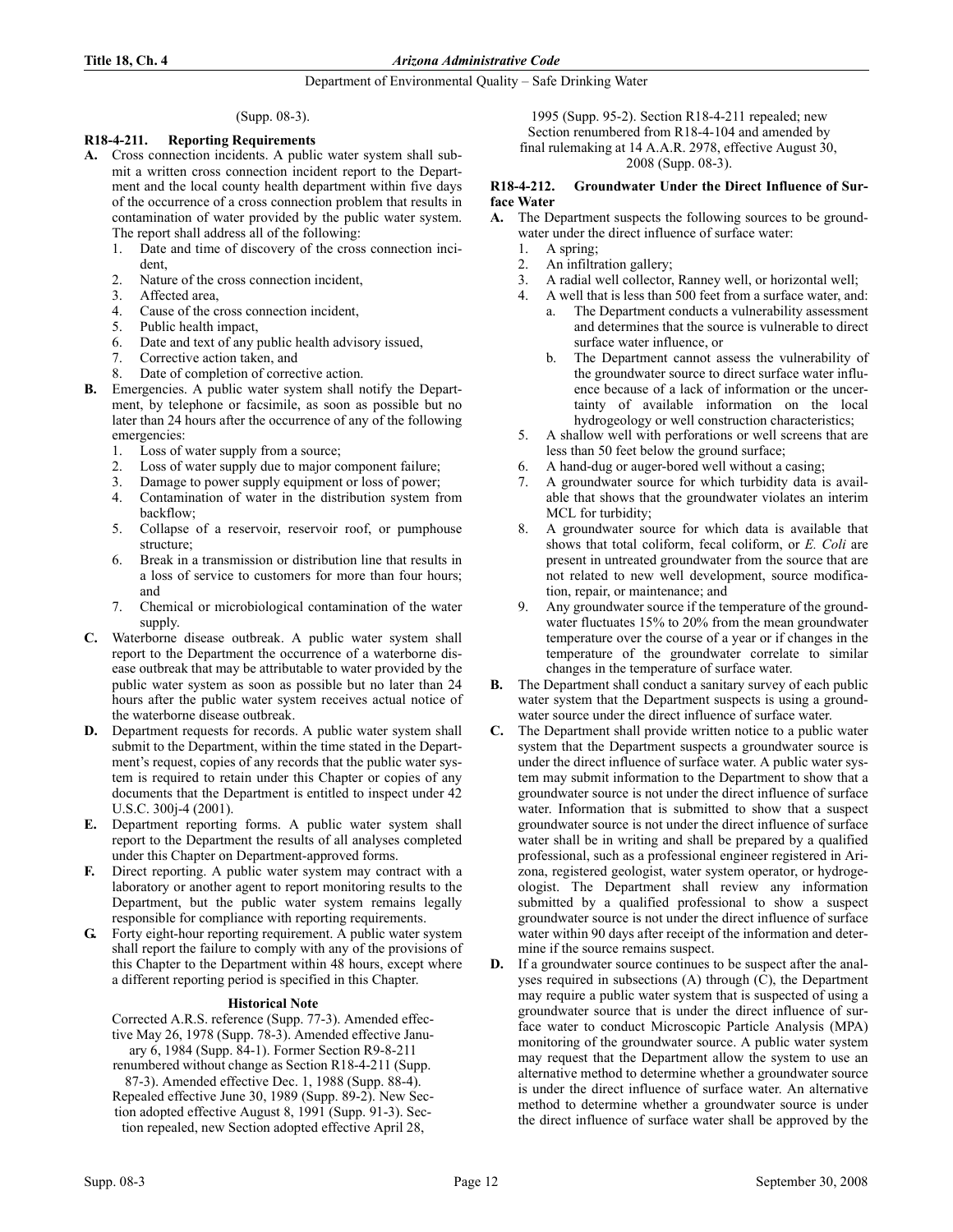Arizona Department of Health Services under 9 A.A.C. 14, Article 6.

- E. A public water system shall conduct MPA monitoring as follows:
	- 1. Each sample shall be representative of the groundwater source. A public water system shall not take a sample of blended water or a sample of water from the distribution system.
	- Each sample shall be collected and analyzed according to the procedures prescribed in the "Consensus Method for Determining Groundwaters Under the Direct Influence of Surface Water Using Microscopic Particulate Analysis (MPA)," EPA 910/9-92-029, United States Environmental Protection Agency, Environmental Services Division, Manchester Environmental Laboratory, 7411 Beach Dr. E., Port Orchard, WA 98366, October 1992 (and no future editions or amendments), which is incorporated by reference and on file with the Department.
	- 3. The Department shall schedule MPA monitoring at a time when the groundwater source is most susceptible to direct surface water influence.
	- The Department shall use the MPA risk ratings in Table 1 to determine whether groundwater is under the direct influence of surface water.
		- a. If the MPA risk rating of the initial sample indicates a high or moderate risk of direct surface water influence, the public water system shall collect a second sample for MPA at the same location on a date scheduled by the Department. If the MPA risk rating of the second sample indicates a high or moderate risk of direct surface water influence, the Department shall determine that the groundwater is under the direct influence of surface water. If the risk rating of the second sample indicates a low risk of direct surface water influence, the public water system shall collect a third sample for MPA at the same location on a date scheduled by the Department. If a third sample is taken, the Department shall determine whether the groundwater is under the direct influence of surface water under subsection  $(E)(4)(c)$ .
		- b. If the MPA risk rating of the initial sample indicates a low risk of direct surface water influence, the public water system shall collect a second sample for MPA at the same location on a date scheduled by the Department. If the MPA risk rating of the second sample indicates a low risk of direct surface water influence, the Department shall determine that the groundwater is not under the direct influence of surface water. If the MPA risk rating of the second sample indicates a high or moderate risk of direct surface water influence, the public water system shall collect a third sample for MPA at the same location on a date scheduled by the Department. If a third sample is taken, the Department shall determine whether the groundwater is under the direct influence of surface water under subsection  $(E)(4)(c)$ .
- c. If a third sample is required and the MPA risk rating of the third sample indicates a high or moderate risk of direct surface water influence, the Department shall determine that the groundwater is under the direct influence of surface water. If the MPA risk rating of the third sample indicates a low risk of direct surface water influence, the Department shall determine that the groundwater is not under the direct influence of surface water.
- F. If the Department determines a source to be groundwater under the direct influence of surface water under subsection (E) and a public water system demonstrates to the Department that it is feasible to take corrective action to prevent direct surface water influence, the Department shall establish a schedule of compliance for the public water system to take corrective action instead of requiring installation of filtration and disinfection treatment. A schedule of compliance to take corrective action shall require:
	- 1. Completion of corrective action no later than 18 months after receipt of the initial MPA monitoring results, and
	- 2. A second round of MPA monitoring to determine whether the source is under the direct influence of surface water after completion of the corrective action.
- G. Except as provided in subsection (F), a public water system with a source that the Department determines to be groundwater under the direct influence of surface water shall provide filtration and disinfection required under 40 CFR 141 Subparts H, P, and T, as incorporated by reference in this Chapter, within 18 months after the date that the Department makes the final determination that the groundwater is under the direct influence of surface water.
- H. The Department shall provide a written notice to a public water system of a final determination that a groundwater source is under the direct influence of surface water. The notice shall contain the information required by A.R.S. § 41- 1092.03(A).
- I. A public water system may appeal a final determination that a groundwater source is under the direct influence of surface water by serving notice of appeal with the Department under the Uniform Administrative Hearing Procedures in A.R.S. Title 41, Chapter 6, Article 10. A public water system shall file notice of appeal with the Department within 30 days after receiving notice of the Department's determination that a groundwater source is under the direct influence of surface water. The Department shall notify the Office of Administrative Hearings which shall schedule a hearing on the appeal within 60 days after the date that notice of appeal is filed with the Department. Hearings shall be conducted according to the Uniform Administrative Hearing Procedures in A.R.S. Title 41, Chapter 6, Article 10.

## **Historical Note**

Adopted effective August 8, 1991 (Supp. 91-3). Section repealed, new Section adopted effective April 28, 1995 (Supp. 95-2). Amended effective June 3, 1998 (Supp. 98- 3). Amended effective December 8, 1998 (Supp. 98-4). Section R18-4-212 repealed; new Section renumbered from R18-4-301.01 and amended by final rulemaking at 14 A.A.R. 2978, effective August 30, 2008 (Supp. 08-3).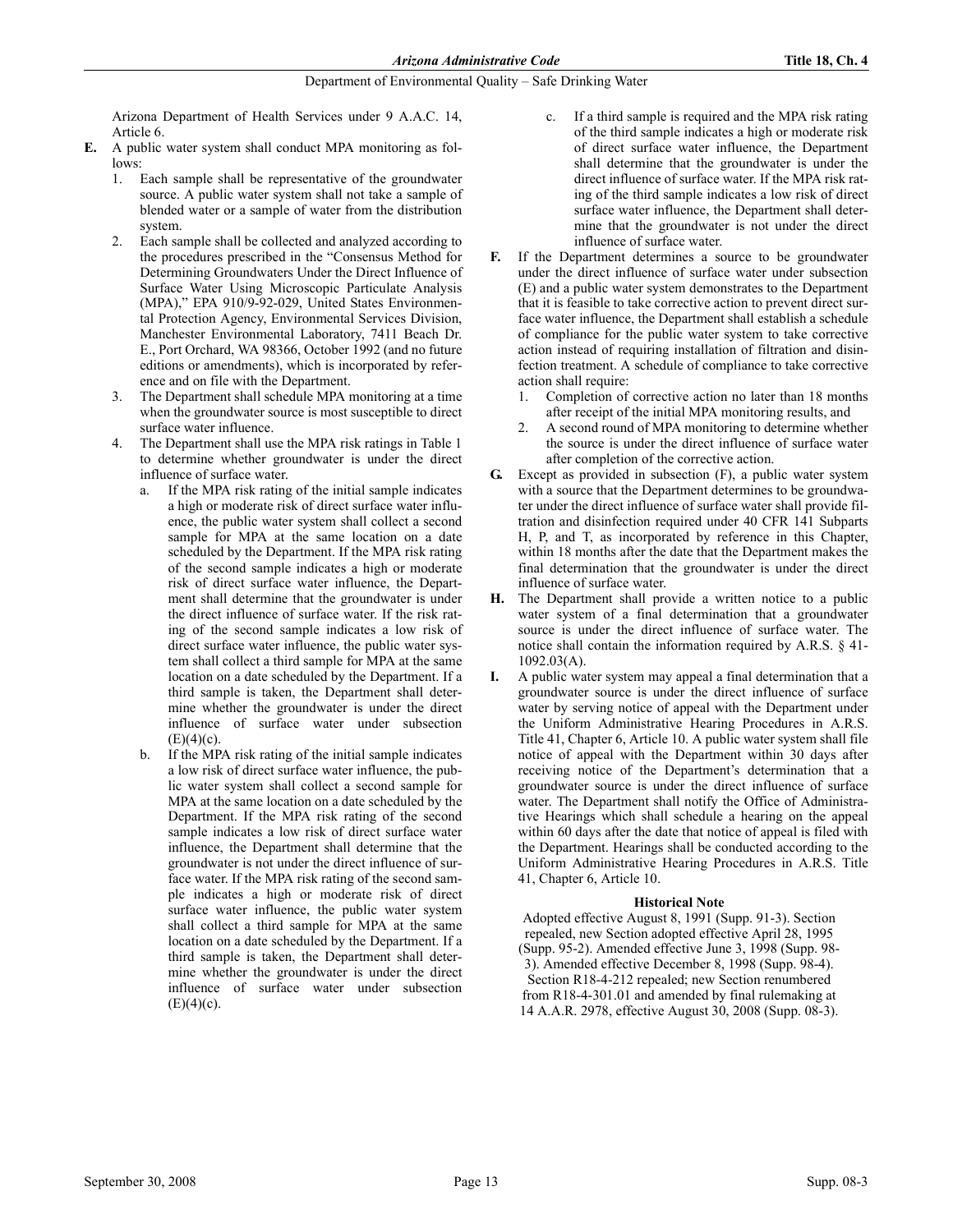## Department of Environmental Quality – Safe Drinking Water

#### Table 1. Decision Matrix for Determining Groundwater Under the Direct Influence of Surface Water

| <b>Initial Sample</b><br><b>MPA Risk Rating</b> | <b>Second Sample</b><br><b>MPA Risk Rating</b> | <b>Third Sample</b><br><b>MPA Risk Rating</b> | <b>Groundwater Under the Direct</b><br><b>Influence of Surface Water</b> |
|-------------------------------------------------|------------------------------------------------|-----------------------------------------------|--------------------------------------------------------------------------|
| High                                            | High or Moderate                               |                                               | Yes                                                                      |
| High                                            | Low                                            | High or Moderate                              | Yes                                                                      |
| High                                            | Low                                            | Low                                           | No                                                                       |
| Moderate                                        | High or Moderate                               |                                               | Yes                                                                      |
| Moderate                                        | Low                                            | High or Moderate                              | Yes                                                                      |
| Moderate                                        | Low                                            | Low                                           | No                                                                       |
| Low                                             | High or Moderate                               | High or Moderate                              | Yes                                                                      |
| Low                                             | High or Moderate                               | Low                                           | N <sub>0</sub>                                                           |
| Low                                             | Low                                            |                                               | No                                                                       |

## **Historical Note**

New Table 1 renumbered from R18-4-301.01, Table 1 by final rulemaking at 14 A.A.R. 2978, effective August 30, 2008 (Supp. 08-3).

#### R18-4-213. Standards for Additives, Materials, and Equipment

- A. Each product added directly to water during production or treatment shall conform to ANSI/NSF Standard 60. Products covered by this subsection include but are not limited to:
	- 1. Coagulation and flocculation chemicals;
	- 2. Chemicals for corrosion and scale control;
	- 3. Chemicals for softening, precipitation, sequestering, and pH adjustment;
	- 4. Disinfection and oxidation chemicals;
	- 5. Chemicals for fluoridation, defluoridation, algae control, and dechlorination;
	- 6. Dyes and tracers;
	- 7. Antifreezes, antifoamers, regenerants, and separation process scale inhibitors and cleaners; and
	- Water well drilling and rehabilitation aids.
- B. Except as identified in subsections (D) and (E), a material or product installed after January 1, 1993, that comes into contact with water or a water treatment chemical shall conform to ANSI/NSF Standard 61. Products and materials covered by this subsection include but are not limited to:
	- 1. Process media, such as carbon and sand;
	- 2. Joining and sealing materials, such as solvents, cements, welding materials, and gaskets;
	- 3. Lubricants;
	- 4. Pipes and related products, such as tanks and fittings;
	- 5. Mechanical devices used in treatment, transmission, or distribution systems such as valves, chlorinators, and separation membranes; and
	- 6. Surface coatings and paints.
- C. Evidence that a product conforms to the requirements of this Section shall be the appearance on the product or product package of a seal of a certifying entity that is accredited by the American National Standards Institute to provide the certification.
- D. Chemicals and additives certified as conforming to the national sanitation foundation standards comply with the standards required by this section. ... In those instances where chemicals, additives and drinking water system components that come into contact with drinking water are essential to the design, construction or operation of the drinking water system and have not been certified by the national sanitation foundation or have national sanitation foundation certification but are not available from more than one source, the standards shall provide for the use of alternatives which include:
	- Chemicals and additives composed entirely of ingredients determined by the environmental protection agency, the food and drug administration or other federal agencies

as appropriate for addition to potable water or aqueous food.

- 2. Chemicals and additives composed entirely of ingredients listed in the national academy of sciences water chemicals codex.
- 3. Chemicals, additives and drinking water system components consistent with the specifications of the American water works association.
- 4. Chemicals, additives and drinking water system components that are designed for use in drinking water systems and that are consistent with the specifications of the American society for testing and materials.
- 5. Drinking water system components that are historically used or in use in drinking water systems consistent with standard practice and that have not been demonstrated during past applications in the United States to contribute to water contamination. A.R.S. §§ 49-353.01(B) and (C) (2006).
- E. The Department exempts the following materials and products from the requirement to conform to ANSI/NSF Standard 61:
	- 1. A concrete structure, tank, or treatment tank basin that is constructed onsite if the structure, tank, or basin is not normally coated or sealed and the construction materials used in the concrete are consistent with subsection (D). If a coating or sealant is specified by the design engineer, the coating or sealant shall comply with ANSI/NSF Standard 61;
	- 2. An earthen reservoir or canal located upstream of water treatment;
	- 3. A water treatment plant that is comprised of components that comply with subsections  $(B)$ ,  $(C)$ , and  $(D)$ ;
	- 4. A synthetic tank constructed of material that meets Food and Drug Administration standards for a material that comes into contact with drinking water or aqueous food, or a galvanized steel tank, either of which is:
		- a. Less than 15,000 gallons in capacity, and
		- b. Used in a public water system with 500 or fewer service connections; or
	- 5. A pipe, treatment plant component, or water distribution system component made of lead-free stainless steel.

## **Historical Note**

Former Section R9-8-213 repealed, new Section R9-8-213 adopted effective May 26, 1978 (Supp. 78-3). Amended effective August 7, 1979 (Supp. 79-4). Amended effective January 6, 1984 (Supp. 84-1). Former Section R9-8-213 renumbered without change as Section R18-4-213 (Supp.

87-3). Amended effective June 30, 1989 (Supp. 89-2). Section repealed, new Section adopted effective August 8, 1991 (Supp. 91-3). Section repealed, new Section adopted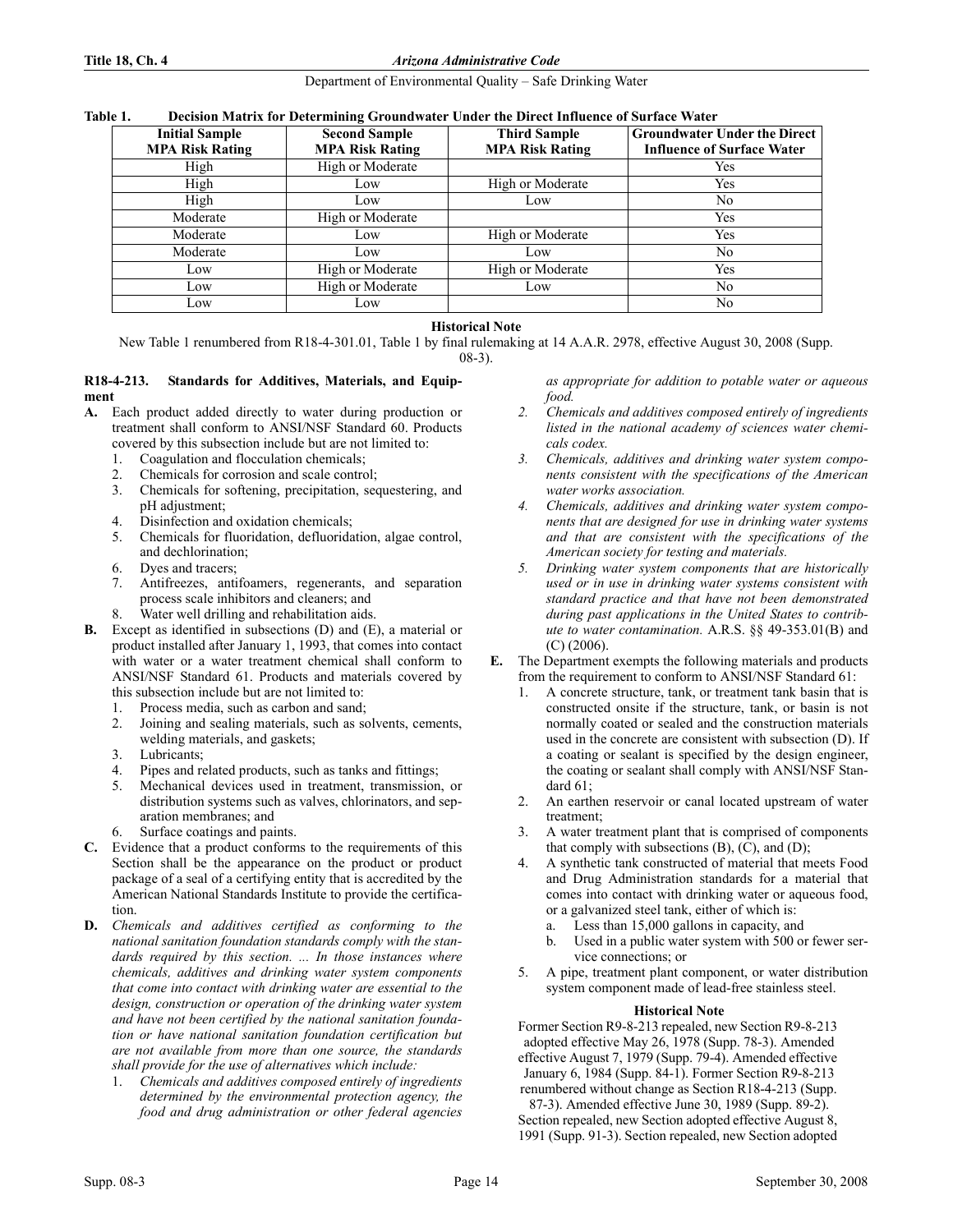effective April 28, 1995 (Supp. 95-2). Amended effective June 3, 1998 (Supp. 98-3). Section R18-4-213 repealed; new Section renumbered from R18-4-119 and amended by final rulemaking at 14 A.A.R. 2978, effective August 30, 2008 (Supp. 08-3).

## R18-4-214. Hauled Water

- A. All hauled water for delivery to a public water system shall be obtained from a source that is approved pursuant to 18 A.A.C. 5, Article 5, or a regulated public water system.
- B. Materials or products that come into contact with the water shall comply with R18-4-213(B).
- C. Roof hatches shall be fitted with a watertight cover.
- D. A bottom drain valve or other provisions to allow complete drainage and cleaning of a water transport container shall be provided.
- E. Hoses that are used to deliver drinking water shall be equipped with a cap and shall remain capped when not in use.
- F. A water hauler shall, at all times, maintain a residual free chlorine level of 0.2 mg/l to 1.0 mg/l in the water that is hauled in a water transport container. A chlorine disinfectant shall be added at the time water is loaded into the container. The residual free chlorine level shall be measured each time water is off-loaded from the container. The water hauler shall maintain a log of all on-loading, chlorine disinfectant additions and residual-free chlorine measurements. Such records shall be maintained for at least three years and made available to the Department for review upon request.
- G. A water transport container shall be for hauling drinking water only. The container shall be plainly and conspicuously labeled "For Drinking Water Use Only."

## **Historical Note**

Adopted effective August 8, 1991 (Supp. 91-3). Section repealed, new Section adopted effective April 28, 1995 (Supp. 95-2). Amended by final rulemaking at 8 A.A.R. 3046, effective May 1, 2002 (Supp. 02-3). Section R18-4- 214 repealed; new Section renumbered from R18-4-125 and amended by final rulemaking at 14 A.A.R. 2978, effective August 30, 2008 (Supp. 08-3).

## R18-4-214.01. Repealed

## **Historical Note**

New Section made by final rulemaking at 8 A.A.R. 3046, effective May 1, 2002 (Supp. 02-3). Section R18-4- 214.01 repealed by final rulemaking at 14 A.A.R. 2978, effective August 30, 2008 (Supp. 08-3).

## R18-4-214.02. Repealed

## **Historical Note**

New Section made by final rulemaking at 8 A.A.R. 3046, effective January 1, 2004 (Supp. 02-3). R18-4-214.02 including Table 1 and Table 2 repealed by final rulemaking at 14 A.A.R. 2978, effective August 30, 2008 (Supp. 08-3).

## R18-4-215. Backflow Prevention

- A. A public water system shall protect its system from contamination caused by backflow through unprotected cross-connections by requiring the installation and periodic testing of backflow-prevention assemblies. Required backflow-prevention assemblies shall be installed as close as practicable to the service connection.
- B. A public water system shall ensure that a backflow-prevention assembly is installed whenever any of the following occur:
	- 1. A substance harmful to human health is handled in a manner that could permit its entry into the public water

system. These substances include chemicals, chemical or biological process waters, water from public water supplies that has deteriorated in sanitary quality, and water that has entered a fire sprinkler system. A Class 1 or Class 2 fire sprinkler system is exempt from the requirements of this Section;

- 2. A source of water supply exists on the user's premises that is not accepted as an additional source by the public water system or is not approved by the Department;
- 3. An unprotected cross-connection exists or a cross-connection problem has previously occurred within a user's premises; or
- There is a significant possibility that a cross-connection problem will occur and entry to the premises is restricted to the extent that cross-connection inspections cannot be made with sufficient frequency or on sufficiently short notice to ensure that unprotected cross-connections do not exist.
- C. Unless a cross-connection problem is specifically identified, or as otherwise provided in this Section, the requirements of this Section shall not apply to single-family residences used solely for residential purposes.
- D. A backflow-prevention assembly required by this Section shall comply with the following:
	- 1. If equipped with test cocks, it shall have been issued a certificate of approval by:
		- a. The University of Southern California Foundation for Cross-Connection Control and Hydraulic Research (USC-FCCCHR), or
		- b. A third-party certifying entity that is unrelated to the product's manufacturer or vendor, and is approved by the Department.
	- 2. If not equipped with test cocks, it shall be approved by a third-party certifying entity that is unrelated to the product's manufacturer or vendor and is approved by the Department.
- E. The minimum level of backflow protection that is provided to protect a public water system shall be the level recommended in Section 7.2 of the Manual of Cross-Connection Control, Ninth Edition, USC-FCCCHR, KAP-200 University Park MC-2531, Los Angeles, CA, 90089-2531, December 1993, (and no future editions or amendments), incorporated by reference and on file with the Department. The types of backflow prevention that may be required, listed in decreasing order according to the level of protection they provide, include: an air-gap separation (AG), a reduced pressure principle backflow prevention (RP) assembly, a pressure vacuum breaker (PVB) assembly, and a double check valve (DC) assembly. Nothing contained in this Section shall prevent a public water system from requiring the use of a higher level of protection than the level required by this subsection.
	- 1. A public water system may make installation of a required backflow-prevention assembly a condition of service. A user's failure to comply with this requirement shall be sufficient cause for the public water system to terminate water service.
	- 2. Specific installation requirements for backflow prevention include the following:
		- a. Any backflow prevention required by this Section shall be installed in accordance with the manufacturer's specifications.
		- b. For an AG installation, all piping between the user's connection and the receiving tank shall be entirely visible unless otherwise approved in writing by the public water system.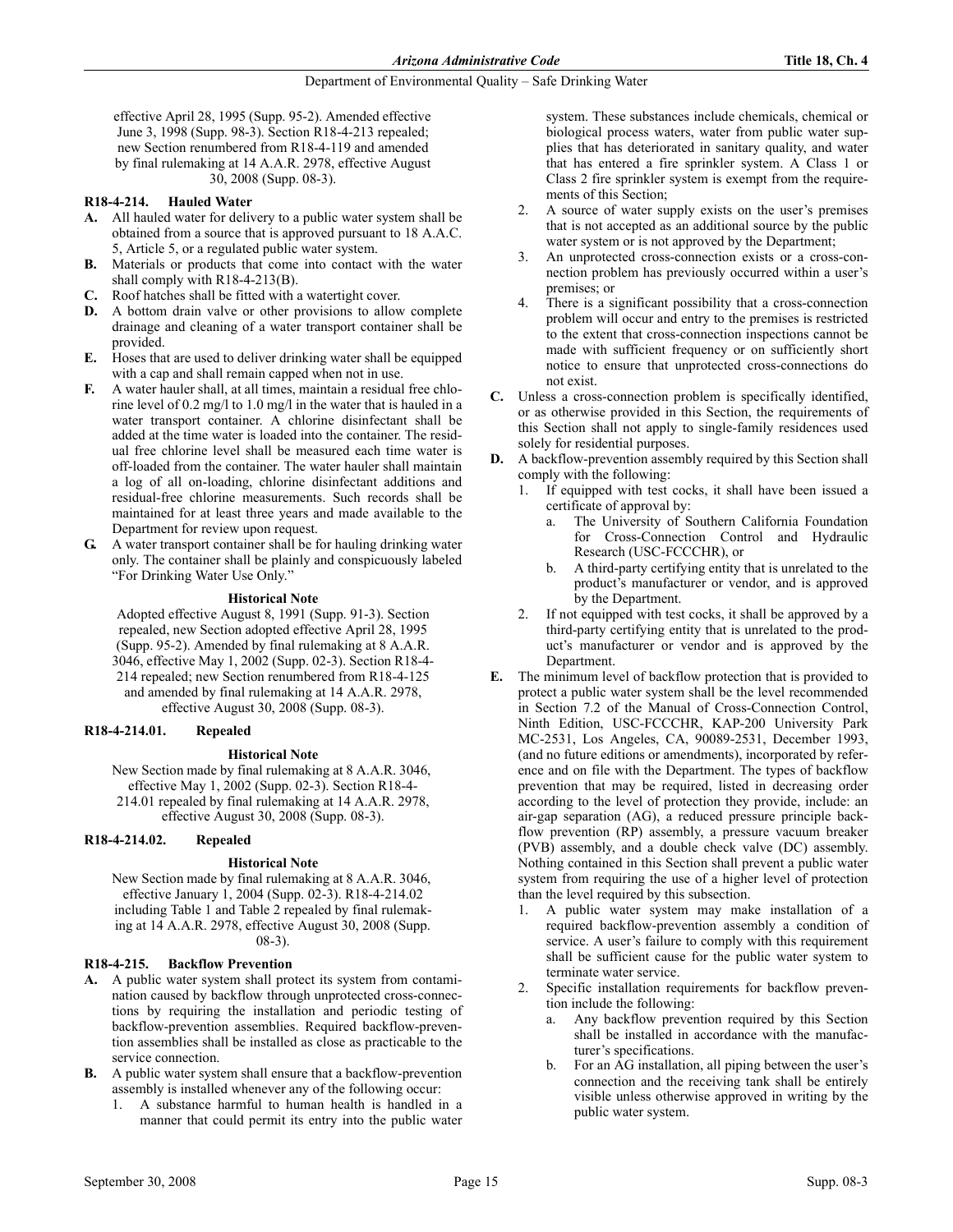- c. An RP assembly shall not be installed in a meter box, pit, or vault unless adequate drainage is provided.
- d. A PVB assembly may be installed for use on a landscape water irrigation system if the irrigation system conforms to all of the criteria listed below. An RP assembly is required whenever any of the criteria are not met.
	- i. The water use beyond the assembly is for irrigation purposes only;
	- ii. The PVB is installed in accordance with the manufacturer's specifications;
	- iii. The irrigation system is designed and constructed to be incapable of inducing backpressure; and
	- iv. The injection of chemical pesticides and fertilizers, chemigation, is not used or provided in the irrigation system.
- F. Each backflow-prevention assembly required by this Section shall be tested at least annually, or more frequently if directed by the public water system or the Department. Each assembly shall also be tested after installation, relocation, or repair. An assembly shall not be placed in service unless it has been tested and is functioning as designed. The following provisions shall apply to the testing of backflow-prevention assemblies:
	- 1. Testing shall be in accordance with procedures described in Section 9 of the Manual of Cross-Connection Control. The public water system shall notify the water user when testing of backflow-prevention assemblies is needed. The notice shall specify the date by which the testing must be completed and the results forwarded to the public water system.
	- 2. Testing shall be performed by a person who is currently certified as a "general" tester by the California-Nevada Section of the American Water Works Association (CA-NV Section, AWWA), the Arizona State Environmental Technical Training (ASETT) Center, or other certifying authority approved by the Department.
	- 3. When a backflow-prevention assembly is tested and found to be defective, it shall be repaired or replaced in accordance with the provisions of this Section.
- G. A public water system shall maintain records of backflow-prevention assembly installations and tests performed on backflow-prevention assemblies in its service area. Records shall be retained by the public water system for at least three years and shall be made available for review by the Department upon request. These records shall include an inventory of backflow-prevention assemblies required by this Section and, for each assembly, all of the following information:
	- 1. Assembly identification number and description,
	- 2. Location,
	- 3. Date of tests,
	- 4. Description of repairs and recommendations for repairs made by the tester, and
	- The tester's name and certificate number.
- H. A public water system shall submit a written cross-connection incident report to the Department and the local health authority within five business days after a cross-connection problem occurs that results in contamination of the public water system. The report shall address all of the following:
	- 1. Date and time of discovery of the unprotected cross-connection,
	- 2. Nature of the cross-connection problem,
	- 3. Affected area,
	- 4. Cause of the cross-connection problem,
- 5. Public health impact,
- 6. Date and text of any public health advisory issued,
- 7. Each corrective action taken, and
- 8. Date of completion of each corrective action.
- I. An individual with direct responsibility for implementing a backflow prevention program for a water system serving more than 50,000 persons, or an individual with direct responsibility for implementing a backflow prevention program for a for a water system serving 50,000 or fewer persons if the Department has determined that such a need exists, shall be licensed as a "cross-connection control program specialist" by the CA-NV Section, AWWA, the ASETT Center, or another certifying authority approved by the Department.

## **Historical Note**

Adopted effective August 8, 1991 (Supp. 91-3). Section repealed, new Section adopted effective April 28, 1995 (Supp. 95-2). Amended effective June 3, 1998 (Supp. 98- 3). Section R18-4-215 repealed; new Section renumbered from R18-4-115 and amended by final rulemaking at 14 A.A.R. 2978, effective August 30, 2008 (Supp. 08-3).

## R18-4-216. Vending Machines

An owner of a water vending machine shall be responsible for the proper operation of each water vending machine. The owner shall do all of the following:

- 1. Clean and maintain each water vending machine according to the manufacturer's recommendations;
- 2. Retain maintenance and cleaning records for one year;
- 3. Have analyses performed at least once every six months for total coliform bacteria. Results of such analyses shall be retained for one year. If a sample is positive for total coliform, the water vending machine shall be removed from service, and all components shall be cleaned, replaced, or serviced. The water vending machine shall not be placed back into service until another total coliform bacteria analysis is performed and the result is negative; and
- 4. Maintain in operable condition all ultraviolet, ozone, or other disinfection components and automatic disabling capabilities built into the vending machine for use in the event of a disinfection system malfunction.

## **Historical Note**

Adopted effective August 8, 1991 (Supp. 91-3). Section repealed, new Section adopted effective April 28, 1995 (Supp. 95-2). Amended effective June 3, 1998 (Supp. 98- 3). Amended effective December 8, 1998 (Supp. 98-4). Amended by final rulemaking at 8 A.A.R. 973, effective February 19, 2002 (Supp. 02-1). Section R18-4-216 repealed; new Section renumbered from R18-4-123 and amended by final rulemaking at 14 A.A.R. 2978, effective August 30, 2008 (Supp. 08-3).

## R18-4-217. Use of Blending to Achieve Compliance with Maximum Contaminant Levels

A. A public water system may use blending to achieve compliance with a MCL if all of the following requirements are met:

- 1. The public water system has obtained the Department's written approval for a blending plan that includes the following elements:
	- a. Detailed drawings and schematics that show flow, concentrations, and controls;
	- b. Proposed automatic or electronic devices that will be incorporated to ensure that the blend remains in the desired range or shuts off the offending source or triggers an alarm when the blend falls out of the desired range;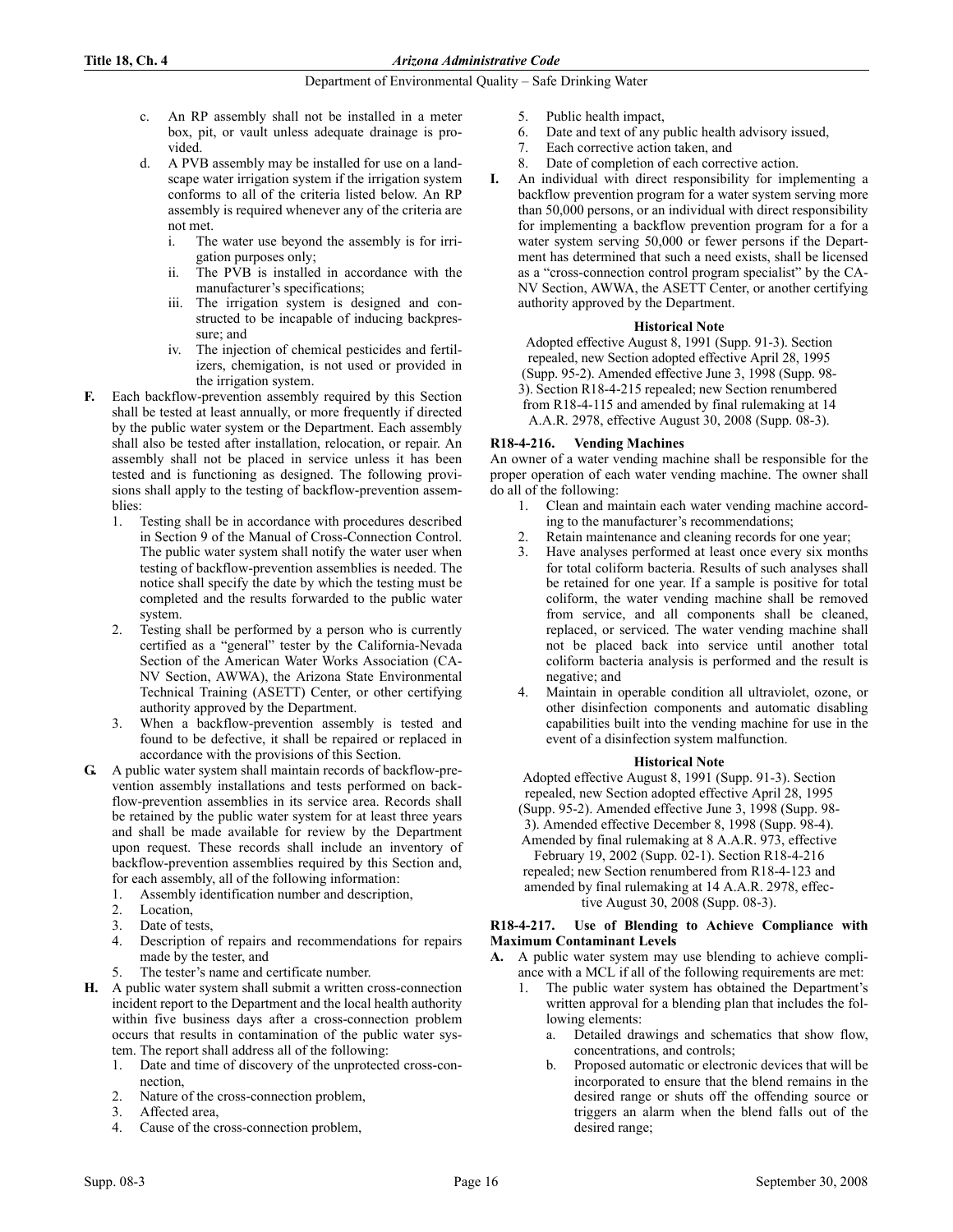- c. Individual test results from all sources proposed to be blended;
- d. Projected contaminant levels that will result from blending that show both best-case and worst-case scenarios;
- e. Identified techniques, and any other information requested by the Department, that show how the blending plan will produce water that will comply with MCLs; and
- 2. The public water system has obtained the Department's written approval for a monitoring program designed to verify continued compliance with MCLs at all subsequent downstream service connections. This program shall include monitoring on at least a quarterly basis of both of the following:
	- a. All sources contributing to the blend; and
	- b. Blended water to ensure that the provisions of this Section are met.
- B. A public water system shall submit an amended blending plan to the Department to confirm that the new blend achieves compliance with MCLs whenever sources are added to or removed from service or the relative flow rates from blended sources are changed in a way that changes the blend.

## **Historical Note**

Adopted effective April 28, 1995 (Supp. 95-2). Amended effective June 3, 1998 (Supp. 98-3). Amended by final rulemaking at 7 A.A.R. 5067, effective October 16, 2001 (Supp. 01-4). Section R18-4-217 repealed; new Section renumbered from R18-4-221 and amended by final rulemaking at 14 A.A.R. 2978, effective August 30, 2008 (Supp. 08-3).

## R18-4-218. Criteria and Procedures for Public Water Systems Using Point-of-Entry or Point-of-Use Treatment Devices

- A. A water supplier may use a point-of-entry (POE) or point-ofuse (POU) treatment technology to achieve compliance with a MCL or treatment technique if the water supplier meets the requirements of this Section.
- B. A public water system may use a POE or POU treatment device to achieve compliance with a MCL, if the treatment device:
	- 1. Is not used to achieve compliance with an MCL or treatment technique for a microbial contaminant or an indicator for a microbial contaminant, in accordance with 42 U.S.C. 300g-1(b)(4)(E)(ii) (2007);
	- Is listed in 40 CFR 141 as an acceptable compliance technology for the applicable contaminant;
	- 3. Is certified against the applicable NSF/ANSI Standards;
	- 4. Is owned, controlled and maintained by a public water system or by a person under contract with the public water system to ensure proper operation, maintenance, and compliance with MCLs or treatment techniques; and
	- 5. Is equipped with mechanical warnings to ensure that customers are automatically notified of recommended system maintenance and or operational problems. This performance indication device shall provide notice to the end user at a defined moment in time without shutting off the POE or POU device.
- C. Prior to installing a POE or POU treatment device, a public water system shall obtain the Department's written approval of a POE or POU operation and maintenance (O & M) plan. A public water system shall submit an  $O & M$  plan to the Department that ensures proper long-term operation, maintenance, and monitoring of the POE or POU treatment devices. An O & M plan shall ensure that:
- 1. The POE or POU treatment device provides health protection equivalent to the health protection provided by centralized water treatment. "Equivalent" means that water treated by the POE or POU treatment device meets all national primary drinking water regulations.
- 2. A residential building, or a nonresidential building that uses water for human consumption, that is connected to the public water system has a POE or POU treatment device that is installed, operated, maintained, and monitored in a manner that assures continuous compliance with the MCLs, treatment techniques, and other requirements of this Chapter.
- Multi-unit residential and nonresidential buildings utilizing POU treatment devices to achieve compliance with this Chapter have a sufficient number of POU devices installed to provide adequate potable water for all residents, employees, and customers.
- The rights and responsibilities of persons served by the public water system are conveyed with the title upon the sale of property containing a POU treatment device, including but not limited to the following:
	- a. The public water system owns and is responsible for maintaining a POU treatment device that is installed to meet the requirements of this Section; and
	- b. Persons served by public water systems must grant public water system employees reasonable access to POU treatment devices, so that the devices can be properly maintained. Public water systems may discontinue water service to a customer who refuses to allow public water system employees to enter the customer's home or business to inspect and maintain POU treatment devices.

## **Historical Note**

Adopted effective April 28, 1995 (Supp. 95-2). Amended effective June 3, 1998 (Supp. 98-3). Amended by final rulemaking at 8 A.A.R. 973, effective February 19, 2002 (Supp. 02-1). Section R18-4-218 repealed; new Section renumbered from R18-4-222 and amended by final rulemaking at 14 A.A.R. 2978, effective August 30, 2008 (Supp. 08-3).

## R18-4-219. Exclusions

- A. A water supplier may request an exclusion from any requirement contained in this Chapter if such requirement is not also a requirement contained in a federal drinking water law. The Department shall consider the application of a water supplier for an exclusion from compliance with portions of this Chapter if the water supplier satisfactorily demonstrates that:
	- 1. The request is not for a requirement that could be the subject of a variance or exemption under R18-4-103;
	- 2. The request is not for requirements relating to turbidity, nitrate, or microbiological contaminants; and
	- 3. The exclusion will not result in unreasonable risk to public health.
- B. An application for an exclusion shall contain the following information:
	- 1. The nature and duration of the exclusion requested,
	- 2. Analytical results of water quality sampling of the water system including tests conducted as required by this Chapter,
	- An explanation and submittal of evidence that the exclusion will not result in an unreasonable risk to public health, and
	- 4. Other information that the applicant believes to be pertinent or that the Department requires.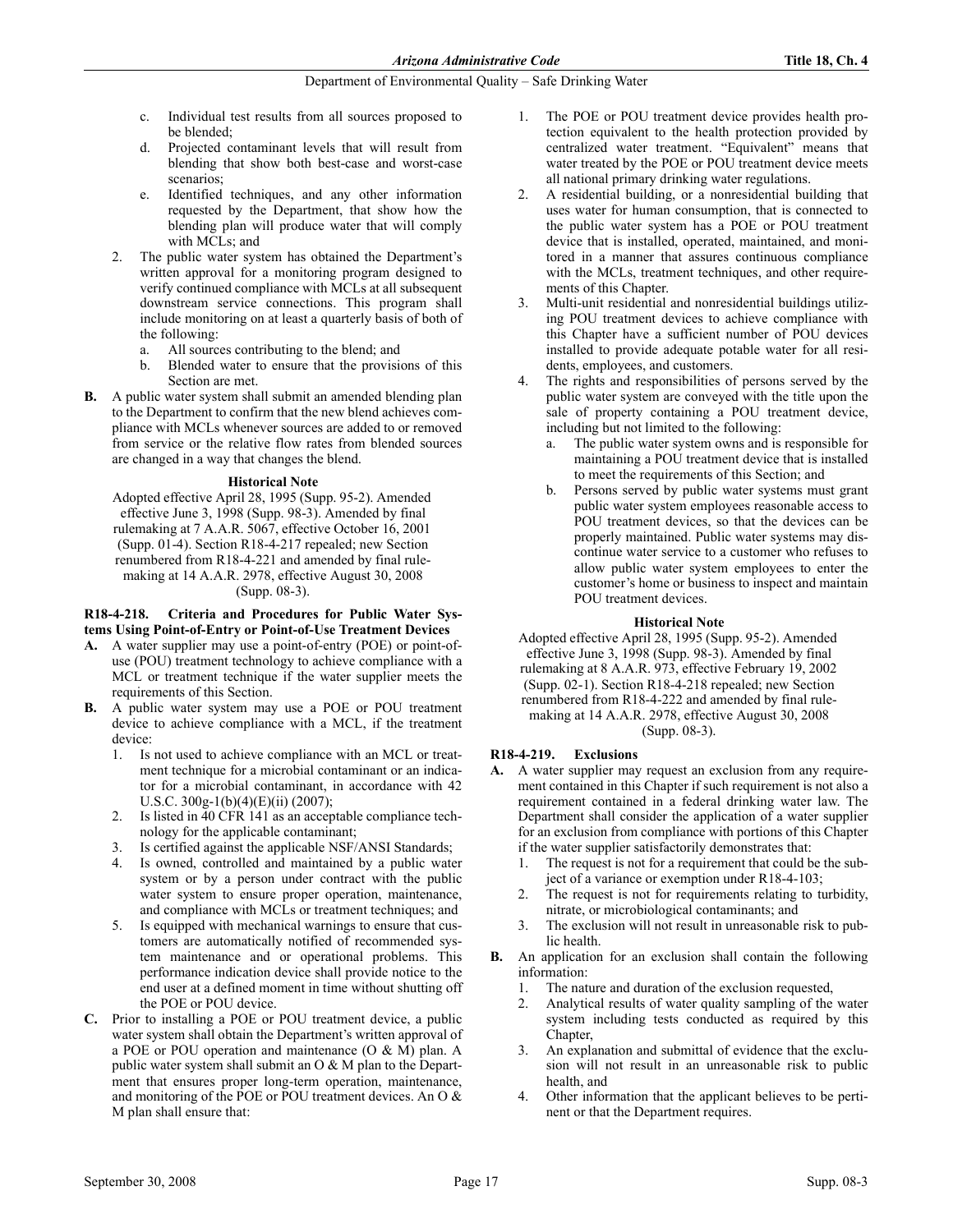- C. The Department shall take the following action on the application:
	- 1. If the Department grants the request for an exclusion, it shall notify the applicant of that decision in writing within 90 days of receipt of the application. Such notice shall identify the facility covered, the conditions and requirements of the exclusion, including control measures, and that the exclusion may be terminated upon a finding that the water system has failed to comply with any conditions or requirements of the exclusion.
	- 2. If the Department determines that an exclusion is not justified, it shall notify the applicant of the intention of denial within 90 days of receipt of the application, indicating the reasons for the proposed denial, and shall offer the applicant an opportunity to submit additional information to the Department within 30 days of the notice of intention to deny application. The Department shall make a final determination and notify the applicant within 30 days after receiving such additional information. If no additional information is submitted, the application shall be denied.
- D. In addition to reviewing a request submitted by a water supplier, the Department may, on its own initiative, grant exclusions to water systems, either individually or on a group basis, if the exclusions meet criteria prescribed in subsection (A).

## **Historical Note**

Adopted effective April 28, 1995 (Supp. 95-2). Amended effective June 3, 1998 (Supp. 98-3). Amended effective December 8, 1998 (Supp. 98-4). Amended by final rulemaking at 8 A.A.R. 973, effective February 19, 2002 (Supp. 02-1). Section R18-4-219 repealed; new Section renumbered from R18-4-112 and amended by final rulemaking at 14 A.A.R. 2978, effective August 30, 2008 (Supp. 08-3).

## R18-4-220. Repealed

## **Historical Note**

Adopted effective May 26, 1978 (Supp. 78-3). Amended effective August 7, 1979 (Supp. 79-4). Amended effective January 6, 1984 (Supp. 84-1). Former Section R9-8- 220 renumbered without change as Section R18-4-220 (Supp. 87-3). Section repealed effective June 30, 1989 (Supp. 89-2). New Section adopted effective August 8, 1991 (Supp. 91-3). Section repealed, new Section adopted April 28, 1995 (Supp. 95-2). Amended by final rulemaking at 8 A.A.R. 973, effective February 19, 2002 (Supp. 02-1). Amended by final rulemaking at 8 A.A.R.

3046, effective May 1, 2002 (Supp. 02-3). Section R18-4- 220 repealed by final rulemaking at 14 A.A.R. 2978,

effective August 30, 2008 (Supp. 08-3).

## R18-4-221. Renumbered

## **Historical Note**

Former Section R9-8-221 repealed, new Section R9-8- 221 adopted effective May 26, 1978 (Supp. 78-3). Correction, subsection (D), paragraph (2), subparagraph (b), drinking water standard for silvex, should read 0.01 mg/l as amended effective May 26, 1978 (Supp. 82-3). Amended subsection (D) effective November 2, 1982 (Supp. 82-6). Amended effective January 6, 1984 (Supp. 84-1). Former Section R9-8-221 renumbered without change as Section R18-4-221 (Supp. 87-3). Amended and

new subsections (F) and (G) added effective June 30, 1989 (Supp. 89-2). Section repealed, new Section adopted effective August 8, 1991 (Supp. 91-3). Section repealed, new Section adopted effective April 28, 1995

(Supp. 95-2). Amended by final rulemaking at 8 A.A.R. 973, effective February 19, 2002 (Supp. 02-1). Section R18-4-221 renumbered to R18-4-217 by final rulemaking at 14 A.A.R. 2978, effective August 30, 2008 (Supp. 08- 3).

## R18-4-222. Renumbered

## **Historical Note**

Former Section R9-8-222 repealed, new Section R9-8- 222 adopted effective May 26, 1978 (Supp. 78-3). Amended effective January 6, 1984 (Supp. 84-1). Former Section R9-8-222 renumbered without change as Section R18-4-222 (Supp. 87-3). Amended and new subsections (C) and (D) added effective June 30, 1989 (Supp. 89-2). Section repealed, new Section adopted effective August 8, 1991 (Supp. 91-3). Section repealed, new Section adopted effective April 28, 1995 (Supp. 95-2). Amended by final rulemaking at 8 A.A.R. 973, effective February 19, 2002 (Supp. 02-1). Section R18-4-222 renumbered to

R18-4-218 by final rulemaking at 14 A.A.R. 2978, effective August 30, 2008 (Supp. 08-3).

## R18-4-223. Use of Bottled Water

- A. A public water system may use bottled water on a temporary basis to avoid an unreasonable risk to health. A public water system shall not use bottled water to achieve compliance with a MCL.
- B. If a public water system uses bottled water to avoid an unreasonable risk to health, the public water system is responsible for the provision of sufficient quantities of bottled water to every person served by the public water system via door-todoor bottled water delivery.
- C. A public water system that uses bottled water as a condition for receiving a variance or an exemption shall comply with the following:
	- 1. The public water system shall develop and put in place a monitoring program approved by the Department that provides reasonable assurances that the bottled water meets applicable MCLs. The public water system shall monitor a representative sample of the bottled water to determine compliance with applicable MCLs during the first three-month period that it supplies the bottled water to the public and annually thereafter. Results of the bottled water monitoring program shall be provided to the Department annually; or
	- The public water system shall receive a certification from the bottled water company that the bottled water supplied has been taken from an "approved source" as defined in 21 CFR 129.3(a); the bottled water company has conducted monitoring in accordance with 21 CFR  $129.80(g)(1)$  through (3); and the bottled water does not exceed any MCLs or quality limits as set out in 21 CFR 165.110, 21 CFR 110, and 21 CFR 129. The public water system shall provide the certification to the Department in the first quarter after it supplies bottled water and annually thereafter. The Department may waive the certification requirements prescribed in this subsection if an approved monitoring program is already in place in another state; and
	- 3. The public water system is fully responsible for the provision of sufficient quantities of bottled water to every person served by the public water system via door-to-door bottled water delivery.

## **Historical Note**

Former Section R9-8-223 repealed, new Section R9-8- 223 adopted effective May 26, 1978 (Supp. 78-3).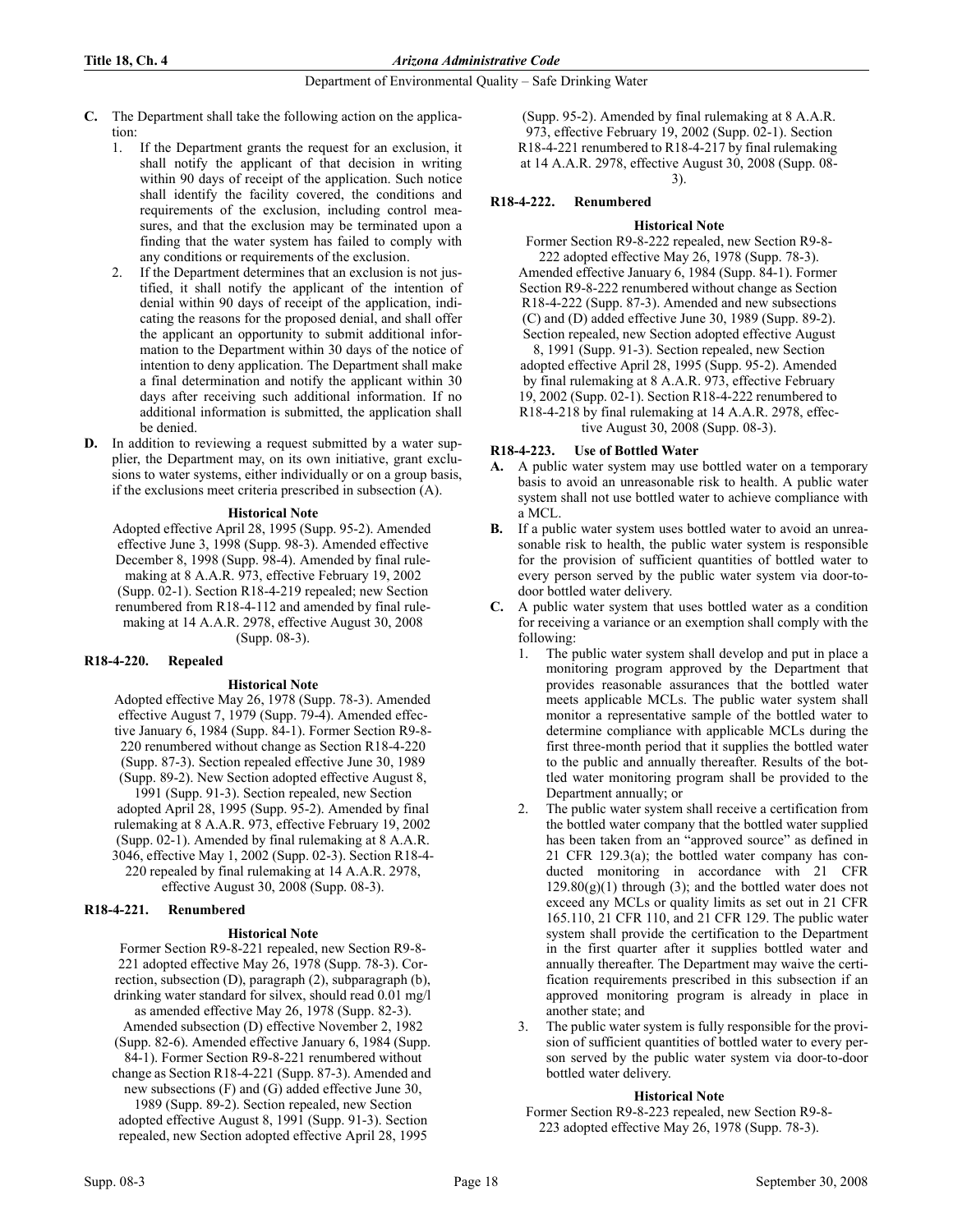Amended effective August 7, 1979 (Supp. 79-4). Amended subsection (D), paragraph (4) effective November 2, 1982 (Supp. 82-6). Amended effective January 6, 1984 (Supp. 84-1). Former Section R9-8-223 renumbered without change as Section R18-4-223 (Supp. 87-3). Amended and a new subsection (F) added effective June 30, 1989 (Supp. 89-2). Section repealed, new Section adopted effective August 8, 1991 (Supp. 91-3). Section repealed, new Section adopted effective April 28, 1995 (Supp. 95-2). Amended by final rulemaking at 8 A.A.R. 973, effective February 19, 2002 (Supp. 02-1).

R18-4-224. Renumbered

#### **Historical Note**

Former Section R9-224 repealed, new Section R9-8-224 adopted effective May 26, 1978 (Supp. 78-3). Amended effective January 6, 1984 (Supp. 84-1). Former Section R9-8-224 renumbered without change as Section R18-4- 224 (Supp. 87-3). Amended effective June 30, 1989 (Supp. 89-2). Former Section R18-4-224 repealed effective August 8, 1991 (Supp. 91-3). New Section adopted effective December 8, 1998 (Supp. 98-4). Amended by final rulemaking at 7 A.A.R. 5067, effective October 16, 2001 (Supp. 01-4). Section R18-4-224 renumbered to R18-4-301 by final rulemaking at 14 A.A.R. 2978, effective August 30, 2008 (Supp. 08-3).

## R18-4-225. Renumbered

#### **Historical Note**

Adopted effective May 26, 1978 (Supp. 78-3). Former Section R9-8-225 renumbered without change as Section R18-4-225 (Supp. 87-3). Former Section R18-4-224 repealed effective August 8, 1991 (Supp. 91-3). New Section adopted effective December 8, 1998 (Supp. 98-4). Amended by final rulemaking at 7 A.A.R. 5067, effective October 16, 2001 (Supp. 01-4). Section R18-4-225 renumbered to R18-4-304 by final rulemaking at 14 A.A.R. 2978, effective August 30, 2008 (Supp. 08-3).

## R18-4-226. Renumbered

#### **Historical Note**

Adopted effective May 26, 1978 (Supp. 78-3). Amended effective August 7, 1979 (Supp. 79-4). Amended subsection (B) effective January 6, 1984 (Supp. 84-1). Former Section R9-8-226 renumbered without change as Section R18-4-226 (Supp. 87-3). Amended effective June 30, 1989 (Supp. 89-2). Former Section R18-4-224 repealed effective August 8, 1991 (Supp. 91-3). New Section adopted effective December 8, 1998 (Supp. 98-4). Amended by final rulemaking at 7 A.A.R. 5067, effective

October 16, 2001 (Supp. 01-4). Section R18-4-226 renumbered to R18-4-305 by final rulemaking at 14 A.A.R. 2978, effective August 30, 2008 (Supp. 08-3).

## R18-4-227. Repealed

#### **Historical Note**

Adopted effective May 26, 1978 (Supp. 78-3). Amended effective January 6, 1984 (Supp. 84-1). Former Section R9-3-227 renumbered without change as Section R18-4- 227 (Supp. 87-3). Amended effective June 30, 1989 (Supp. 89-2). Former Section R18-4-224 repealed effective August 8, 1991 (Supp. 91-3).

#### R18-4-228. Repealed

#### **Historical Note**

Adopted effective June 30, 1989 (Supp. 89-2). Former

Section R18-4-224 repealed effective August 8, 1991 (Supp. 91-3).

## R18-4-229. Repealed

#### **Historical Note**

Adopted effective June 30, 1989 (Supp. 89-2). Former Section R18-4-224 repealed effective August 8, 1991 (Supp. 91-3).

## R18-4-230. Repealed

#### **Historical Note**

Adopted effective May 26, 1978 (Supp. 78-3). Former Section R9-8-230 renumbered without change as Section R18-4-230 (Supp. 87-3). Amended effective June 30, 1989 (Supp. 89-2). Section repealed, new Section adopted effective August 8, 1991 (Supp. 91-3). Repealed effective April 28, 1995 (Supp. 95-2).

#### R18-4-231. Repealed

#### **Historical Note**

Former Section R9-8-231 repealed, new Section R9-8- 231 adopted effective May 26, 1978 (Supp. 78-3). Former Section R9-8-231 renumbered without change as Section R18-4-231 (Supp. 87-3). Amended effective June 30, 1989 (Supp. 89-2). Section repealed, new Section adopted effective August 8, 1991 (Supp. 91-3). Repealed effective April 28, 1995 (Supp. 95-2).

## R18-4-232. Repealed

#### **Historical Note**

Former Section R9-8-232 repealed, new Section R9-8- 232 adopted effective May 26, 1978 (Supp. 78-3). Amended effective January 6, 1984 (Supp. 84-1). Former Section R9-8-232 renumbered without change as Section R18-4-232 (Supp. 87-3). Amended effective June 30, 1989 (Supp. 89-2). Section repealed, new Section adopted effective August 8, 1991 (Supp. 91-3). Repealed effective April 28, 1995 (Supp. 95-2).

## R18-4-233. Repealed

#### **Historical Note**

Former Section R9-8-233 repealed, new Section R9-8- 232 adopted effective May 26, 1978 (Supp. 78-3). Former Section R9-8-233 renumbered without change as Section R18-4-233 (Supp. 87-3). Section repealed, new Section adopted effective August 8, 1991 (Supp. 91-3). Repealed effective April 28, 1995 (Supp. 95-2).

## R18-4-234. Repealed

#### **Historical Note**

Former Section R9-8-234 repealed, new Section R9-8- 234 adopted effective May 26, 1978 (Supp. 78-3). Amended effective Feb. 20, 1980 (Supp. 80-1). Amended effective January 6, 1984 (Supp. 84-1). Former Section R9-8-234 renumbered without change as Section R18-4- 234 (Supp. 87-3). Amended effective June 30, 1989 (Supp. 89-2). Section repealed, new Section adopted effective August 8, 1991 (Supp. 91-3). Repealed effective April 28, 1995 (Supp. 95-2).

## R18-4-235. Repealed

#### **Historical Note**

Adopted effective January 6, 1984 (Supp. 84-1). Former Section R9-8-235 renumbered without change as Section R18-4-235 (Supp. 87-3). Section repealed, new Section adopted effective August 8, 1991 (Supp. 91-3). Repealed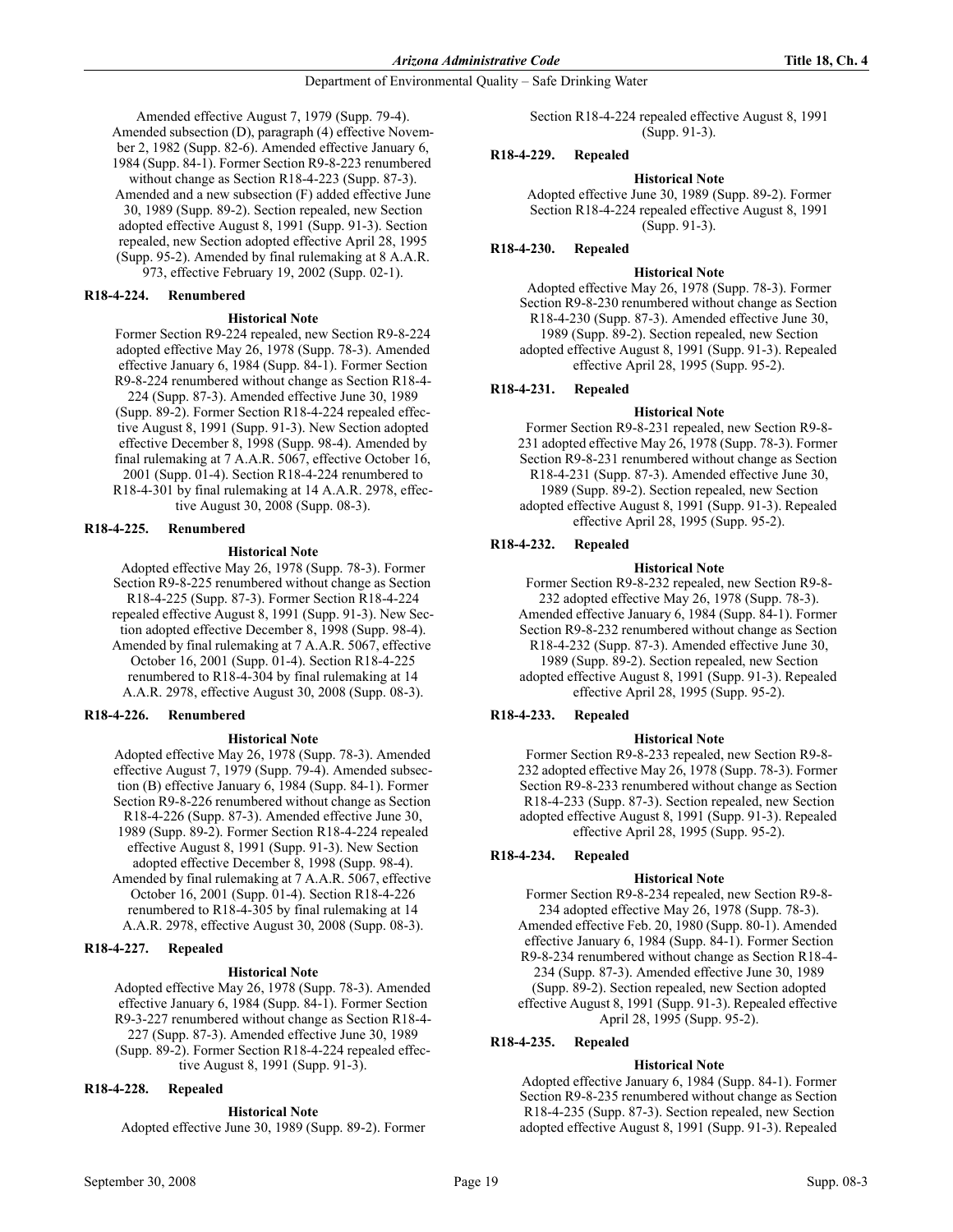Department of Environmental Quality – Safe Drinking Water

effective April 28, 1995 (Supp. 95-2).

## R18-4-236. Repealed

## **Historical Note**

Adopted effective January 6, 1984 (Supp. 84-1). Former Section R9-8-236 renumbered without change as Section R18-4-236 (Supp. 87-3). Amended effective June 30, 1989 (Supp. 89-2). Section repealed, new Section adopted effective August 8, 1991 (Supp. 91-3). Repealed effective April 28, 1995 (Supp. 95-2).

## R18-4-237. Repealed

## **Historical Note**

Adopted effective June 30, 1989 (Supp. 89-2). Section repealed, new Section adopted effective August 8, 1991 (Supp. 91-3). Repealed effective April 28, 1995 (Supp. 95-2).

## R18-4-238. Repealed

## **Historical Note**

Adopted effective August 8, 1991 (Supp. 91-3). Repealed effective April 28, 1995 (Supp. 95-2).

#### R18-4-239. Repealed

**Historical Note** Adopted effective August 8, 1991 (Supp. 91-3). Repealed effective April 28, 1995 (Supp. 95-2).

#### R18-4-240. Repealed

#### **Historical Note**

Adopted effective August 8, 1991 (Supp. 91-3). Repealed effective April 28, 1995 (Supp. 95-2).

## R18-4-241. Repealed

**Historical Note** 

Adopted effective August 8, 1991 (Supp. 91-3). Repealed effective April 28, 1995 (Supp. 95-2).

## R18-4-242. Repealed

#### **Historical Note**

Adopted effective August 8, 1991 (Supp. 91-3). Repealed effective April 28, 1995 (Supp. 95-2).

## R18-4-243. Repealed

**Historical Note** 

Adopted effective August 8, 1991 (Supp. 91-3). Repealed effective April 28, 1995 (Supp. 95-2).

## R18-4-244. Repealed

## **Historical Note**

Adopted effective August 8, 1991 (Supp. 91-3). Repealed effective April 28, 1995 (Supp. 95-2).

#### R18-4-245. Repealed

**Historical Note** Adopted effective August 8, 1991 (Supp. 91-3). Repealed effective April 28, 1995 (Supp. 95-2).

## R18-4-246. Repealed

## **Historical Note**

Adopted effective August 8, 1991 (Supp. 91-3). Repealed effective April 28, 1995 (Supp. 95-2).

## R18-4-247. Repealed

**Historical Note** 

Adopted effective August 8, 1991 (Supp. 91-3). Repealed

effective April 28, 1995 (Supp. 95-2).

## R18-4-248. Repealed

## **Historical Note**

Adopted effective August 8, 1991 (Supp. 91-3). Repealed effective April 28, 1995 (Supp. 95-2).

## R18-4-249. Repealed

#### **Historical Note**

Adopted effective August 8, 1991 (Supp. 91-3). Repealed effective April 28, 1995 (Supp. 95-2).

## R18-4-250. Repealed

#### **Historical Note**

Former Section R9-8-250 repealed, new Section R9-8- 250 adopted effective May 26, 1978 (Supp. 78-3). Former Section R9-8-250 renumbered without change as Section R18-4-250 (Supp. 87-3). Amended effective June 30, 1989 (Supp. 89-2). Section repealed, new Section adopted effective August 8, 1991 (Supp. 91-3). Repealed effective April 28, 1995 (Supp. 95-2).

## R18-4-251. Repealed

#### **Historical Note**

Former Section R9-8-250 repealed, new Section R9-8- 251 adopted effective May 26, 1978 (Supp. 78-3). Amended effective August 7, 1979 (Supp. 79-4). Amended by adding subsection (B) effective November 2, 1982 (Supp. 82-6). Former Section R9-8-251 renumbered without change as Section R18-4-251 (Supp. 87-3). Amended effective June 30, 1989 (Supp. 89-2). Repealed effective August 8, 1991 (Supp. 91-3). Repealed effective April 28, 1995 (Supp. 95-2).

## R18-4-252. Repealed

## **Historical Note**

Former Section R9-8-252 repealed, new Section R9-8- 252 adopted effective May 26, 1978 (Supp. 78-3). Amended effective August 7, 1979 (Supp. 79-4). Amended subsection (A) effective January 6, 1984 (Supp. 84-1). Former Section R9-8-252 renumbered without change as Section R18-4-252 (Supp. 87-3). Amended by adding a new subsection (C) effective June 30, 1989 (Supp. 89-2). Repealed effective August 8, 1991 (Supp. 91-3).

## R18-4-253. Repealed

## **Historical Note**

Former Section R9-8-253 repealed, new Section R9-8- 253 adopted effective May 26, 1978 (Supp. 78-3). Amended effective August 7, 1979 (Supp. 79-4). Amended subsection (A) and deleted subsection (B) effective January 6, 1984 (Supp. 84-1). Former Section R9-8-253 renumbered without change as Section R18-4- 253 (Supp. 87-3). Repealed effective August 8, 1991 (Supp. 91-3).

| R18-4-254. Reserved |  |
|---------------------|--|
| R18-4-255. Reserved |  |
| R18-4-256. Reserved |  |
| R18-4-257. Reserved |  |
| R18-4-258. Reserved |  |
| R18-4-259. Reserved |  |
| R18-4-260. Repealed |  |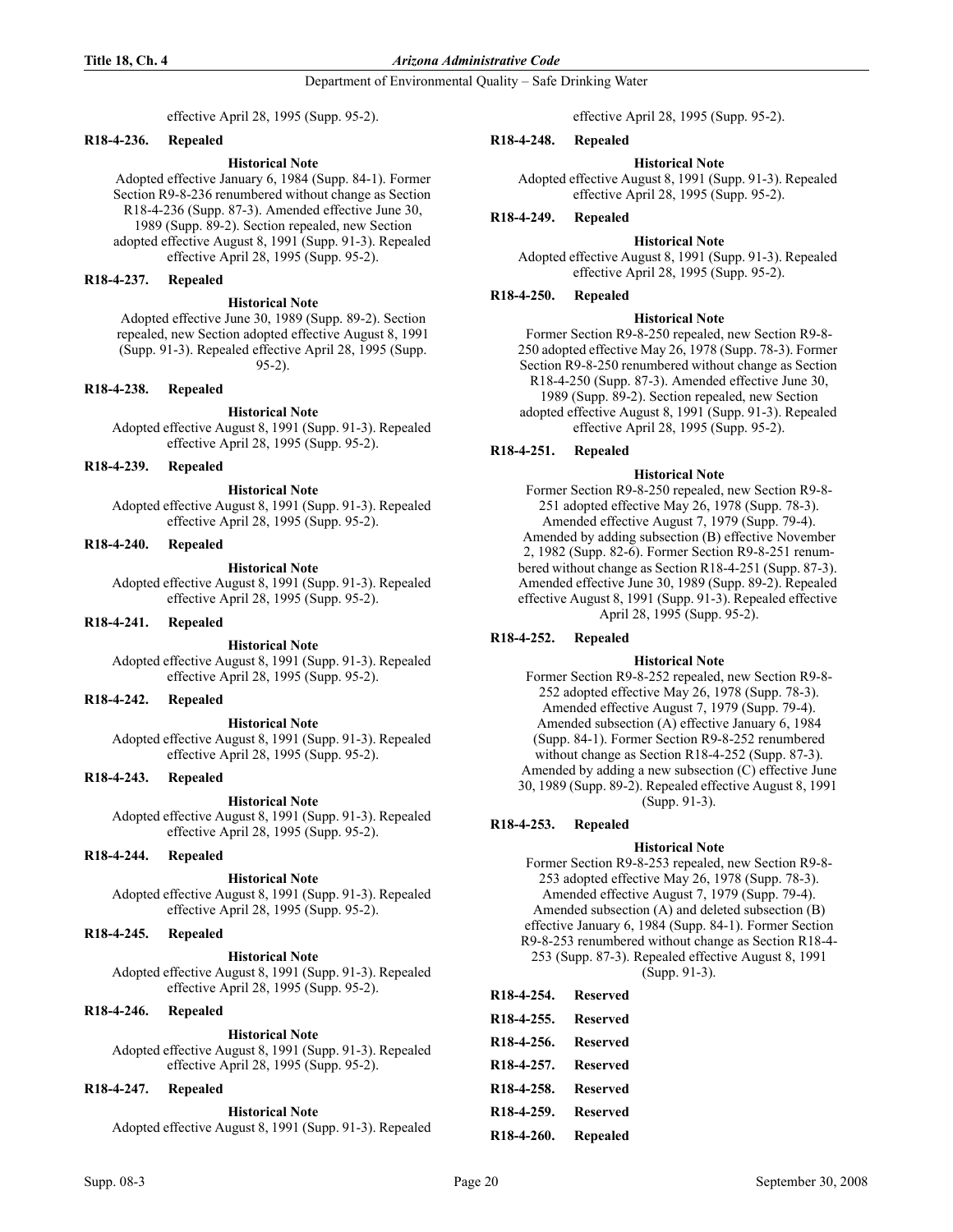## **Historical Note**

Adopted effective May 26, 1978 (Supp. 78-3). Former Section R9-8-260 renumbered without change as Section R18-4-260 (Supp. 87-3). Amended effective June 30, 1989 (Supp. 89-2). Repealed effective April 28, 1995 (Supp. 95-2).

#### R18-4-261. Repealed

## **Historical Note**

Adopted effective May 26, 1978 (Supp. 78-3). Former Section R9-8-261 renumbered without change as Section R18-4-261 (Supp. 87-3). Amended effective June 30, 1989 (Supp. 89-2). Repealed effective April 28, 1995 (Supp. 95-2).

## R18-4-262. Repealed

#### **Historical Note**

Adopted effective May 26, 1978 (Supp. 78-3). Former Section R9-8-262 renumbered without change as Section R18-4-262 (Supp. 87-3). Repealed effective April 28, 1995 (Supp. 95-2).

## R18-4-263. Repealed

#### **Historical Note**

Adopted effective May 26, 1978 (Supp. 78-3). Amended effective January 6, 1984 (Supp. 84-1). Former Section R9-8-263 renumbered without change as Section R18-4- 263 (Supp. 87-3). Section repealed, new Section adopted effective August 8, 1991 (Supp. 91-3). Repealed effective April 28, 1995 (Supp. 95-2).

#### R18-4-264. Repealed

#### **Historical Note**

Adopted effective May 26, 1978 (Supp. 78-3). Amended subsection (B) effective January 6, 1984 (Supp. 84-1). Former Section R9-8-264 renumbered without change as Section R18-4-264 (Supp. 87-3). Repealed effective June 30, 1989 (Supp. 89-2). New Section adopted effective August 8, 1991 (Supp. 91-3). Repealed effective April 28, 1995 (Supp. 95-2).

#### R18-4-265. Repealed

## **Historical Note**

Adopted effective May 26, 1978 (Supp. 78-3). Amended effective January 6, 1984 (Supp. 84-1). Former Section R9-8-265 renumbered without change as Section R18-4- 265 (Supp. 87-3). Amended subsections (B) and (C) effective June 30, 1989 (Supp. 89-2). Section repealed, new Section adopted effective August 8, 1991 (Supp. 91- 3). Repealed effective April 28, 1995 (Supp. 95-2).

## R18-4-266. Repealed

## **Historical Note**

Adopted effective May 26, 1978 (Supp. 78-3). Former Section R9-8-266 renumbered without change as Section R18-4-266 (Supp. 87-3). Amended subsection (A) effective June 30, 1989 (Supp. 89-2). Section repealed, new Section adopted effective August 8, 1991 (Supp. 91-3). Repealed effective April 28, 1995 (Supp. 95-2).

#### R18-4-267. Repealed

## **Historical Note**

Adopted effective May 26, 1978 (Supp. 78-3). Amended effective August 7, 1979 (Supp. 79-4). Amended effective January 6, 1984 (Supp. 84-1). Former Section R9-8- 267 renumbered without change as Section R18-4-267

(Supp. 87-3). Amended effective June 30, 1989 (Supp. 89-2). Section repealed, new Section adopted effective August 8, 1991 (Supp. 91-3). Repealed effective April 28, 1995 (Supp. 95-2).

## R18-4-268. Repealed

## **Historical Note**

Adopted effective May 26, 1978 (Supp. 78-3). Amended effective January 6, 1984 (Supp. 84-1). Former Section R9-8-268 renumbered without change as Section R18-4- 268 (Supp. 87-3). Amended effective June 30, 1989 (Supp. 89-2). Section repealed, new Section adopted effective August 8, 1991 (Supp. 91-3). Repealed effective April 28, 1995 (Supp. 95-2).

## R18-4-269. Repealed

## **Historical Note**

Adopted effective May 26, 1978 (Supp. 78-3). Former Section R9-8-269 renumbered without change as Section R18-4-269 (Supp. 87-3). Amended subsection (A) effective June 30, 1989 (Supp. 89-2). Section repealed, new Section adopted effective August 8, 1991 (Supp. 91-3). Repealed effective April 28, 1995 (Supp. 95-2).

## R18-4-270. Repealed

#### **Historical Note**

Adopted effective May 26, 1978 (Supp. 78-3). Former Section R9-8-270 renumbered without change as Section R18-4-270 (Supp. 87-3). Repealed effective June 30, 1989 (Supp. 89-2). New Section adopted effective August 8, 1991 (Supp. 91-3). Repealed effective April 28, 1995 (Supp. 95-2).

## R18-4-271. Repealed

## **Historical Note**

Adopted effective May 26, 1978 (Supp. 78-3). Former Section R9-8-271 renumbered without change as Section R18-4-271 (Supp. 87-3). Amended effective June 30, 1989 (Supp. 89-2). Section repealed, new Section adopted effective August 8, 1991 (Supp. 91-3). Repealed effective April 28, 1995 (Supp. 95-2).

## R18-4-272. Repealed

## **Historical Note**

Adopted effective May 26, 1978 (Supp. 78-3). Amended subsections (A) and (D) effective January 6, 1984 (Supp. 84-1). Former Section R9-8-272 renumbered without change as Section R18-4-272 (Supp. 87-3). Amended effective June 30, 1989 (Supp. 89-2). Section repealed, new Section adopted effective August 8, 1991 (Supp. 91- 3). Repealed effective April 28, 1995 (Supp. 95-2).

## R18-4-273. Repealed

## **Historical Note**

Adopted effective May 26, 1978 (Supp. 78-3). Amended effective August 7, 1979 (Supp. 79-4). Amended effective January 6, 1984 (Supp. 84-1). Former Section R9-8- 273 renumbered without change as Section R18-4-273 (Supp. 87-3). Amended effective June 30, 1989 (Supp. 89-2). Section repealed, new Section adopted effective August 8, 1991 (Supp. 91-3). Repealed effective April 28, 1995 (Supp. 95-2).

| R <sub>18</sub> -4-274. Reserved |  |
|----------------------------------|--|
| R <sub>18</sub> -4-275. Reserved |  |
| R <sub>18</sub> -4-276. Reserved |  |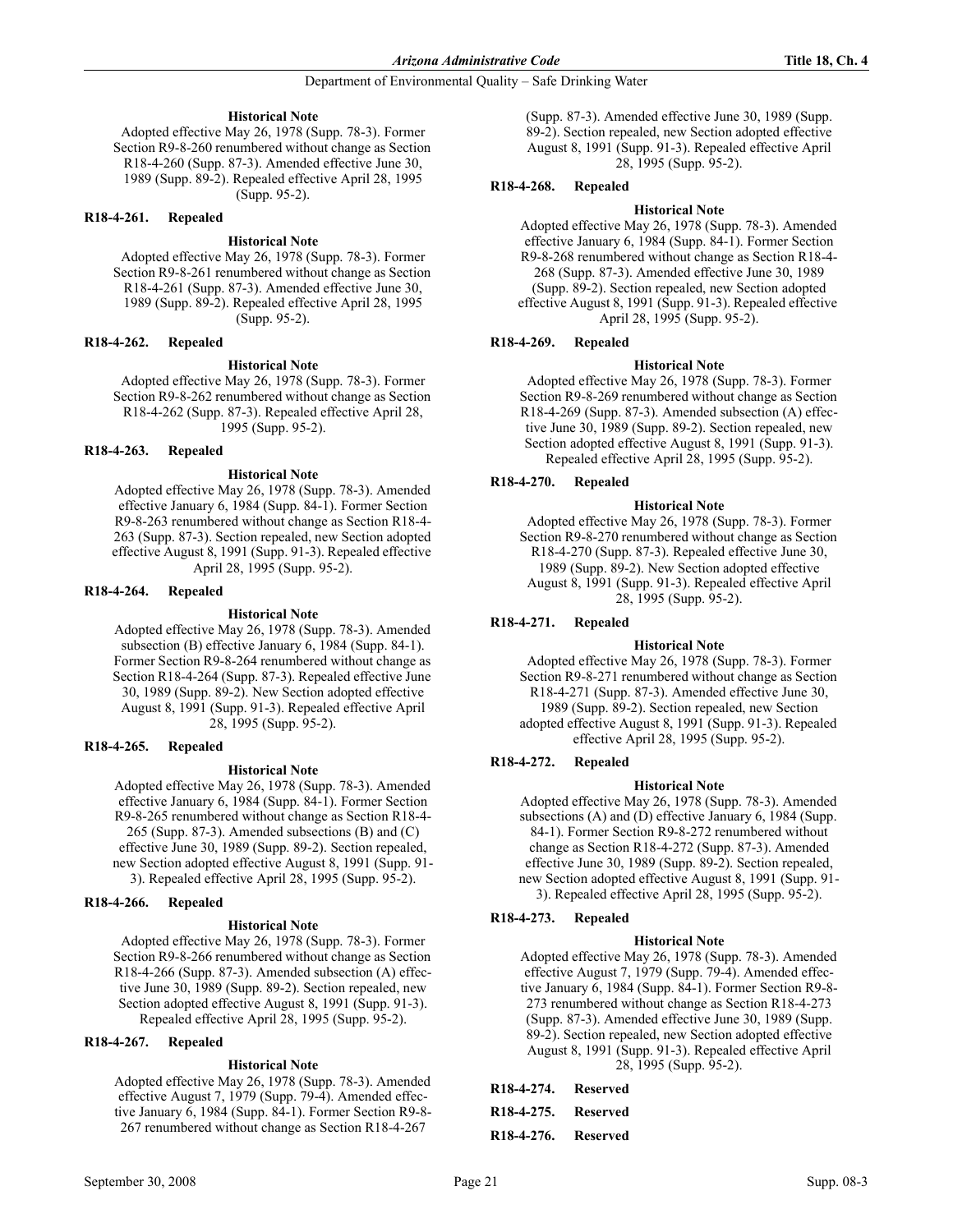## Department of Environmental Quality – Safe Drinking Water

## R18-4-277. Reserved

R18-4-278. Reserved

R18-4-279. Reserved

## R18-4-280. Repealed

## **Historical Note**

Adopted effective August 8, 1991 (Supp. 91-3). Repealed effective April 28, 1995 (Supp. 95-2).

### R18-4-281. Repealed

**Historical Note** 

Adopted effective August 8, 1991 (Supp. 91-3). Repealed effective April 28, 1995 (Supp. 95-2).

## R18-4-282. Repealed

#### **Historical Note**

Adopted effective August 8, 1991 (Supp. 91-3). Repealed effective April 28, 1995 (Supp. 95-2).

- R18-4-283. Reserved
- R18-4-284. Reserved
- R18-4-285. Reserved
- R18-4-286. Reserved
- R18-4-287. Reserved
- R18-4-288. Reserved
- R18-4-289. Reserved
- R18-4-290. Repealed

## **Historical Note**

Adopted effective May 26, 1978 (Supp. 78-3). Former Section R9-8-290 renumbered without change as Section R18-4-290 (Supp. 87-3). Amended effective June 30, 1989 (Supp. 89-2). Section repealed, new Section adopted effective August 8, 1991 (Supp. 91-3). Repealed effective April 28, 1995 (Supp. 95-2).

## Appendix 1. Repealed

Amended effective January 6, 1984 (Supp. 84-1). Amended effective June 30, 1989 (Supp. 89-2). Repealed effective August 8, 1991 (Supp. 91-3).

## Appendix 2. Repealed

Amended effective January 6, 1984 (Supp. 84-1). Amended effective June 30, 1989 (Supp. 89-2). Repealed effective August 8, 1991 (Supp. 91-3).

## Appendix 3. Repealed

## **Historical Note**

Amended effective January 6, 1984 (Supp. 84-1). Amended effective June 30, 1989 (Supp. 89-2). Repealed effective August 8, 1991 (Supp. 91-3).

## Appendix 4. Repealed

## **Historical Note**

Former Appendix 4 repealed, new Appendix 4 adopted effective January 6, 1984 (Supp. 84-1). Amended effective June 30, 1989 (Supp. 89-2). Repealed effective August 8, 1991 (Supp. 91-3).

## Appendix 5. Repealed

## **Historical Note**

Former Appendix 5 renumbered as Appendix 6, new Appendix 5 adopted effective November 2, 1982 (Supp. 82-6). Amended effective June 30, 1989 (Supp. 89-2). Repealed effective August 8, 1991 (Supp. 91-3).

## Appendix 6. Repealed

## **Historical Note**

Former Appendix 5 renumbered as Appendix 6 effective November 2, 1982 (Supp. 82-6). Former Appendix 6 repealed, new Appendix 6 adopted effective January 6, 1984 (Supp. 84-1). Amended effective June 30, 1989 (Supp. 89-2). Repealed effective August 8, 1991 (Supp. 91-3).

## Appendix 7. Repealed

## **Historical Note**

Adopted effective June 30, 1989 (Supp. 89-2). Repealed effective August 8, 1991 (Supp. 91-3).

#### ARTICLE 3. MONITORING ASSISTANCE PROGRAM

#### R18-4-301. Applicability

- A. A public water system that serves 10,000 or fewer persons shall participate in the monitoring assistance program. Within 60 days after receiving notice of participation in the monitoring assistance program from the Department, a public water system that determines that it serves more than 10,000 persons shall substantiate its determination by submitting to the Department the portion of the most recent census provided by the Arizona Department of Economic Security, Research Administration, Population Statistics Unit that supports the public water system's determination.
- B. A public water system that is not obligated to participate in the monitoring assistance program may elect to participate in the monitoring assistance program if the owner of the public water system:
	- 1. Notifies the Department in writing of the public water system's intention to participate in the monitoring assistance program,
	- 2. Agrees to participate in the monitoring assistance program for a minimum of three years, and
	- 3. Pays the fees required by R18-4-304. Subject to payment of the required fees, the public water system's participation shall begin at the start of the next full calendar year of a compliance period.

## **Historical Note**

Adopted effective April 28, 1995 (Supp. 95-2). Amended by final rulemaking at 8 A.A.R. 3046, effective May 1, 2002 (Supp. 02-3). Section R18-4-301 repealed; new Section renumbered from R18-4-224 and amended by final rulemaking at 14 A.A.R. 2978, effective August 30, 2008 (Supp. 08-3).

## R18-4-301.01. Renumbered

## **Historical Note**

New Section adopted by final rulemaking at 5 A.A.R. 1686, effective April 19, 1999 (Supp. 99-2). Amended by final rulemaking at 8 A.A.R. 973, effective February 19, 2002 (Supp. 02-1). Section R18-4-301.01 renumbered to R18-4-212 by final rulemaking at 14 A.A.R. 2978, effective August 30, 2008 (Supp. 08-3)

## Table 1. Renumbered

## **Historical Note**

 New Table made by final rulemaking at 8 A.A.R. 973, effective February 19, 2002 (Supp. 02-1). Table 1 following R18-4-301.01 renumbered to R18-4-212, Table 1 by final rulemaking at 14 A.A.R. 2978, effective August 30, 2008 (Supp. 08-3).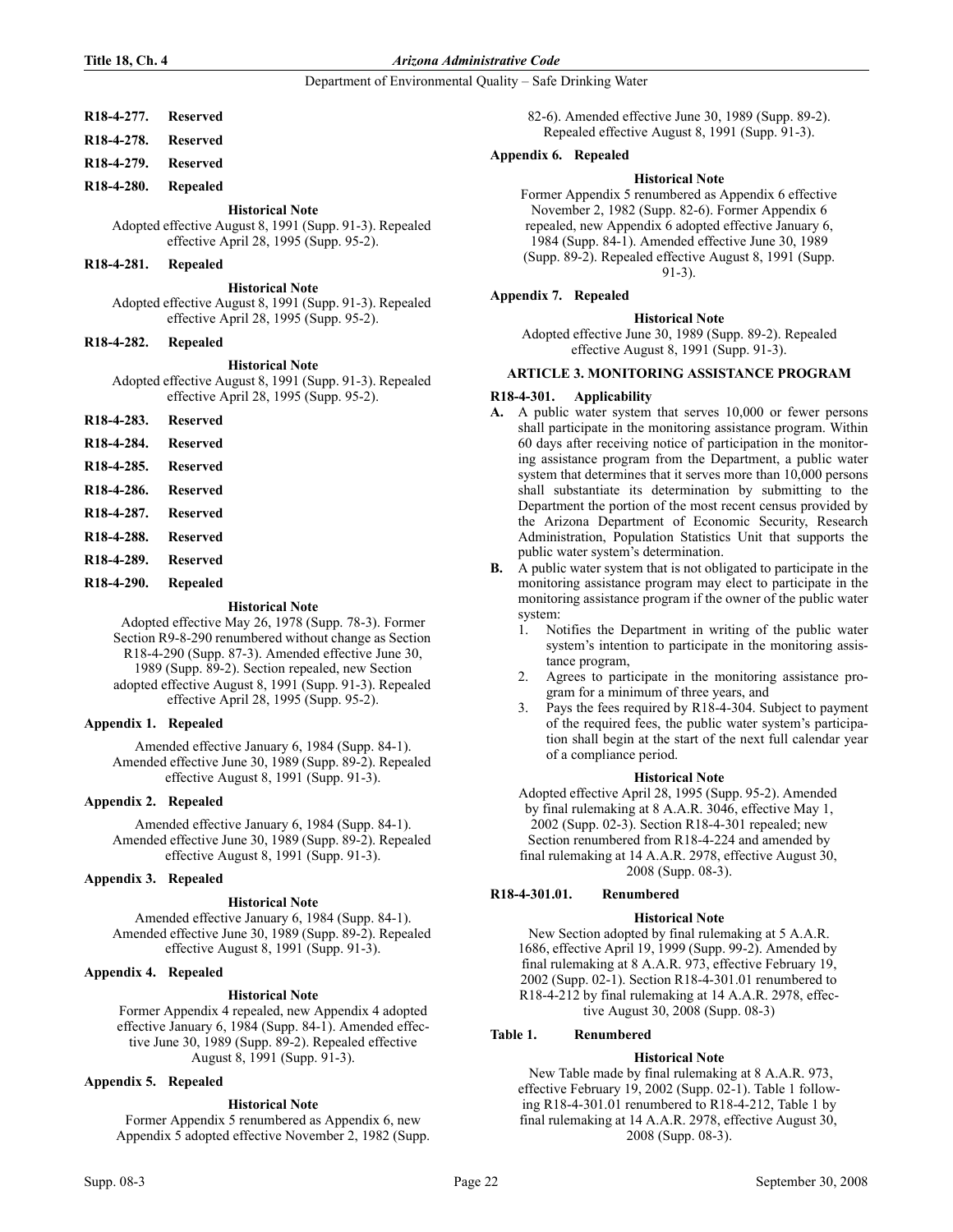## R18-4-301.02. Repealed

## **Historical Note**

New Section made by final rulemaking at 8 A.A.R. 3046, effective May 1, 2002 (Supp. 02-3). Section R18-4- 301.02 and Tables 1 and 2 repealed by final rulemaking at 14 A.A.R. 2978, effective August 30, 2008 (Supp. 08-3).

## R18-4-302. Contractor Responsibilities

- A. Under the monitoring assistance program, a contractor is authorized to collect, transport, analyze, and report water samples on behalf of a participating public water system. The contractor or a party designated by the contractor shall conduct baseline monitoring for all chemicals for which the system is required to monitor under this Chapter, except for copper, lead, disinfection byproducts, and microbiological contaminants, which remain the responsibility of the public water system. Baseline monitoring includes routine monitoring for contaminants included in the monitoring assistance program. Baseline monitoring does not include increased monitoring required by this Chapter when the results of baseline monitoring indicate the presence of a contaminant at a level that requires increased monitoring by a participating public water system.
- B. A contractor shall deliver copies of monitoring analysis results to the public water system and to the Department.

## **Historical Note**

Adopted effective April 28, 1995 (Supp. 95-2). Amended effective June 3, 1998 (Supp. 98-3). Amended by final rulemaking at 8 A.A.R. 3046, effective May 1, 2002 (Supp. 02-3). Section R18-4-302 repealed; new Section made by final rulemaking at 14 A.A.R. 2978, effective August 30, 2008 (Supp. 08-3).

## R18-4-303. Public Water System Responsibilities

- A. Although a contractor performs baseline monitoring when a public water system participates in the monitoring assistance program, the public water system remains legally responsible for compliance with all other requirements of this Chapter.
- B. The legal owner of a public water system participating in the monitoring assistance program shall notify the Department by July 1 of each year of:
	- 1. The legal owner's name, current mailing address, and phone number;
	- 2. The population currently served by the public water system;
	- 3. The public water system identification number; and
	- The number of meters and service connections currently in the public water system.
- C. A public water system that participates in the monitoring assistance program shall not deny a contractor access to or restrict a contractor's access to the public water system or prevent a contractor from collecting a sample covered under the monitoring assistance program.
- D. Direct reporting. A public water system may contract with a laboratory or another agent to report monitoring results to the Department, but the public water system remains legally responsible for compliance with reporting requirements.

#### **Historical Note**

Adopted effective April 28, 1995 (Supp. 95-2). Amended effective June 3, 1998 (Supp. 98-3). Amended by final rulemaking at 8 A.A.R. 3046, effective May 1, 2002 (Supp. 02-3). Section R18-4-303 repealed; new Section made by final rulemaking at 14 A.A.R. 2978, effective August 30, 2008 (Supp. 08-3).

## R18-4-304. Fees for the Monitoring Assistance Program

- A. The Department shall assess, and a public water system participating in the monitoring assistance program shall pay, the following annual fees, subject to adjustments referenced in subsection (B):
	- 1. An annual fee of \$250, and
	- 2. A unit fee of \$2.57 per meter or service connection.
- B. If the monitoring assistance fund has a surplus after execution of the previous year's contract, any surplus in excess of \$200,000 in any year shall be used to reduce future fees for public water systems that paid annual fees in the previous compliance period, in a manner consistent with the program invoicing system. In the first compliance period that a public water system participates in the monitoring assistance program, the public water system shall pay the full amount of annual fees due under this Section, and is not entitled to a fee reduction resulting from a surplus in the monitoring assistance fund from a prior compliance period.
- C. If a public water system serving 10,000 or fewer persons at the beginning of a compliance period increases service during the compliance period so that the public water system serves more than 10,000 persons annually, the public water system may elect to cease participation in the monitoring assistance program under the following conditions:
	- If the monitoring assistance program has already conducted monitoring for the public water system during the compliance period, the public water system shall remain in the monitoring assistance program, and pay annual fees, for the remainder of the compliance period.
	- 2. If the monitoring assistance program has not conducted monitoring for the public water system during the compliance period, the public water system may cease participating in the monitoring assistance program, and if so, the Department shall refund any monitoring fees paid by the public water system during the compliance period.

## **Historical Note**

Adopted effective April 28, 1995 (Supp. 95-2). Section

R18-4-304 repealed; new Section renumbered from R18- 4-225 and amended by final rulemaking at 14 A.A.R.

2978, effective August 30, 2008 (Supp. 08-3).

## R18-4-305. Collection and Payment of Fees

- A. The Department shall annually mail an invoice for fees to the legal owner of a public water system participating in the monitoring assistance program. The owner of the public water system shall pay the invoiced amount to the Department, at the address listed on the invoice, by the due date indicated on the invoice.
- B. The Department shall make refunds or billing corrections if a public water system demonstrates an error in the amount billed. The owner of a public water system shall send a written request for a refund or correction to the Department, at the address on the invoice, within 90 days of the invoice date.
- C. The Department may verify the number of meters and service connections of a participating public water system.
- D. The Department shall not waive fees prescribed by R18-4-304.
- E. The owner of a public water system that fails to pay fees assessed by the Department in a timely manner shall be subject to the penalties listed in A.R.S. § 49-354. Failure to notify the Department of the owner's current mailing address does not relieve the owner of a public water system from liability for penalties.

## **Historical Note**

Adopted effective April 28, 1995 (Supp. 95-2). Section R18-4-305 renumbered to R18-4-306 by final rulemaking at 8 A.A.R. 973, effective February 19, 2002 (Supp. 02-1).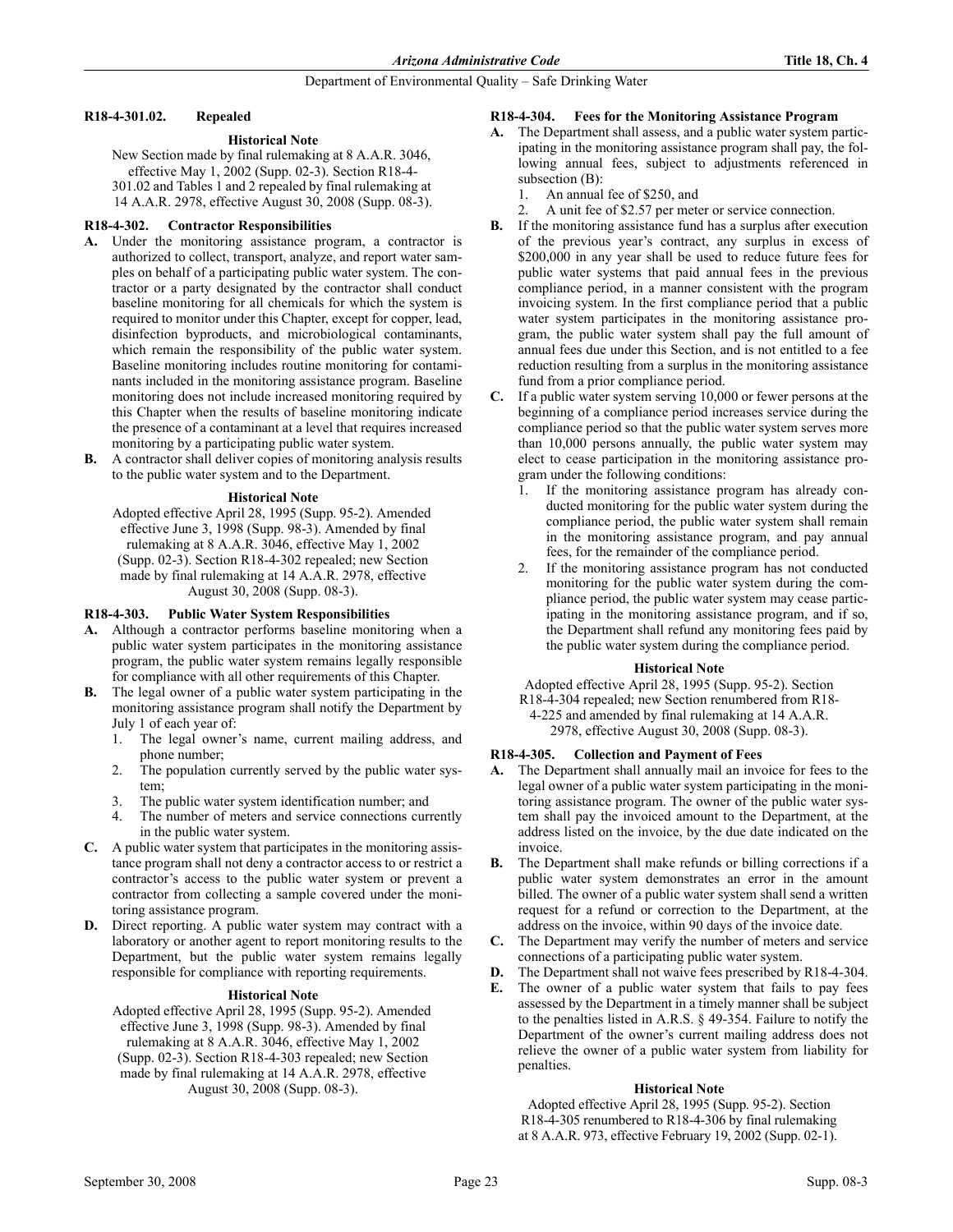#### Department of Environmental Quality – Safe Drinking Water

New Section R18-4-305 renumbered from R18-4-226 and amended by final rulemaking at 14 A.A.R. 2978, effective August 30, 2008 (Supp. 08-3).

### R18-4-306. Repealed

#### **Historical Note**

Adopted effective April 28, 1995 (Supp. 95-2). Former Section R18-4-306 repealed; new Section R18-4-306 renumbered from R18-4-305 and amended by final rulemaking at 8 A.A.R. 973, effective February 19, 2002 (Supp. 02-1). Repealed by final rulemaking at 14 A.A.R. 2978, effective August 30, 2008 (Supp. 08-3).

#### R18-4-307. Repealed

#### **Historical Note**

Adopted effective April 28, 1995 (Supp. 95-2). Amended effective June 3, 1998 (Supp. 98-3). Amended by final rulemaking at 8 A.A.R. 973, effective February 19, 2002 (Supp. 02-1). Repealed by final rulemaking at 14 A.A.R. 2978, effective August 30, 2008 (Supp. 08-3).

## R18-4-308. Repealed

#### **Historical Note**

Adopted effective April 28, 1995 (Supp. 95-2). Amended by final rulemaking at 8 A.A.R. 973, effective February 19, 2002 (Supp. 02-1). Repealed by final rulemaking at 14 A.A.R. 2978, effective August 30, 2008 (Supp. 08-3).

#### R18-4-309. Repealed

#### **Historical Note**

Adopted effective April 28, 1995 (Supp. 95-2). Amended by final rulemaking at 8 A.A.R. 973, effective February 19, 2002 (Supp. 02-1). Repealed by final rulemaking at 14 A.A.R. 2978, effective August 30, 2008 (Supp. 08-3).

## R18-4-310. Repealed

## **Historical Note**

Adopted effective April 28, 1995 (Supp. 95-2). Amended effective June 3, 1998 (Supp. 98-3). Amended by final rulemaking at 8 A.A.R. 973, effective February 19, 2002 (Supp. 02-1). Repealed by final rulemaking at 14 A.A.R. 2978, effective August 30, 2008 (Supp. 08-3).

## R18-4-311. Repealed

#### **Historical Note**

Adopted effective April 28, 1995 (Supp. 95-2). Amended effective June 3, 1998 (Supp. 98-3). Amended by final rulemaking at 8 A.A.R. 973, effective February 19, 2002 (Supp. 02-1). Repealed by final rulemaking at 14 A.A.R. 2978, effective August 30, 2008 (Supp. 08-3).

## R18-4-312. Repealed

#### **Historical Note**

Adopted effective April 28, 1995 (Supp. 95-2). Amended by final rulemaking at 8 A.A.R. 973, effective February 19, 2002 (Supp. 02-1). Repealed by final rulemaking at 14 A.A.R. 2978, effective August 30, 2008 (Supp. 08-3).

## R18-4-313. Repealed

## **Historical Note**

Adopted effective April 28, 1995 (Supp. 95-2). Amended by final rulemaking at 8 A.A.R. 973, effective February 19, 2002 (Supp. 02-1). Repealed by final rulemaking at 14 A.A.R. 2978, effective August 30, 2008 (Supp. 08-3).

#### R18-4-314. Repealed

## **Historical Note**

Adopted effective April 28, 1995 (Supp. 95-2). Amended effective June 3, 1998 (Supp. 98-3). Amended by final rulemaking at 8 A.A.R. 973, effective February 19, 2002 (Supp. 02-1). Repealed by final rulemaking at 14 A.A.R. 2978, effective August 30, 2008 (Supp. 08-3).

### R18-4-315. Repealed

#### **Historical Note**

Adopted effective April 28, 1995 (Supp. 95-2). Amended by final rulemaking at 8 A.A.R. 973, effective February 19, 2002 (Supp. 02-1). Repealed by final rulemaking at 14 A.A.R. 2978, effective August 30, 2008 (Supp. 08-3).

## R18-4-316. Repealed

#### **Historical Note**

Adopted effective April 28, 1995 (Supp. 95-2). Amended effective June 3, 1998 (Supp. 98-3). Amended by final rulemaking at 8 A.A.R. 973, effective February 19, 2002 (Supp. 02-1). Repealed by final rulemaking at 14 A.A.R. 2978, effective August 30, 2008 (Supp. 08-3).

## R18-4-317. Repealed

## **Historical Note**

Adopted effective April 28, 1995 (Supp. 95-2). Amended by final rulemaking at 8 A.A.R. 973, effective February 19, 2002 (Supp. 02-1). Repealed by final rulemaking at 14 A.A.R. 2978, effective August 30, 2008 (Supp. 08-3).

## Table 1. Repealed

#### **Historical Note**

Table 1 adopted by final rulemaking at 5 A.A.R. 1686, effective April 19, 1999 (Supp. 99-2). Table repealed by final rulemaking at 8 A.A.R. 973, effective February 19, 2002 (Supp. 02-1).

## Appendix A. Repealed

## **Historical Note**

 New Appendix made by final rulemaking at 8 A.A.R. 973, effective February 19, 2002 (Supp. 02-1). Appendix A repealed by final rulemaking at 14 A.A.R. 2978, effective August 30, 2008 (Supp. 08-3).

## Appendix B. Repealed

## **Historical Note**

 New Appendix made by final rulemaking at 8 A.A.R. 973, effective February 19, 2002 (Supp. 02-1). Appendix B repealed by final rulemaking at 14 A.A.R. 2978, effective August 30, 2008 (Supp. 08-3).

## ARTICLE 4. REPEALED

## R18-4-401. Repealed

#### **Historical Note**

Adopted effective April 28, 1995 (Supp. 95-2). Amended effective December 8, 1998 (Supp. 98-4). Former Section R18-4-401 repealed; new Section R18-4-401 renumbered from R18-4-402 and amended by final rulemaking at 8 A.A.R. 973, effective February 19, 2002 (Supp. 02-1). Repealed by final rulemaking at 14 A.A.R. 2978, effective August 30, 2008 (Supp. 08-3).

## R18-4-402. Repealed

#### **Historical Note**

Adopted effective April 28, 1995 (Supp. 95-2). Amended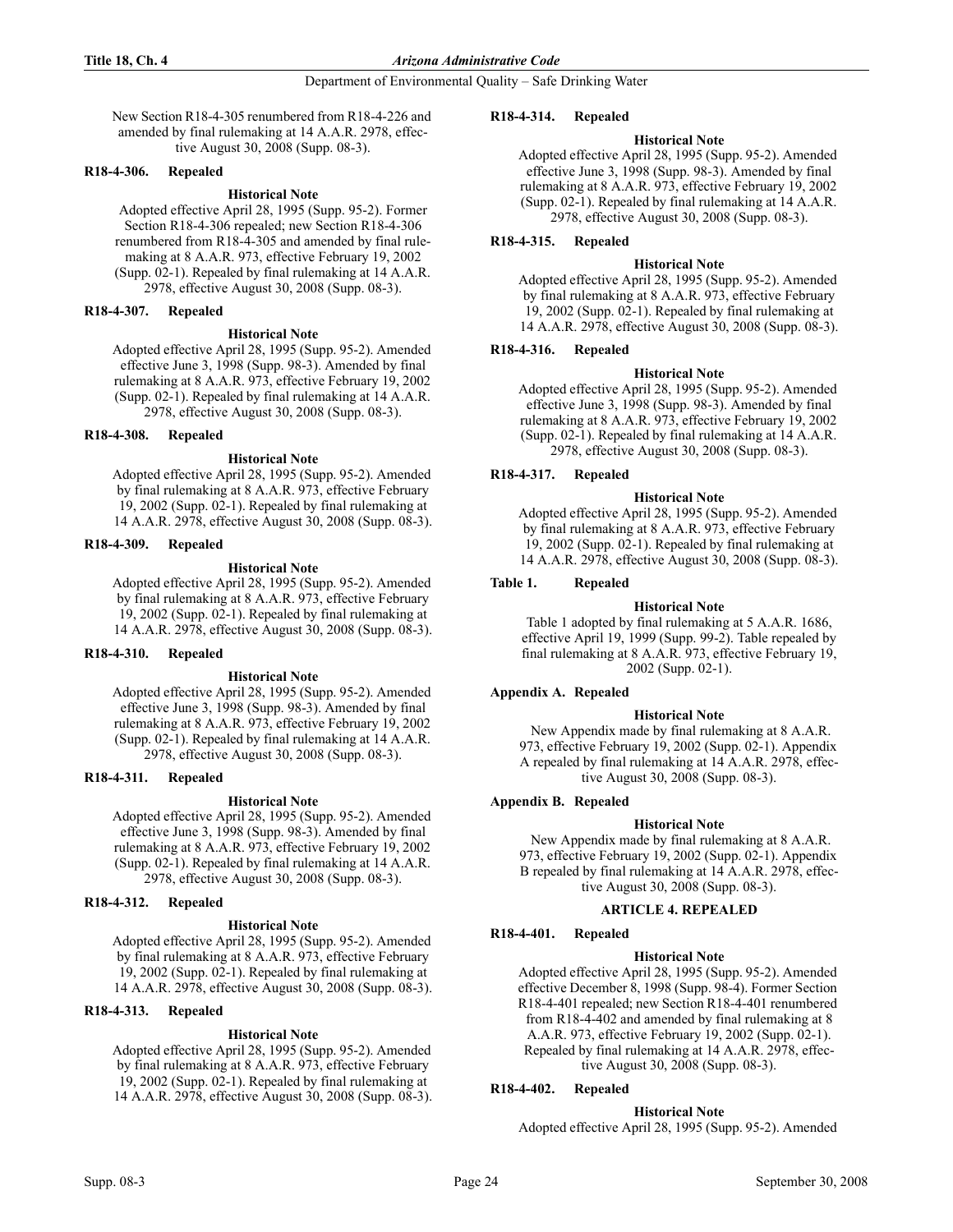effective June 3, 1998 (Supp. 98-3). Amended effective December 8, 1998 (Supp. 98-4). Former Section R18-4- 402 renumbered to R18-4-401; new Section R18-4-402 renumbered from R18-4-403 and amended by final rulemaking at 8 A.A.R. 973, effective February 19, 2002 (Supp. 02-1). Repealed by final rulemaking at 14 A.A.R. 2978, effective August 30, 2008 (Supp. 08-3).

### R18-4-403. Repealed

#### **Historical Note**

Adopted effective April 28, 1995 (Supp. 95-2). Section repealed; new Section adopted effective June 3, 1998 (Supp. 98-3). Amended by final rulemaking at 7 A.A.R. 5067, effective October 16, 2001 (Supp. 01-4). Section R18-4-403 renumbered to R18-4-402 by final rulemaking at 8 A.A.R. 973, effective February 19, 2002 (Supp. 02- 1). New Section made by final rulemaking at 8 A.A.R. 3046, effective May 1, 2002 (Supp. 02-3). Repealed by final rulemaking at 14 A.A.R. 2978, effective August 30, 2008 (Supp. 08-3).

#### R18-4-404. Repealed

#### **Historical Note**

Adopted effective April 28, 1995 (Supp. 95-2). Amended effective December 8, 1998 (Supp. 98-4). Section repealed by final rulemaking at 8 A.A.R. 973, effective February 19, 2002 (Supp. 02-1).

#### R18-4-405. Repealed

## **Historical Note**

Adopted effective April 28, 1995 (Supp. 95-2). Amended effective December 8, 1998 (Supp. 98-4). Section repealed by final rulemaking at 8 A.A.R. 973, effective February 19, 2002 (Supp. 02-1).

## ARTICLE 5. RECODIFIED

Article 5 recodified to 18 A.A.C. 5, Article 5 at 10 A.A.R. 585, effective January 30, 2004 (Supp. 04-1).

#### R18-4-501. Recodified

#### **Historical Note**

Adopted effective April 28, 1995 (Supp. 95-2). Section recodified to R18-5-501 at 10 A.A.R. 585, effective January 30, 2004 (Supp. 04-1).

#### R18-4-502. Recodified

## **Historical Note**

Adopted effective April 28, 1995 (Supp. 95-2). A.R.S. citation in subsection (D)(4) corrected (Supp. 04-1). Section recodified to R18-5-502 at 10 A.A.R. 585, effective January 30, 2004 (Supp. 04-1).

#### R18-4-503. Recodified

## **Historical Note**

Adopted effective April 28, 1995 (Supp. 95-2). Amended by final rulemaking at 8 A.A.R. 973, effective February 19, 2002 (Supp. 02-1). Section recodified to R18-5-503 at 10 A.A.R. 585, effective January 30, 2004 (Supp. 04-1).

## R18-4-504. Recodified

## **Historical Note**

Adopted effective April 28, 1995 (Supp. 95-2). Amended effective June 3, 1998 (Supp. 98-3). Amended by final rulemaking at 8 A.A.R. 973, effective February 19, 2002 (Supp. 02-1). Section recodified to R18-5-504 at 10 A.A.R. 585, effective January 30, 2004 (Supp. 04-1).

#### R18-4-505. Recodified

## **Historical Note**

Adopted effective April 28, 1995 (Supp. 95-2). Amended by final rulemaking at 8 A.A.R. 973, effective February 19, 2002 (Supp. 02-1). Subsection citation in subsection (B) corrected (Supp. 04-1). Section recodified to R18-5- 505 at 10 A.A.R. 585, effective January 30, 2004 (Supp.  $(04-1)$ .

## R18-4-506. Recodified

#### **Historical Note**

Adopted effective April 28, 1995 (Supp. 95-2). Amended by final rulemaking at 8 A.A.R. 973, effective February 19, 2002 (Supp. 02-1). Section recodified to R18-5-506 at 10 A.A.R. 585, effective January 30, 2004 (Supp. 04-1).

#### R18-4-507. Recodified

#### **Historical Note**

Adopted effective April 28, 1995 (Supp. 95-2). Amended by final rulemaking at 8 A.A.R. 973, effective February 19, 2002 (Supp. 02-1). Section recodified to R18-5-507 at 10 A.A.R. 585, effective January 30, 2004 (Supp. 04-1).

## R18-4-508. Recodified

## **Historical Note**

Adopted effective April 28, 1995 (Supp. 95-2). Amended by final rulemaking at 8 A.A.R. 973, effective February 19, 2002 (Supp. 02-1). Section recodified to R18-5-508 at 10 A.A.R. 585, effective January 30, 2004 (Supp. 04-1).

#### R18-4-509. Recodified

#### **Historical Note**

Adopted effective April 28, 1995 (Supp. 95-2). Amended by final rulemaking at 8 A.A.R. 973, effective February 19, 2002 (Supp. 02-1). Section recodified to R18-5-509 at 10 A.A.R. 585, effective January 30, 2004 (Supp. 04-1).

## Appendix A. Repealed

## **Historical Note**

Adopted effective April 28, 1995 (Supp. 95-2). Correction of word "sued" to "used" in subsection (71) (Supp. 96-1). Appendix A amended effective June 3, 1998 (Supp. 98-3). Appendix A repealed by final rulemaking at 8 A.A.R. 973, effective February 19, 2002 (Supp. 02-1).

## Appendix B. Repealed

## **Historical Note**

Adopted effective April 28, 1995 (Supp. 95-2). Appendix B repealed; new Appendix B renumbered from Appendix C without change effective June 3, 1998 (Supp. 98-3). Appendix B repealed by final rulemaking at 8 A.A.R. 973, effective February 19, 2002 (Supp. 02-1).

## Appendix C. Renumbered

#### **Historical Note**

Adopted effective April 28, 1995 (Supp. 95-2). Appendix C renumbered to Appendix B without change effective June 3, 1998 (Supp. 98-3).

#### **ARTICLE 6. CAPACITY DEVELOPMENT** REQUIREMENTS FOR A NEW PUBLIC DRINKING WATER SYSTEM

## R18-4-601. Applicability

This Article applies to new CWSs and new NTNCWSs that begin operation on or after October 1, 1999. This Article does not apply to an existing public water system.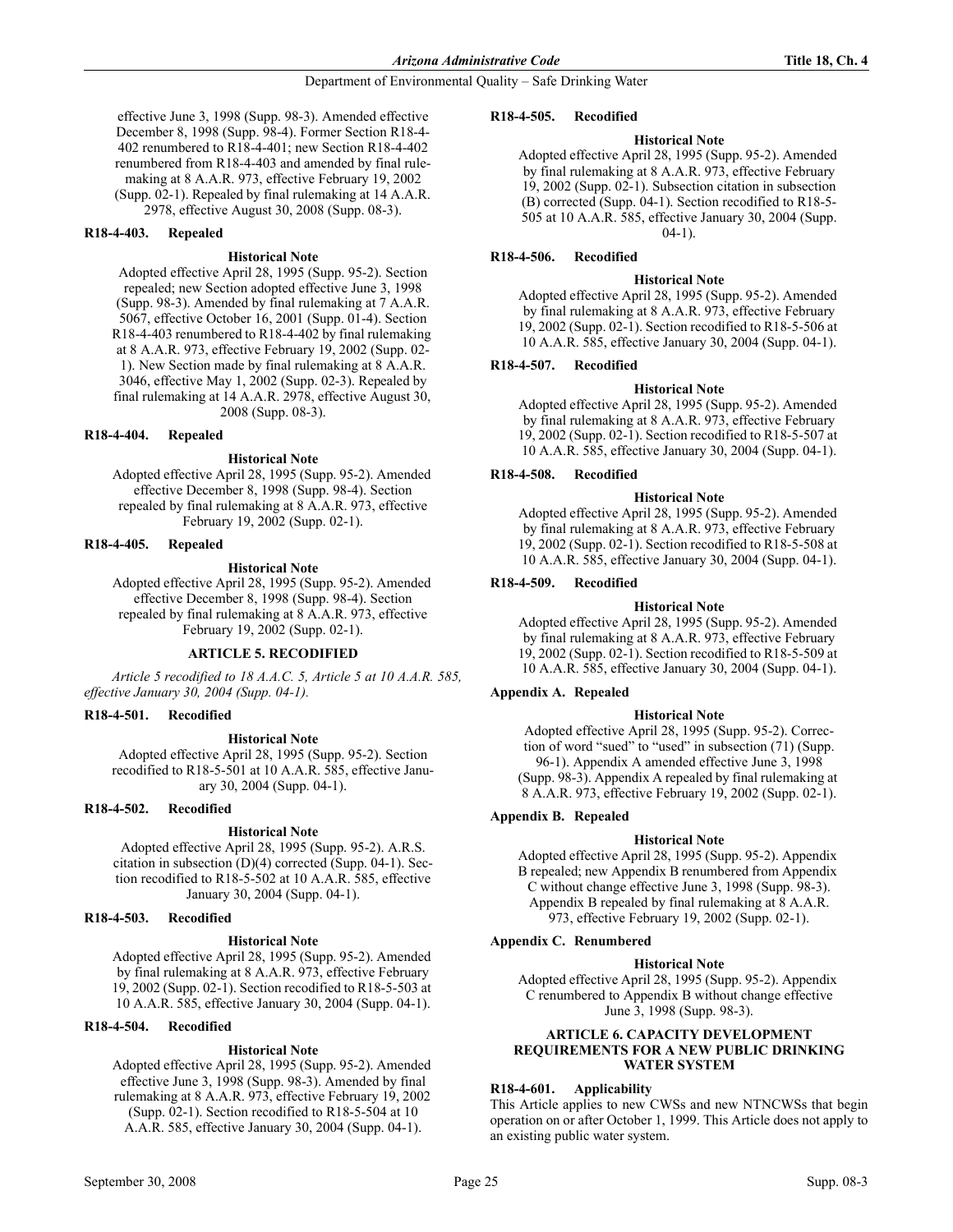## **Historical Note**

New Section adopted by final rulemaking effective September 23, 1999; the A.A.R. citation was not available at the time of publication and will appear in Supp. 99-4 (Supp. 99-3). Amended by final rulemaking at 5 A.A.R. 4456, effective September 23, 1999 (Supp. 99-4).

## R18-4-602. Elementary Business Plan

- A. To become a new public water system, an owner shall file an elementary business plan for review and approval by the Department, on a form provided by the Department. The elementary business plan shall meet the requirements of and contain all information required in R18-4-603, R18-4-604, and R18-4-605.
- B. An owner shall not commence operation of a public water system without Department approval under R18-4-606.
- C. If the owner of a new public water system fails to submit a complete application, the Department shall suspend the review process and send a notice of incomplete elementary business plan to the owner. The owner shall submit the missing information to the Department within 60 days of the date of the notice of incomplete elementary business plan. If missing information is not received at the Department within the 60 day time period, the Department shall deny the elementary business plan and return the elementary business plan to the owner.

## **Historical Note**

New Section adopted by final rulemaking effective September 23, 1999; the A.A.R. citation was not available at the time of publication and will appear in Supp. 99-4 (Supp. 99-3). Amended by final rulemaking at 5 A.A.R. 4456, effective September 23, 1999 (Supp. 99-4).

## R18-4-603. Technical Capacity Requirements

An owner of a new public water system shall submit the following to the Department for a determination of technical capacity:

- 1. Documentation of a drinking water source adequacy minimum of 50 gallons of water per person per day for a period of 100 years, a 100 year water availability designation from the Arizona Department of Water Resources (ADWR), or a Certificate of Assured Water Supply from ADWR;
- 2. Documentation that the drinking water served to the public will meet the safe drinking water standards of this Chapter;
- 3. Documentation that infrastructure, treatment, and storage design meets the requirements of this Chapter, Articles 2, 3, and 5;
- 4. Documentation that the public water system is operated by a certified operator of the sufficient grade and type; and
- 5. Documentation that contains at least the following:
	- a. Day 1 to final build-out technical and engineering needs projections;
	- b. Proposed water system design specification and proposed uses including commercial and domestic use phases;
	- c. Information describing the life of the plant;
	- d. A demonstration that all site-specific components meet nationally recognized standards, such as those established by the American Water Works Association, National Sanitation Foundation, or Underwriter's Laboratory;
	- e. Manufacturers' specifications on components used in the construction of the water system; and
	- f. Corrective action plan to address site-specific component replacement or repair protocols based on

manufacturer's recommendations or engineer's specification.

## **Historical Note**

New Section adopted by final rulemaking effective September 23, 1999; the A.A.R. citation was not available at the time of publication and will appear in Supp. 99-4 (Supp. 99-3). Amended by final rulemaking at 5 A.A.R.

4456, effective September 23, 1999 (Supp. 99-4).

## R18-4-604. Managerial Capacity Requirements

An owner of a new public water system shall submit the following information as part of the elementary business plan to the Department for a determination of managerial capacity:

- 1. A statement of how the public water system is owned, such as by major stockholders, board of directors, sole proprietor cooperative, governmental agency or district, corporation, limited partnership, or limited liability corporation;
- 2. Name, address, and phone number of owner;
- 3. Organizational chart of the new public water system;
- 4. Staff job descriptions and responsibilities;
- 5. Water system capital improvement plan up to the proposed full system build-out or for a five-year projection, whichever is greater;
- 6. Certified operator grade and type that will be required by the new public water system, based upon water system design specifications;
- 7. A statement of the intent to create a CWS or NTNCWS and any intent to transfer ownership of the public water system as part of the construction plan or project phase build-out;
- Method to ensure provision of information listed in Appendix B, item 4 to subsequent owners; and
- 9. A disclosure statement signed by the owner setting forth the owner's responsibility to comply with the requirements of this Article and to disclose all information relevant to the operation of the public water system upon transfer of ownership as outlined in Appendix B.

## **Historical Note**

New Section adopted by final rulemaking effective September 23, 1999; the A.A.R. citation was not available at

the time of publication and will appear in Supp. 99-4

(Supp. 99-3). Amended by final rulemaking at 5 A.A.R. 4456, effective September 23, 1999 (Supp. 99-4).

## R18-4-605. Financial Capacity Requirements

An owner of a new public water system shall submit information for a five-year financial capacity plan, or a financial capacity plan to the end of the build-out phase, whichever is longer, that demonstrates financial capacity and documents or contains all of the information listed in Appendices C and D.

## **Historical Note**

New Section adopted by final rulemaking effective September 23, 1999; the A.A.R. citation was not available at the time of publication and will appear in Supp. 99-4 (Supp. 99-3). Amended by final rulemaking at 5 A.A.R. 4456, effective September 23, 1999 (Supp. 99-4).

## R18-4-606. Review, Approval, Denial Process

- A. The Department shall review and evaluate technical capacity, based upon the requirements in R18-4-603 and Appendix A.
- B. The Department shall review and evaluate managerial capacity, based upon the requirements in R18-4-604 and Appendix A.
- C. The Department shall accept a financial determination made by the Arizona Corporation Commission (ACC) as meeting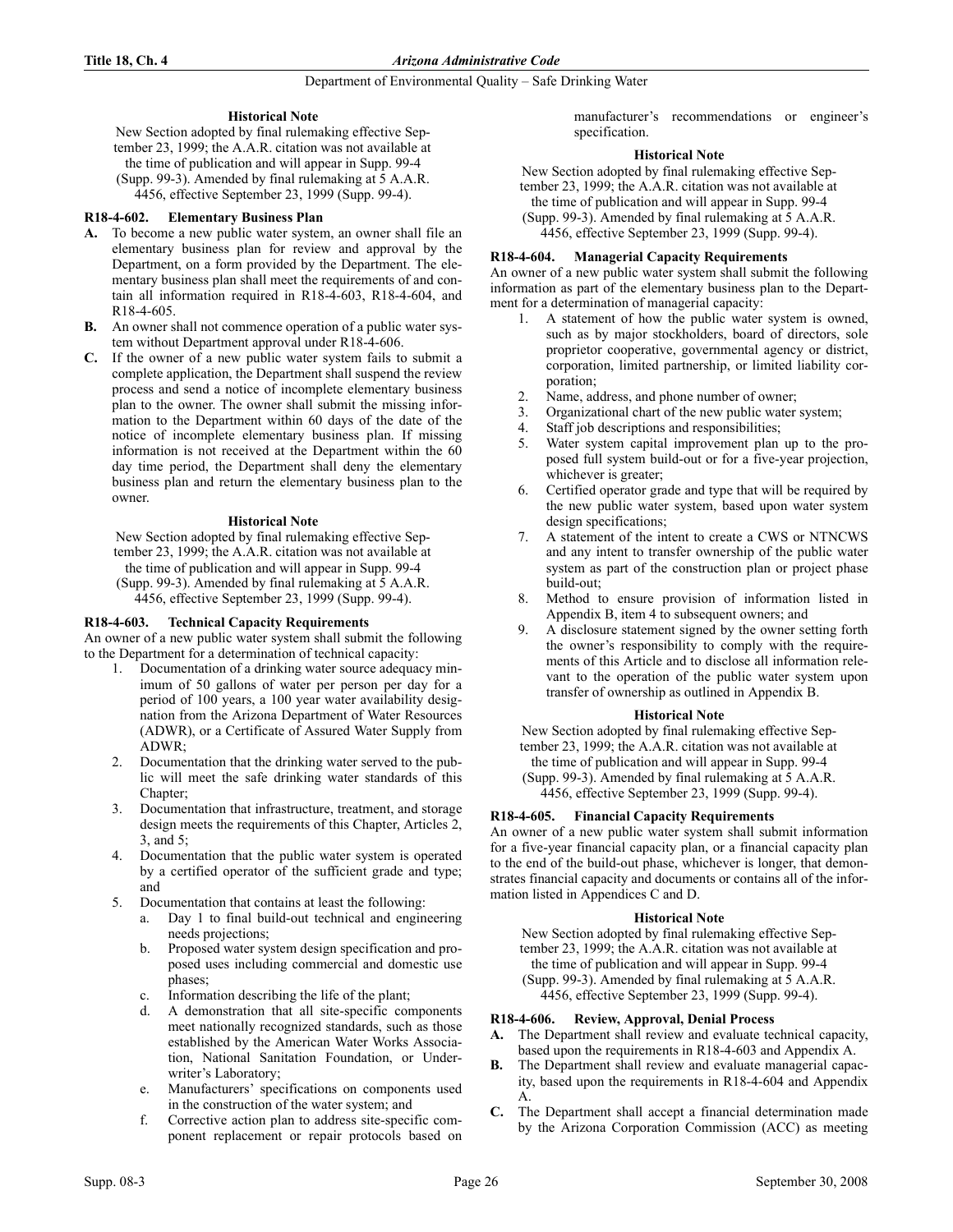the financial capacity requirements contained in this Article for a new CWS or new NTNCWS under the jurisdiction of the ACC. The applicant shall submit documentation to the Department that verifies ACC approval of the public water system's financial capacity.

- D. The Department shall accept a financial determination as set forth in the certificate of assured water supply from the Arizona Department of Water Resources, Active Management Area Program (ADWR) as meeting the financial capacity requirements contained in this Article for a new CWS or new NTNCWS. The owner shall submit documentation to the Department that verifies ADWR approval of its financial capacity.
- E. If a new public water system does not fall under financial review jurisdiction of the ACC or ADWR, the new CWS or new NTNCWS shall submit to the Department for review a completed financial capacity portion of the elementary business plan. The Department shall review and evaluate financial capacity, based upon the requirements in R18-4-605 and Appendices A, C, and D.
- F. The Department shall notify an owner of a new public water system in writing of a deficiency in the elementary business plan or approve or deny the elementary business plan within 90 days of a receipt of a complete elementary business plan. The owner shall have 60 days from the date of a notice of deficiency to submit to the Department the information necessary to correct the deficiency in the elementary business plan. If the owner of the new public water system fails to send the requested information so that it is received by the Department

within 60 days of the date of the notice of deficiency, the Department shall deny the elementary business plan and return it to the owner with a written explanation for the denial and information on the appeal process.

G. If an owner modifies technical or managerial specifications at any time between the approval to construct and the approval of construction, the owner shall notify the Department of the need to modify the elementary business plan in the technical, managerial, and financial capacity documentation. The Department shall revoke approval of the elementary business plan if the owner fails to notify the Department within 30 days of a modification.

## **Historical Note**

New Section adopted by final rulemaking effective September 23, 1999; the A.A.R. citation was not available at the time of publication and will appear in Supp. 99-4 (Supp. 99-3). Amended by final rulemaking at 5 A.A.R. 4456, effective September 23, 1999 (Supp. 99-4).

## R18-4-607. Appeals

An owner may appeal denial of an elementary business plan under A.R.S. § 41-1092 et seq.

## **Historical Note**

New Section adopted by final rulemaking effective September 23, 1999; the A.A.R. citation was not available at the time of publication and will appear in Supp. 99-4 (Supp. 99-3). Amended by final rulemaking at 5 A.A.R. 4456, effective September 23, 1999 (Supp. 99-4).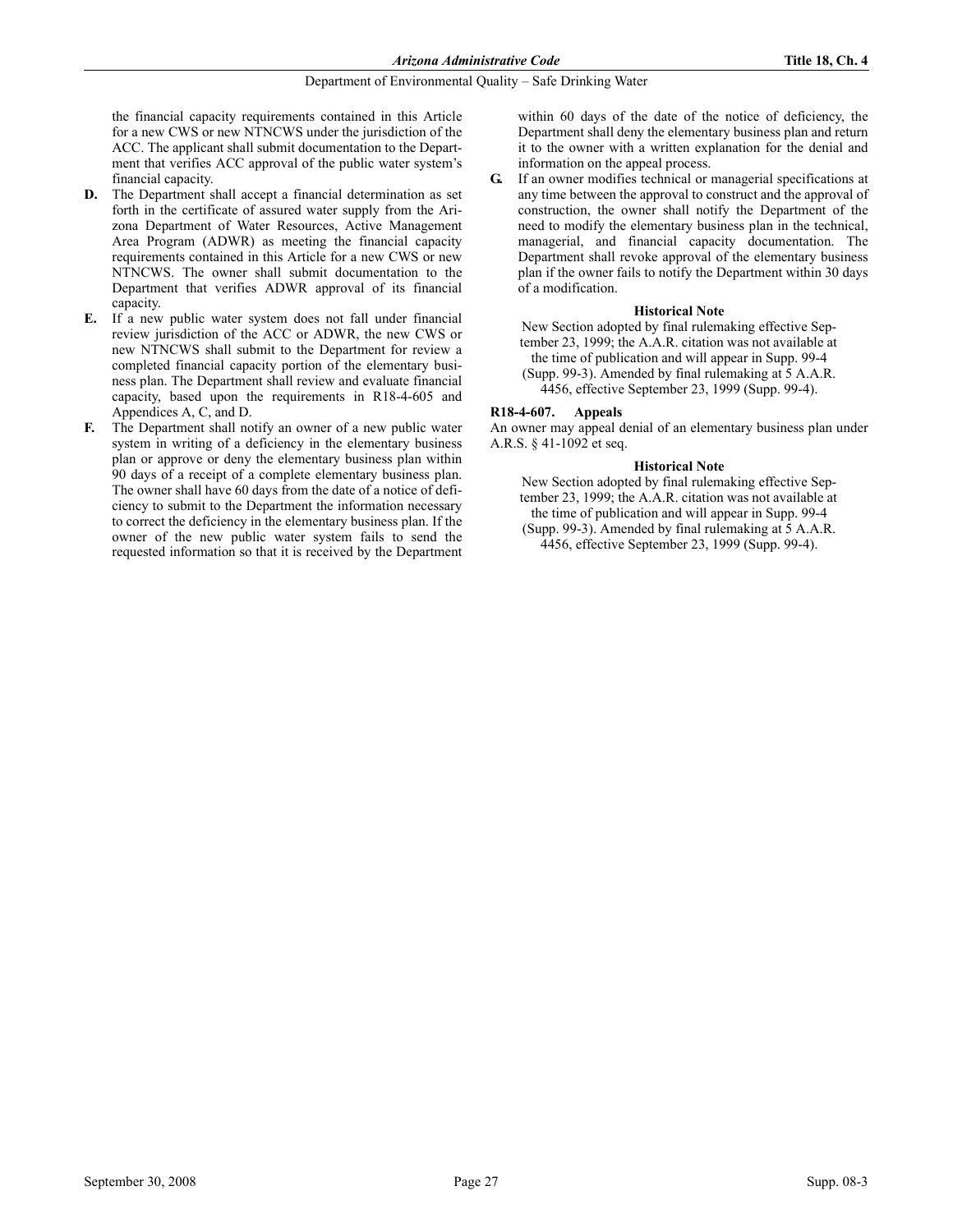Department of Environmental Quality – Safe Drinking Water

## Appendix A

## Elementary Business Plan Checklist

|    | <b>Technical Capacity</b>                                                                                                                                                       | Yes | No | N/A |
|----|---------------------------------------------------------------------------------------------------------------------------------------------------------------------------------|-----|----|-----|
| 1. | Source Adequacy - Does the documentation demonstrate 50 gallons of water per per-<br>son per day for 100 years or does the system have an Arizona Department of Water           |     |    |     |
|    | Resources Certificate of assured water supply?                                                                                                                                  |     |    |     |
| 2. | Source Adequacy - Does the source approval information demonstrate that the source                                                                                              |     |    |     |
|    | meets drinking water quality standards or have applicable drinking water technologies                                                                                           |     |    |     |
|    | been described?                                                                                                                                                                 |     |    |     |
| 3. | Infrastructure - Do the design criteria meet the requirements of R18-4-502 through<br>R18-4-509?                                                                                |     |    |     |
| 4. | Treatment - Do the design criteria include treatment technologies approved by ADEQ<br>in 18 A.A.C. 4, Articles 2, 3, and 5?                                                     |     |    |     |
| 5. | Does the system have a certified operator of the appropriate grade and type?                                                                                                    |     |    |     |
| 6. | Does the documentation include an elementary business plan containing technical and<br>engineering needs projections for a time period covering day 1 to final build-out or for |     |    |     |
|    | a five-year time period, which ever is greater?                                                                                                                                 |     |    |     |
| 7. | Does the documentation include the proposed water system design specifications and<br>proposed uses including commercial and domestic use phases?                               |     |    |     |
| 8. | Does the documentation include an elementary business plan containing the informa-                                                                                              |     |    |     |
|    | tion on the components used in the design and construction of the system along with<br>the components life span based upon manufacturer's specifications?                       |     |    |     |
| 9. | Does the documentation include an Operations and Maintenance Plan that contains                                                                                                 |     |    |     |
|    | standards that are nationally recognized on all site-specific components, such as Amer-                                                                                         |     |    |     |
|    | ican Water Works Association, National Sanitation Foundation, or Underwriter's Lab-                                                                                             |     |    |     |
|    | oratory?<br>10. Does the documentation include an operation and maintenance plan with the manufac-                                                                              |     |    |     |
|    | turer's specifications on all components used in the construction of the water system?                                                                                          |     |    |     |
|    | 11. Does the documentation include an operations and maintenance plan and emergency                                                                                             |     |    |     |
|    | operation plan to address site-specific component replacement or repair protocols                                                                                               |     |    |     |
|    | based on manufacturer's recommendations or engineer's specifications?                                                                                                           |     |    |     |
|    | Managerial Capacity                                                                                                                                                             | Yes | No | N/A |
|    | 12. Does the documentation include ownership type?                                                                                                                              |     |    |     |
|    | Select all that apply.                                                                                                                                                          |     |    |     |
|    | Sole Proprietor                                                                                                                                                                 |     |    |     |
|    | Major Stockholders                                                                                                                                                              |     |    |     |
|    | Board of Directors                                                                                                                                                              |     |    |     |
|    | Cooperative                                                                                                                                                                     |     |    |     |
|    | Government Agency or District                                                                                                                                                   |     |    |     |
|    | Corporation                                                                                                                                                                     |     |    |     |
|    | Limited Liability Corporation                                                                                                                                                   |     |    |     |
|    | Partnership                                                                                                                                                                     |     |    |     |
|    | Other                                                                                                                                                                           |     |    |     |
|    | 13. Does the documentation include name, address, and telephone number of owner?<br>14. Does the documentation include an organizational chart of owners, management, and       |     |    |     |
|    | staff with their position or job titles?                                                                                                                                        |     |    |     |
|    | 15. Does the documentation include staff job descriptions and responsibilities?                                                                                                 |     |    |     |
|    | 16. Does the documentation include a capital improvement plan up to the proposed full                                                                                           |     |    |     |
|    | system build-out or for a five-year projection, whichever is greater?                                                                                                           |     |    |     |
|    | 17. Does the documentation identify the grade and type of certified operator that will be                                                                                       |     |    |     |
|    | needed to operate the system according to site-specific components?                                                                                                             |     |    |     |
|    | 18. Does the documentation identify the intent to create a CWS or NTNCWS?                                                                                                       |     |    |     |
|    | 19. Does the documentation transfer the ownership of the water system as part of the                                                                                            |     |    |     |
|    | build-out phase of the project?                                                                                                                                                 |     |    |     |
|    | 20. Does the documentation identify the policies or mechanisms to ensure that all system-                                                                                       |     |    |     |
|    | specific technical, managerial, and financial information of the water system is trans-                                                                                         |     |    |     |
|    | ferred to a new owner?                                                                                                                                                          |     |    |     |
|    | 21. Does the documentation include the owner's signed disclosure statement agreeing to                                                                                          |     |    |     |
|    | comply with the requirements of these Articles and a general disclosure statement<br>agreeing to disclose all information relevant to the operation of the water system to any  |     |    |     |
|    | transferee of ownership? (See Appendix B).                                                                                                                                      |     |    |     |
|    |                                                                                                                                                                                 |     |    |     |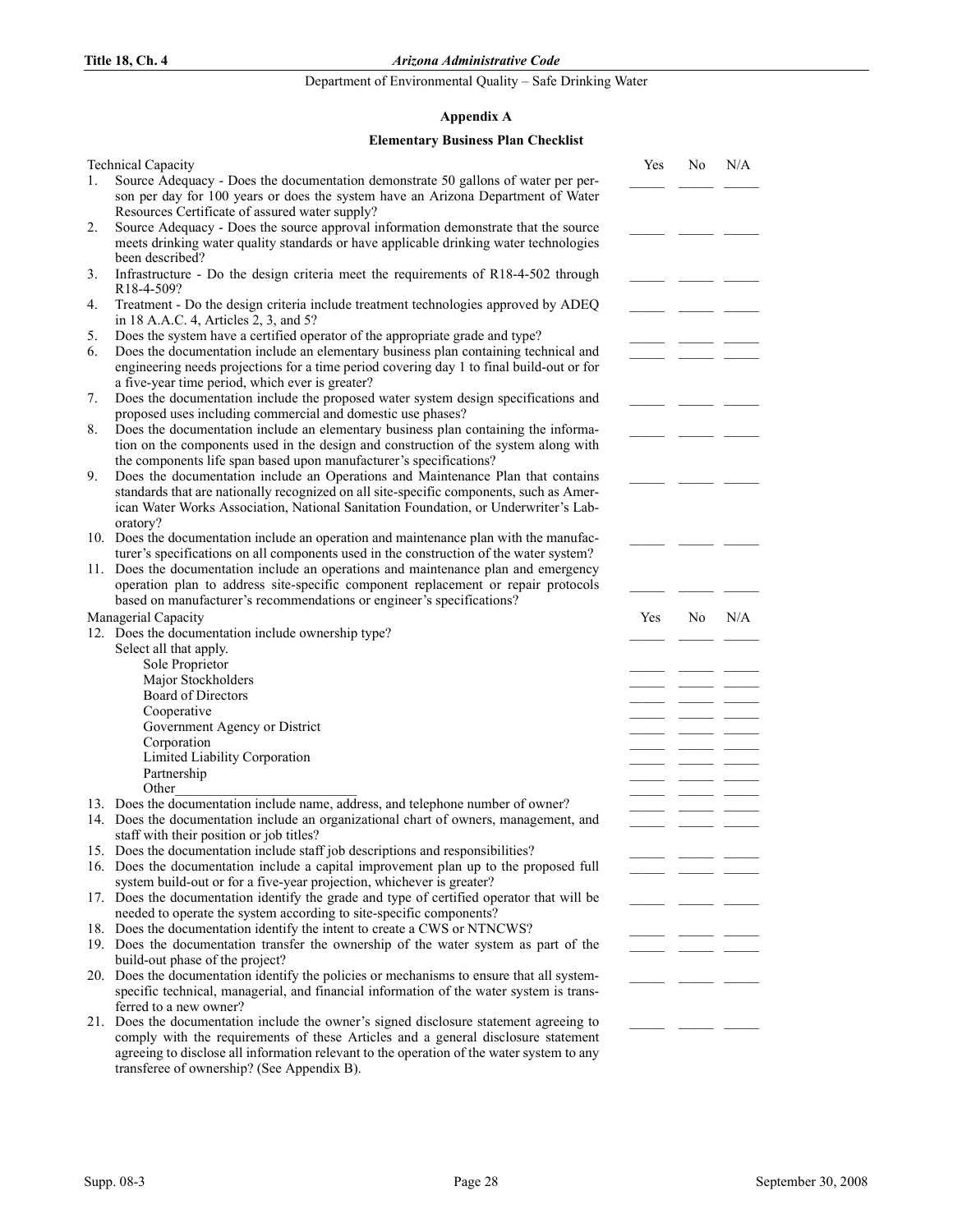Arizona Administrative Code Title 18, Ch. 4

## Department of Environmental Quality – Safe Drinking Water

| <b>Financial Capacity</b>                                                                                                                                                                                   | Yes | No. | N/A |  |
|-------------------------------------------------------------------------------------------------------------------------------------------------------------------------------------------------------------|-----|-----|-----|--|
| 22. Is the system regulated by the Arizona Corporation Commission (ACC) or ADWR? If<br>Yes go to Question 23. If No go to Question 25.                                                                      |     |     |     |  |
| 23. Has the system received an approval from the ACC on its fee structure, or ADWR on<br>its financial capacity?                                                                                            |     |     |     |  |
| 24. Systems regulated by the Arizona Corporation Commission or Department of Water<br>Resources shall provide information required in 22 and 23 for the financial capacity<br>determination review by ADEQ. |     |     |     |  |
| 25. For New CWSs and NTNCWS NOT regulated by ACC, is all information listed in<br>Appendices C and D included?                                                                                              |     |     |     |  |

## **Historical Note**

Appendix A adopted by final rulemaking effective September 23, 1999; the A.A.R. citation was not available at the time of publication and will appear in Supp. 99-4 (Supp. 99-3). Amended by final rulemaking at 5 A.A.R. 4456, effective September 23, 1999 (Supp. 99-4).

| <b>Appendix B</b> |  |  |
|-------------------|--|--|
|-------------------|--|--|

| <b>Drinking Water Capacity Development Statement of Responsibility</b> |  |  |
|------------------------------------------------------------------------|--|--|
|------------------------------------------------------------------------|--|--|

| <b>Applicant Information:</b>                                                                                                                                                                                                                                                     |                                                                                                                                                |                                                                                                                                                                                                                                                                |  |
|-----------------------------------------------------------------------------------------------------------------------------------------------------------------------------------------------------------------------------------------------------------------------------------|------------------------------------------------------------------------------------------------------------------------------------------------|----------------------------------------------------------------------------------------------------------------------------------------------------------------------------------------------------------------------------------------------------------------|--|
| Name:                                                                                                                                                                                                                                                                             |                                                                                                                                                |                                                                                                                                                                                                                                                                |  |
| <b>Mailing Address</b>                                                                                                                                                                                                                                                            |                                                                                                                                                |                                                                                                                                                                                                                                                                |  |
| <b>Phone Number:</b>                                                                                                                                                                                                                                                              | <b>Fax Number:</b>                                                                                                                             | E-mail:                                                                                                                                                                                                                                                        |  |
| <b>Statement Information:</b>                                                                                                                                                                                                                                                     |                                                                                                                                                |                                                                                                                                                                                                                                                                |  |
|                                                                                                                                                                                                                                                                                   |                                                                                                                                                | 1) Name of Water System: New York Department of Water System:                                                                                                                                                                                                  |  |
| 2) Ownership Type (Please check all that apply):                                                                                                                                                                                                                                  |                                                                                                                                                |                                                                                                                                                                                                                                                                |  |
| Sole Proprietor<br>Cooperative Cooperative Cooperative Cooperation<br>Other (please explain)                                                                                                                                                                                      | Major Stockholders<br><u> 1990 - Johann Barbara, politik eta politik eta politik eta politik eta politik eta politik eta politik eta p</u> oli | <b>Board of Directors</b><br>District<br>Limited Liability Corporation                                                                                                                                                                                         |  |
| 3) Name of Owner(s): (Check one)                                                                                                                                                                                                                                                  | See below                                                                                                                                      | Attach a separate sheet if more space is needed                                                                                                                                                                                                                |  |
| Owner 1:                                                                                                                                                                                                                                                                          |                                                                                                                                                |                                                                                                                                                                                                                                                                |  |
| Owner 2:                                                                                                                                                                                                                                                                          |                                                                                                                                                |                                                                                                                                                                                                                                                                |  |
| Owner 3:                                                                                                                                                                                                                                                                          |                                                                                                                                                |                                                                                                                                                                                                                                                                |  |
| 4) Agencies with rules applicable to the Water System: (Please check all that apply)                                                                                                                                                                                              |                                                                                                                                                |                                                                                                                                                                                                                                                                |  |
| Arizona Department of Environmental Quality<br>Arizona Department of Water Resources<br>Arizona Department of Commerce<br>Arizona Department of Corrections<br>Arizona Land Department<br>Arizona Department of Transportation<br>Pima County Department of Environmental Quality |                                                                                                                                                | Arizona Corporation Commission<br>Arizona Department of Real Estate<br>Arizona Department of Agriculture<br>Office of the Fire Marshal<br>Arizona Department of Revenue<br>Maricopa County Environmental Services<br>Environmental Protection Agency Region IX |  |
| page 1 of 2                                                                                                                                                                                                                                                                       |                                                                                                                                                |                                                                                                                                                                                                                                                                |  |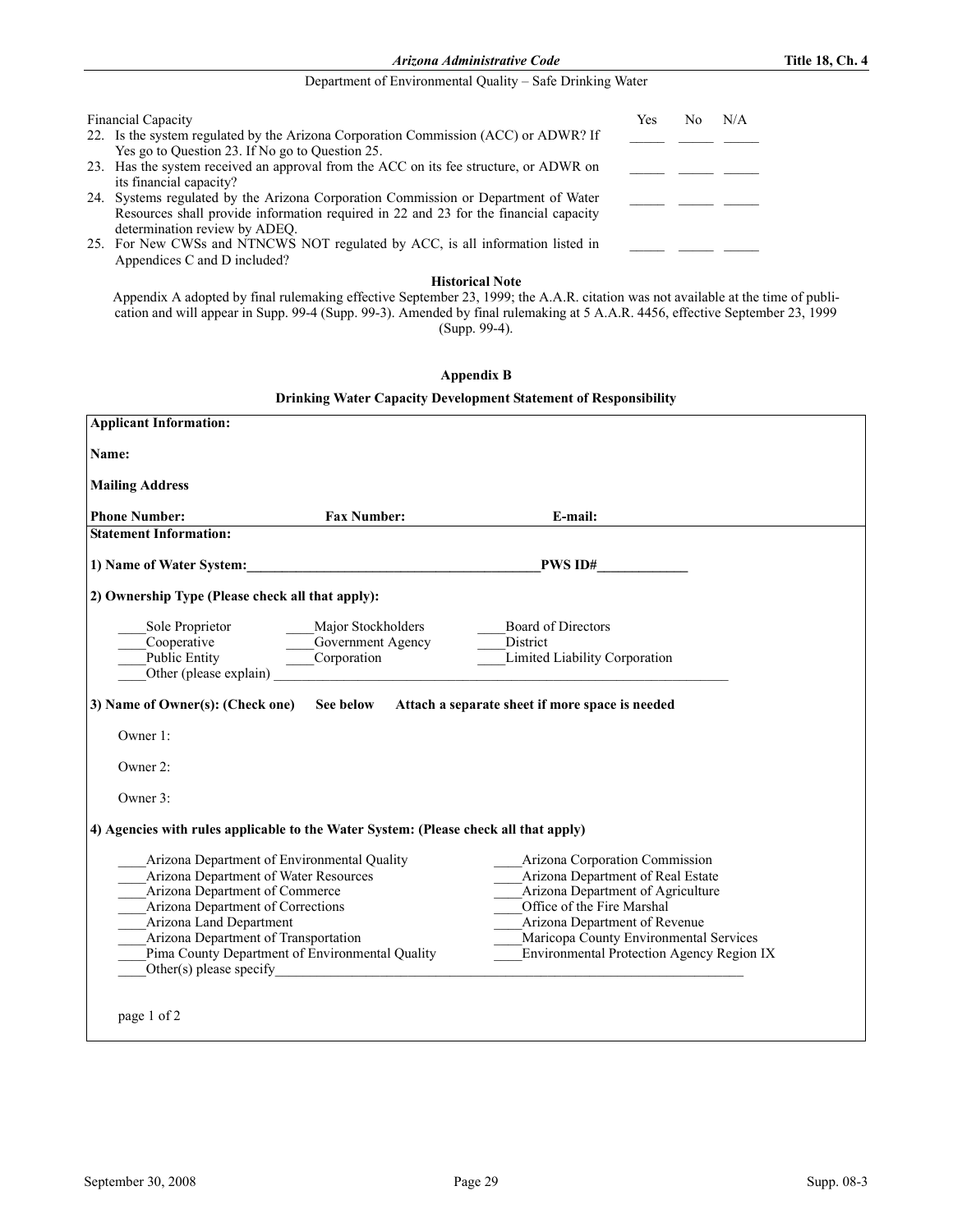## Department of Environmental Quality – Safe Drinking Water

| 5) Statement of Intent (Select one):                                                             |                                                                                                                                                                                                                                                                                                                                                                                                                                                                    |                                                                                                                                                                                                                                                                                                                                                                                                      |  |
|--------------------------------------------------------------------------------------------------|--------------------------------------------------------------------------------------------------------------------------------------------------------------------------------------------------------------------------------------------------------------------------------------------------------------------------------------------------------------------------------------------------------------------------------------------------------------------|------------------------------------------------------------------------------------------------------------------------------------------------------------------------------------------------------------------------------------------------------------------------------------------------------------------------------------------------------------------------------------------------------|--|
| struction of the water system.                                                                   | mation relevant to the construction and operation of the water system to the new owner.                                                                                                                                                                                                                                                                                                                                                                            | It IS the intent of the owner or developer of this NEW CWS or NEW NTNCWS to transfer ownership of the water system. As<br>part of the ownership transfer, it is understood that the owner or developer has a responsibility to disclose and transfer ALL infor-<br>It is <b>NOT</b> the intent of the owner to transfer ownership of the NEW CWS or NTNCWS within one year of the completion of con- |  |
| 6) Date owner expects to begin operation:                                                        |                                                                                                                                                                                                                                                                                                                                                                                                                                                                    |                                                                                                                                                                                                                                                                                                                                                                                                      |  |
|                                                                                                  |                                                                                                                                                                                                                                                                                                                                                                                                                                                                    |                                                                                                                                                                                                                                                                                                                                                                                                      |  |
| 7) Drinking Water Sources used: (Select all that apply)                                          |                                                                                                                                                                                                                                                                                                                                                                                                                                                                    |                                                                                                                                                                                                                                                                                                                                                                                                      |  |
| Ground Water<br><b>Purchased Ground Water</b><br>Surface Water<br><b>Purchased Surface Water</b> | 8) Table of Contents of Systems Elementary Business Plan (Please check one):<br>The Table of Contents of the Elementary Business Plan is attached.<br>The Table of Contents of the Elementary Business Plan is summarized below.<br>Summary experience and the contract of the contract of the contract of the contract of the contract of the contract of the contract of the contract of the contract of the contract of the contract of the contract of the con |                                                                                                                                                                                                                                                                                                                                                                                                      |  |
|                                                                                                  | 9) Signature of each current owner: Check if additional signature page is attached.                                                                                                                                                                                                                                                                                                                                                                                |                                                                                                                                                                                                                                                                                                                                                                                                      |  |
|                                                                                                  | I agree to comply with the requirements of 18 A.A.C. 4, Article 6.                                                                                                                                                                                                                                                                                                                                                                                                 |                                                                                                                                                                                                                                                                                                                                                                                                      |  |
|                                                                                                  | Print Name: Signature: Signature:                                                                                                                                                                                                                                                                                                                                                                                                                                  | Date:                                                                                                                                                                                                                                                                                                                                                                                                |  |
|                                                                                                  |                                                                                                                                                                                                                                                                                                                                                                                                                                                                    | Print Name: Signature: Date: Date:                                                                                                                                                                                                                                                                                                                                                                   |  |
|                                                                                                  |                                                                                                                                                                                                                                                                                                                                                                                                                                                                    |                                                                                                                                                                                                                                                                                                                                                                                                      |  |
| page 2 of 2                                                                                      | Historical Note                                                                                                                                                                                                                                                                                                                                                                                                                                                    |                                                                                                                                                                                                                                                                                                                                                                                                      |  |

**Historical Note** 

Appendix B adopted by final rulemaking effective September 23, 1999; the A.A.R. citation was not available at the time of publication and will appear in Supp. 99-4 (Supp. 99-3). Amended by final rulemaking at 5 A.A.R. 4456, effective September 23, 1999 (Supp. 99-4).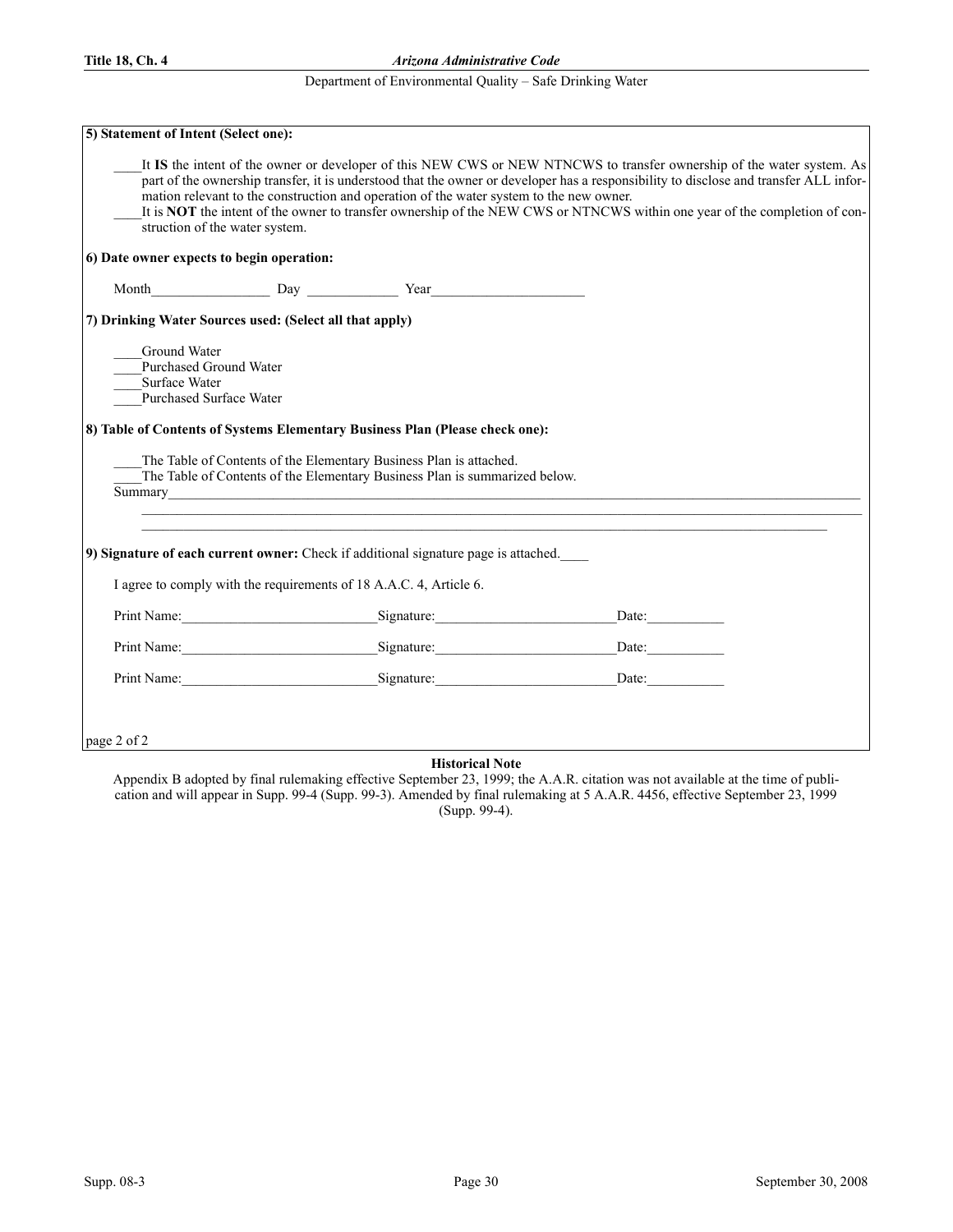Appendix C

## Financial Capacity for New CWSs and NTNCWSs

Worksheet 1

Owner:\_\_\_\_\_\_\_\_\_\_\_\_\_\_\_\_\_\_\_\_\_\_\_\_\_\_\_\_\_\_\_\_\_\_\_\_\_\_\_\_\_\_\_\_\_\_\_\_\_\_\_\_\_\_\_\_\_\_\_\_\_\_\_\_\_\_\_\_\_\_\_\_\_\_\_\_\_\_\_\_\_\_\_

Completed by:\_\_\_\_\_\_\_\_\_\_\_\_\_\_\_\_\_\_\_\_\_\_\_\_\_\_\_\_\_\_\_\_\_\_\_\_\_\_\_\_\_\_\_\_\_\_\_\_\_\_\_\_\_\_\_Date:\_\_\_\_\_\_\_\_\_\_\_\_\_\_\_\_\_\_\_

| 5-Year Financial Projection                                  | Year 1<br>Projection | Year <sub>2</sub><br>Projection | Year 3<br>Projection | Year 4<br>Projection | Year 5<br>Projection |
|--------------------------------------------------------------|----------------------|---------------------------------|----------------------|----------------------|----------------------|
| <b>Enter Year:</b>                                           |                      |                                 |                      |                      |                      |
| 1. Beginning Cash on Hand                                    |                      |                                 |                      |                      |                      |
| a. Unmetered Water Revenue                                   |                      |                                 |                      |                      |                      |
| b. Metered Water Revenue                                     |                      |                                 |                      |                      |                      |
| c. Other Water Revenue                                       |                      |                                 |                      |                      |                      |
| d. Total Water Revenues<br>$(la$ thru $1c)$                  |                      |                                 |                      |                      |                      |
| e. Connection Fees                                           |                      |                                 |                      |                      |                      |
| f. Interest and Dividend<br>Income                           |                      |                                 |                      |                      |                      |
| g. Other Income                                              |                      |                                 |                      |                      |                      |
| h. Total Cash Revenues<br>$(1d$ thru $1g)$                   |                      |                                 |                      |                      |                      |
| i. Additional Revenue Needed                                 |                      |                                 |                      |                      |                      |
| j. Loans, Grants or other<br>Cash Injection (please specify) |                      |                                 |                      |                      |                      |
| 2. Total Cash Balance (1h to 1j)                             |                      |                                 |                      |                      |                      |
| 3. Total Cash Available $(1+2)$                              |                      |                                 |                      |                      |                      |
| 4. Operating Expenses                                        |                      |                                 |                      |                      |                      |
| a. Salaries and wages                                        |                      |                                 |                      |                      |                      |
| b. Employee Pensions and<br>Benefits                         |                      |                                 |                      |                      |                      |
| c. Utilities                                                 |                      |                                 |                      |                      |                      |
| d. Chemicals                                                 |                      |                                 |                      |                      |                      |
| e. Materials and Supplies                                    |                      |                                 |                      |                      |                      |
| f. Laboratory                                                |                      |                                 |                      |                      |                      |
| g. Contractual Services                                      |                      |                                 |                      |                      |                      |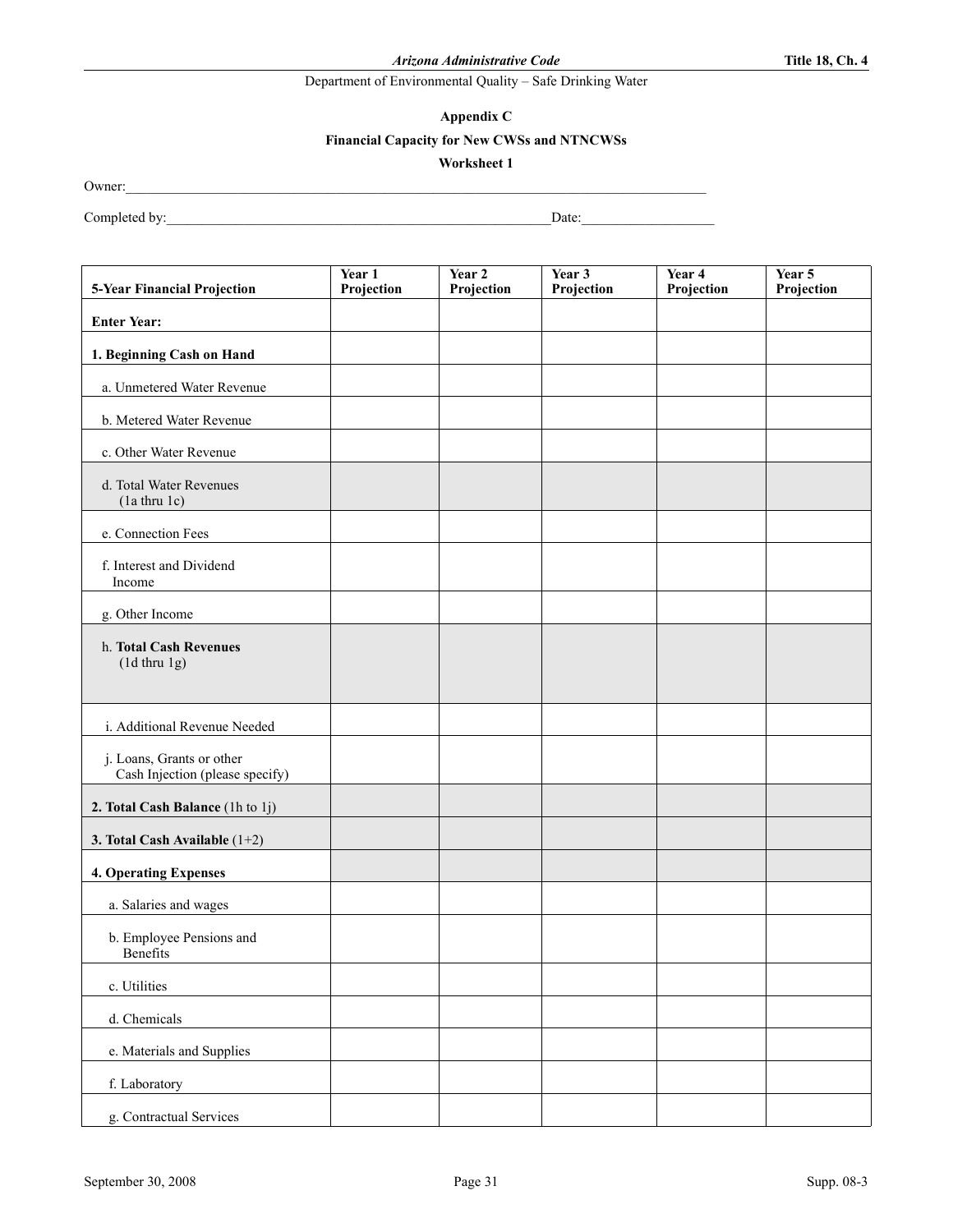| h. Insurance                                                                                    |  |  |  |
|-------------------------------------------------------------------------------------------------|--|--|--|
| i. Miscellaneous                                                                                |  |  |  |
| j. Total Operations and<br><b>Maintenance Expenses</b><br>(4a thru 4i)                          |  |  |  |
| k. Replacement Expenditures                                                                     |  |  |  |
| l. Total Operations and<br>Maintenance expenditures<br>plus Replacement<br>expenditures (4j+4k) |  |  |  |
| m. Loan Principal/Capital<br>Lease Payments                                                     |  |  |  |
| n. Loan Interest Payments                                                                       |  |  |  |
| o. Capital Purchases (specify):                                                                 |  |  |  |
| 5. Total Cash Paid Out<br>$(4m$ thru $40)$                                                      |  |  |  |
| 6. Ending Cash Position (3 - 5)                                                                 |  |  |  |
| 7. Number of Customer<br><b>Accounts</b>                                                        |  |  |  |
| 8. Average Annual User<br>Charge per account (1d/7)                                             |  |  |  |
| 9. Coverage Ratio<br>$(1h-4l)/(4m+4n)$                                                          |  |  |  |
| 10. Operating Ratio (1d/4l)                                                                     |  |  |  |
| 11. End of Year Operating<br>$Cash (6 - 12)$                                                    |  |  |  |
| 12. End of Year Reserves                                                                        |  |  |  |
| a. Operating Reserves                                                                           |  |  |  |
| b. Debt Service Reserve                                                                         |  |  |  |
| c. Capital Improvement<br>Reserve                                                               |  |  |  |
| d. Replacement Reserve                                                                          |  |  |  |
| e. Other                                                                                        |  |  |  |
| Total Reserves (12a thru 12e)                                                                   |  |  |  |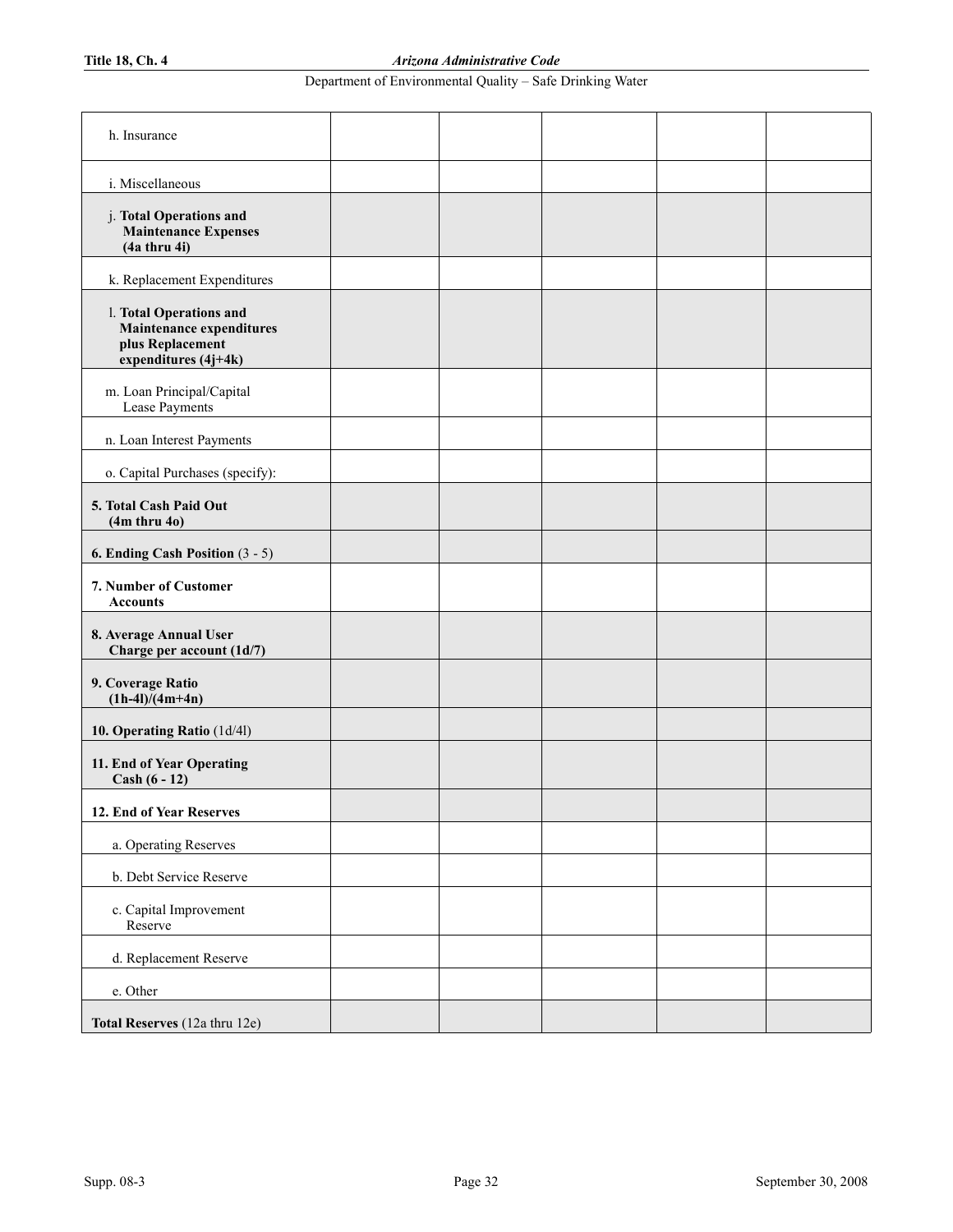## Appendix C (continued)

## Arizona Financial Capacity For New

## **CWSs and NTNCWSs**

## Definitions for Worksheet 1

| 5-Year Financial                             | Year 1                                                                                                                                                                                                                                                                         | Year 2                                                                                                                                                                                                                          | Year 3     | Year 4     | Year 5     |
|----------------------------------------------|--------------------------------------------------------------------------------------------------------------------------------------------------------------------------------------------------------------------------------------------------------------------------------|---------------------------------------------------------------------------------------------------------------------------------------------------------------------------------------------------------------------------------|------------|------------|------------|
| Projection                                   | Projection                                                                                                                                                                                                                                                                     | Projection                                                                                                                                                                                                                      | Projection | Projection | Projection |
| 1. Beginning Cash on<br>Hand                 | For the current year budget, use the actual cash balance. For all other years, cash on hand should equal item<br>$#12$ from the previous period.                                                                                                                               |                                                                                                                                                                                                                                 |            |            |            |
| a) Unmetered Water<br>Revenue                | pipe, room, or foot of frontage.                                                                                                                                                                                                                                               | All cash received or estimated for water supplied to residential, commercial, industrial and public customers<br>where the customer charge is not based on quantity, but is based on other criteria such as diameter of service |            |            |            |
| b) Metered Water Rev-<br>enue                |                                                                                                                                                                                                                                                                                | All cash received or estimated for water supplied to residential, commercial, industrial, and public customers<br>where the charge is based on quantity of water delivered.                                                     |            |            |            |
| c) Other water reve-<br>nues                 | or ad valorem taxes.                                                                                                                                                                                                                                                           | Other cash received or estimated from sales of water, sales for irrigation, sales for resale, inter-municipal sales,                                                                                                            |            |            |            |
| d) Total Water Reve-<br>nues                 | Total $1(a)$ thru $1(c)$                                                                                                                                                                                                                                                       |                                                                                                                                                                                                                                 |            |            |            |
| e) Connection Fee                            |                                                                                                                                                                                                                                                                                | All cash received or estimated for connection of customer service during the year.                                                                                                                                              |            |            |            |
| f) Interest and Divi-<br>dend Income         |                                                                                                                                                                                                                                                                                | All cash received or estimated on interest income from securities, loans, notes, and similar instruments,<br>whether the securities are carried as investments or included in sinking or reserve accounts.                      |            |            |            |
| g) Other income                              | Other revenues collected or estimated during the period (such as disconnection or change in service fees,<br>profit on materials billed to customers, servicing of customer lines, late payment fees, rents, sales of assets, or<br>ad valorem taxes (infrastructure portion). |                                                                                                                                                                                                                                 |            |            |            |
| h) Total Cash Reve-<br>nues                  | Add $1(d)$ thru $1(g)$                                                                                                                                                                                                                                                         |                                                                                                                                                                                                                                 |            |            |            |
| i) Additional Revenues<br>Needed             |                                                                                                                                                                                                                                                                                | Additional cash needed to cover cash needs.                                                                                                                                                                                     |            |            |            |
| j) Loans, Grants or<br>other Cash Injections | Includes loans or grants from financial institutions, inter-municipal loans, state or federal sources.                                                                                                                                                                         |                                                                                                                                                                                                                                 |            |            |            |
| 2. Total Cash Balance                        | Add items $1(h)$ thru $1(j)$                                                                                                                                                                                                                                                   |                                                                                                                                                                                                                                 |            |            |            |
| 3. Total Cash Available                      | Add items 1 and 2                                                                                                                                                                                                                                                              |                                                                                                                                                                                                                                 |            |            |            |
| <b>4. Operating Expenses</b>                 |                                                                                                                                                                                                                                                                                | Use actual amounts paid when completing the prior year. Estimate the amounts for projected years based on<br>prior year amounts, trends, and other known variables.                                                             |            |            |            |
| a) Salaries and wages                        | Cash expenditures made or estimated for salaries, bonuses, and other considerations for work related to the<br>operation and maintenance of the facility, including administration and compensation for officers and direc-<br>tors.                                           |                                                                                                                                                                                                                                 |            |            |            |
| b) Employee Pensions<br>and Benefits         | bilities.                                                                                                                                                                                                                                                                      | Paid vacations, paid sick leave, health insurance, unemployment insurance, pension plan, and other similar lia-                                                                                                                 |            |            |            |
| c) Utilities                                 |                                                                                                                                                                                                                                                                                | Amounts paid or estimated for all fuel or electrical power.                                                                                                                                                                     |            |            |            |
| d) Chemicals                                 |                                                                                                                                                                                                                                                                                | Amounts paid or estimated for chemicals used in treatment and distribution.                                                                                                                                                     |            |            |            |
| e) Materials and Sup-<br>plies               | Amounts paid or estimated for materials and supplies used for operation and maintenance of the new public<br>water system other than those under contractual services.                                                                                                         |                                                                                                                                                                                                                                 |            |            |            |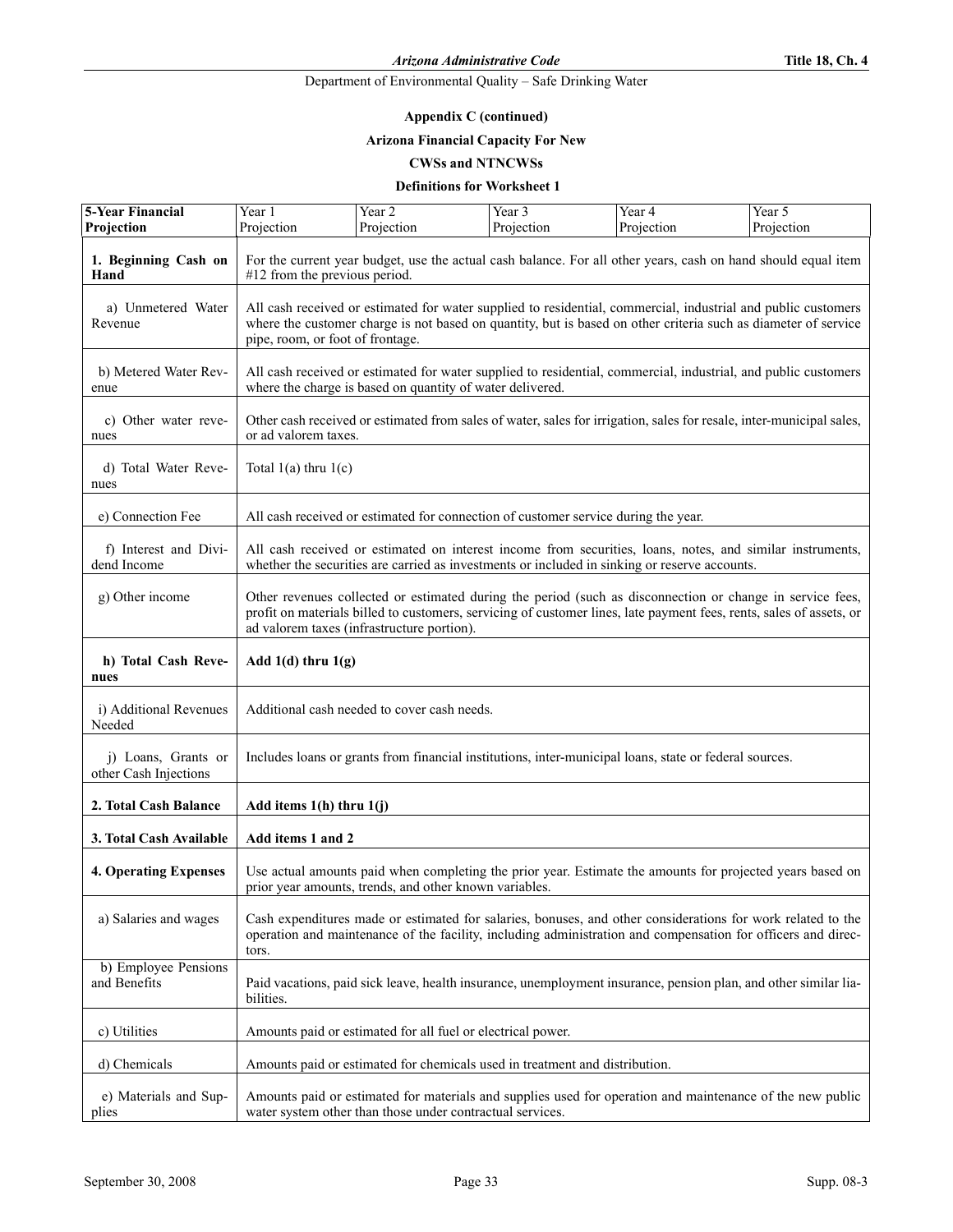# Department of Environmental Quality – Safe Drinking Water

| f) Laboratory                                                                                      | Amounts paid or estimated for laboratory and associated services.                                                                                                                                                                                                                                                                                                                                    |
|----------------------------------------------------------------------------------------------------|------------------------------------------------------------------------------------------------------------------------------------------------------------------------------------------------------------------------------------------------------------------------------------------------------------------------------------------------------------------------------------------------------|
|                                                                                                    |                                                                                                                                                                                                                                                                                                                                                                                                      |
| g) Contractual Ser-<br>vices                                                                       | Amounts paid or estimated for outside engineering, accounting, legal, managerial, and other services.                                                                                                                                                                                                                                                                                                |
| h) Insurance                                                                                       | Amounts paid or estimated for vehicle, liability, worker's compensation, and other insurance associated with<br>the public water system.                                                                                                                                                                                                                                                             |
| i) Miscellaneous                                                                                   | Amounts paid or estimated for all expenses not included elsewhere (such as permit fees, training, and certifi-<br>cation fees).                                                                                                                                                                                                                                                                      |
| j) Total operation and<br>maintenance expendi-<br>tures                                            | Add amounts in lines 4(a) thru 4(i).                                                                                                                                                                                                                                                                                                                                                                 |
| k) Replacement expen-<br>ditures                                                                   | Amounts paid or estimated for replacement of equipment to maintain system integrity (capital improvement<br>plan).                                                                                                                                                                                                                                                                                   |
| I) Total Operations<br>Maintenance<br>and<br>expenditures<br>plus<br>Replacement expendi-<br>tures | Add amounts in $4(j)$ and $4(k)$                                                                                                                                                                                                                                                                                                                                                                     |
| m) Loan Principal,<br>Capital Lease or Loan<br>payment                                             | Include cash payments made or estimated for principal and interest on all loans, including vehicle loans and<br>equipment on time payments, and capital lease payments.                                                                                                                                                                                                                              |
| n) Loan Interest pay-<br>ments                                                                     | Include cash payments made or estimated for interest on all loans, including vehicle loans, and equipment on<br>time payments, and capital lease payments.                                                                                                                                                                                                                                           |
| o) Capital Purchases                                                                               | Amount of cash outlays or estimates for items such as equipment, building, or vehicle purchases and leasehold<br>improvements that were not a part of the initial design of the water system.                                                                                                                                                                                                        |
| 5) Total Cash Paid Out                                                                             | Add amounts in $4(m)$ thru $4(0)$                                                                                                                                                                                                                                                                                                                                                                    |
| 6) Total Cash Avail-<br>able Minus Expendi-<br>tures Calculation                                   | Take Amount in 1 and subtract Amount in 5. If this amount is positive, there is operating cash left over<br>after all calculated expenditure obligations have been met. If the number is negative, there are more expenses<br>than there are funds available to pay for the expenses to operate the water system.                                                                                    |
| Number of Cus-<br>7)<br>tomer Accounts                                                             | Use most recent system data or expected increases.                                                                                                                                                                                                                                                                                                                                                   |
| 8)<br>Average User<br><b>Charge per Customer</b>                                                   | Take amount listed in 1(d) and divide it by amount listed in 7.                                                                                                                                                                                                                                                                                                                                      |
| 9) Coverage Ratio                                                                                  | Take amount in 1(h) and subtract the amount in 4(l). Then divide that amount with the sum of $4(m)$ +<br>4(n). The equation looks like this: $[1(h) - 4(l)]$ $[4(m) + 4(n)]$ and measures the sufficiency of net operating<br>profit to cover the debt service requirements of the system. A bond covenant might require the debt service to<br>meet or exceed certain limits.                       |
| 10) Operating Ratio                                                                                | Take amount in $1(d)$ and divide it by the amount in 4(1). The equation looks like this: $1(d)$ 4(1). This fig-<br>ure measures whether operating revenues are sufficient to cover operation, maintenance, replacement<br>expenses. An operating ratio of 1:0 is the minimum for a self-supporting facility. If there are debt service<br>requirements, the operating ratio would have to be higher. |
| 11) End of Year Oper-<br>ating Cash                                                                | All non-reserved cash. Add amounts from 6 thru 12.                                                                                                                                                                                                                                                                                                                                                   |
| End<br>Year<br>12)<br>оf<br><b>Reserves</b>                                                        | Do not include depreciation as a reserve unless there is actually a designated depreciation reserve containing<br>cash set aside for future expansion.                                                                                                                                                                                                                                               |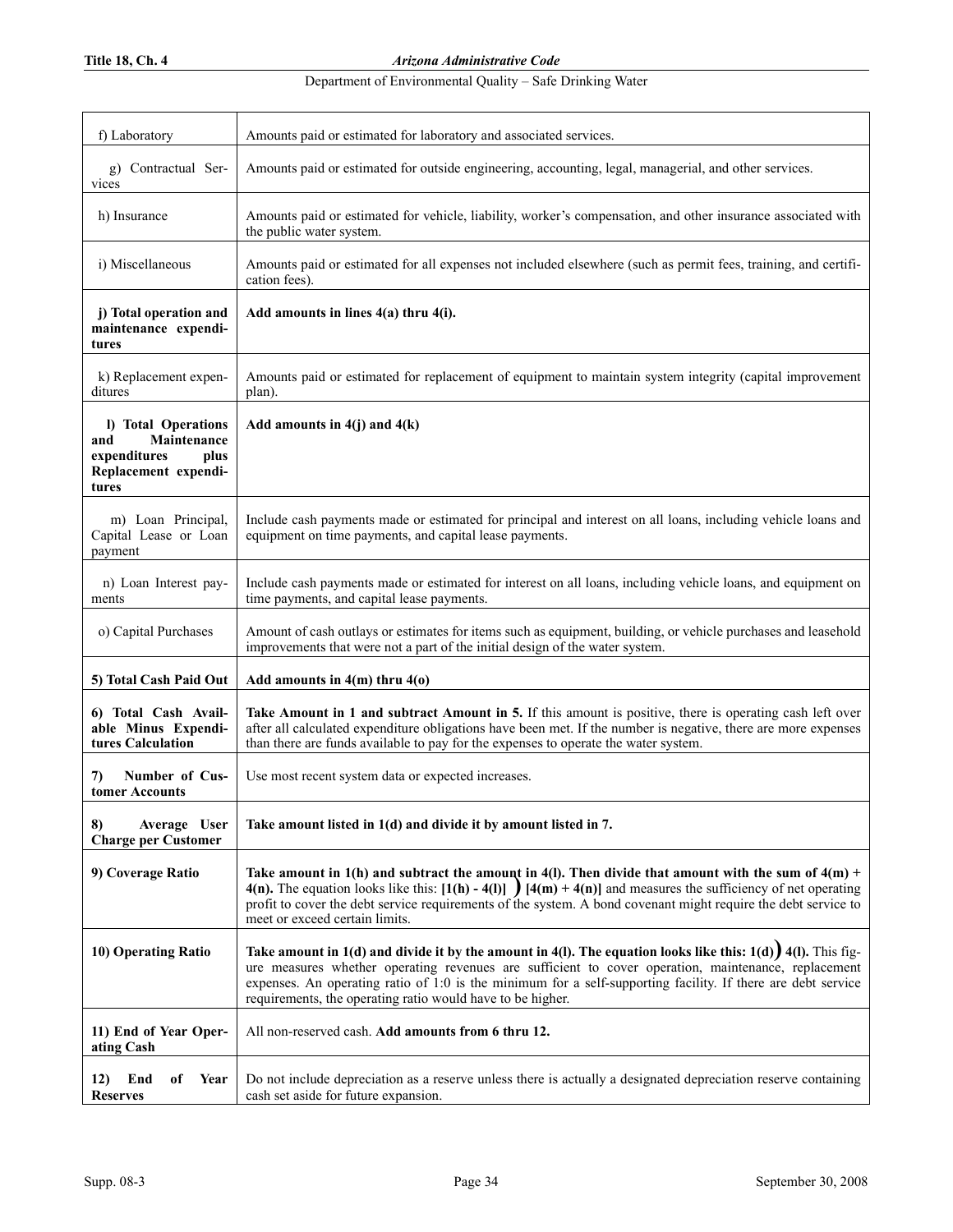| Operating Cash<br>a)<br>Reserve         | Funds set aside to meet cash flow, operating, and seasonal fluctuations.                                                                                        |
|-----------------------------------------|-----------------------------------------------------------------------------------------------------------------------------------------------------------------|
| Debt Service<br>b)<br>Reserve           | Funds specifically set aside to retire debt as it is scheduled.                                                                                                 |
| c) Capital Improve-<br>ment Reserve     | Funds specifically set aside to meet long-term objectives for a major facility expansion, improvement, or the<br>construction of a new facility.                |
| d)<br>Replacement<br>Reserves           | Funds specifically set aside for the future replacement of equipment needed to maintain the integrity of the<br>facility over the useful life of the equipment. |
| e) Total End of Year<br><b>Reserves</b> | Add amounts $12$ (a) thru $12$ (d).                                                                                                                             |

## **Historical Note**

Appendix C adopted by final rulemaking effective September 23, 1999; the A.A.R. citation was not available at the time of publication and will appear in Supp. 99-4 (Supp. 99-3). Amended by final rulemaking at 5 A.A.R. 4456, effective September 23, 1999 (Supp. 99-4).

## Appendix D

## Water System Financial Viability Tests

## Test 1: Will the proposed water system collect sufficient revenues to meet all of its projected expenses?

Measurements:

- a. Total Revenues Total Expenses = Net Income > 0
- b. Total Revenues One-Time Revenues Interest Income Other Income = Operating Revenues
- c. Total Expenses One-Time Expenditures Debt Service Capital Outlays = Operating Expenditures
- d. Operating Revenues Operating Expenses = Net Revenues  $> 0$
- e. Operating Ratio = Operating Expenses  $\leq 1$  Operating Revenues

## Test 2: Will the proposed water system generate reserves?

The following measurements shall be  $> 0$  at the time submitted:

- a. Operating Cash Reserve  $=$  \$ $\blacksquare$
- b. Replacement Reserve  $=$  \$
- c. Working Capital = Current Assets Current Liabilities

## Test 3: Are the proposed rates reasonable compared to the median household income of the area to be served?

The following measurement shall be:

Average Annual Rates < Median Household Income\* x 2.5%.

\*The sources of median household income data include the most recent United States Census Bureau (USCB) data collected by the Department or generated by an impartial third party experienced in collecting income data and supplied to the Department by the applicant seeking viability determinations. Acceptable sources of income data, other than USCB data include feasibility studies, engineering reports, market studies, income surveys, or another source or collection methodology approved by the Department.

## **Historical Note**

Appendix D adopted by final rulemaking effective September 23, 1999; the A.A.R. citation was not available at the time of publication and will appear in Supp. 99-4 (Supp. 99-3). Amended by final rulemaking at 5 A.A.R. 4456, effective September 23, 1999; Test 1(e) amended to correct a manifest clerical error (Supp. 99-4).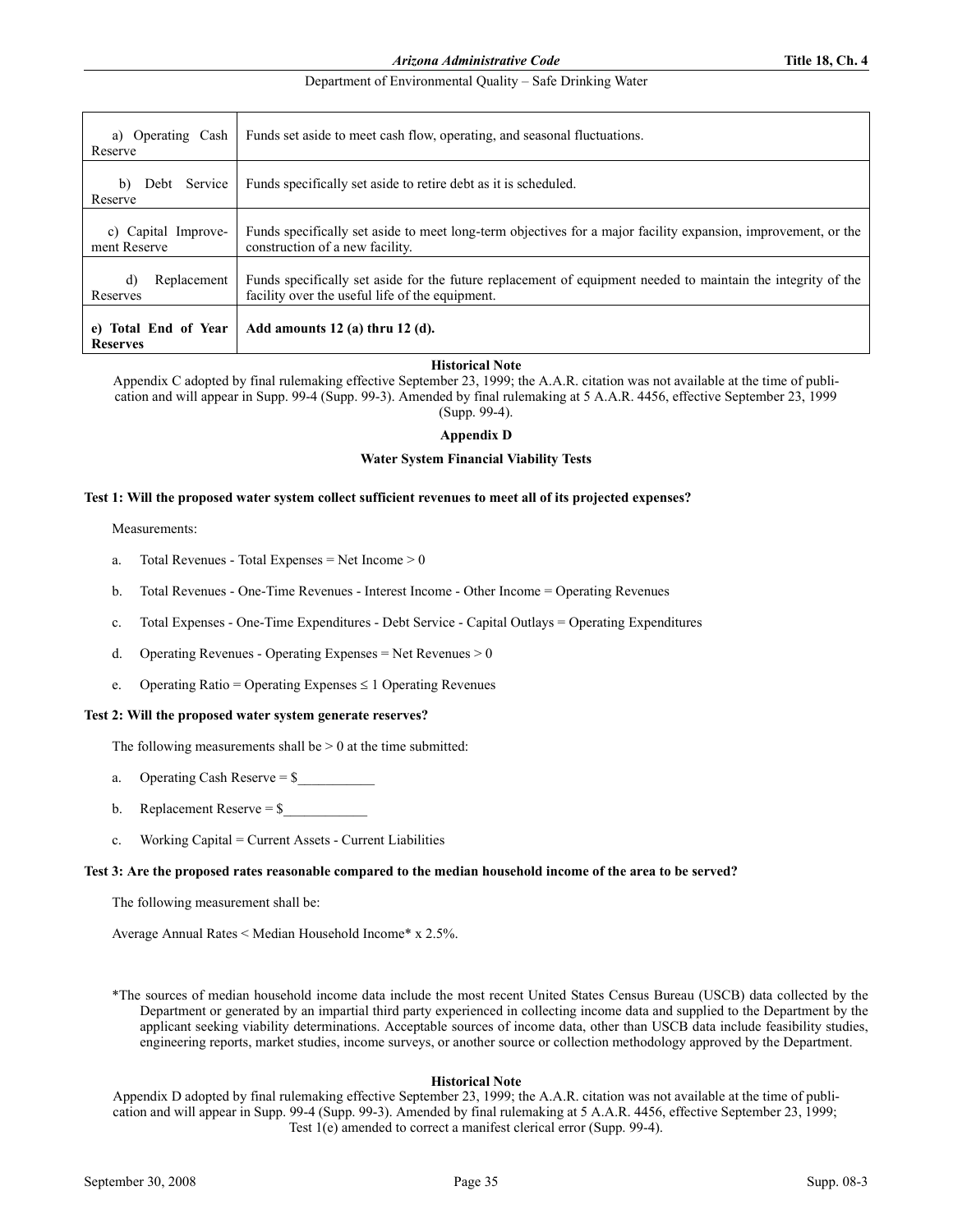Department of Environmental Quality – Safe Drinking Water

## ARTICLE 7. REPEALED

#### R18-4-701. Repealed

### **Historical Note**

New Section adopted by final rulemaking at 6 A.A.R. 2019, effective May 10, 2000 (Supp. 00-2). Section R18- 4-701 repealed by final rulemaking at 14 A.A.R. 2978, effective August 30, 2008 (Supp. 08-3).

## R18-4-702. Repealed

### **Historical Note**

New Section adopted by final rulemaking at 6 A.A.R. 2019, effective May 10, 2000 (Supp. 00-2). Section R18- 4-702 repealed by final rulemaking at 14 A.A.R. 2978, effective August 30, 2008 (Supp. 08-3).

#### R18-4-703. Repealed

#### **Historical Note**

New Section adopted by final rulemaking at 6 A.A.R. 2019, effective May 10, 2000 (Supp. 00-2). Amended by final rulemaking at 8 A.A.R. 973, effective February 19, 2002 (Supp. 02-1). Amended by final rulemaking at 8 A.A.R. 3046, effective May 1, 2002 (Supp. 02-3). Section R18-4-703 repealed by final rulemaking at 14 A.A.R. 2978, effective August 30, 2008 (Supp. 08-3).

## R18-4-704. Repealed

#### **Historical Note**

New Section adopted by final rulemaking at 6 A.A.R. 2019, effective May 10, 2000 (Supp. 00-2). Amended by final rulemaking at 8 A.A.R. 973, effective February 19, 2002 (Supp. 02-1). Amended by final rulemaking at 8 A.A.R. 3046, effective May 1, 2002 (Supp. 02-3). Clarifying words "of Article 1" added to subsection  $(A)(1)$ (Supp. 04-1). Section R18-4-703 and Table 1 repealed by final rulemaking at 14 A.A.R. 2978, effective August 30, 2008 (Supp. 08-3).

#### R18-4-705. Repealed

#### **Historical Note**

New Section adopted by final rulemaking at 6 A.A.R. 2019, effective May 10, 2000 (Supp. 00-2). Amended by final rulemaking at 8 A.A.R. 973, effective February 19, 2002 (Supp. 02-1). Section R18-4-705 repealed by final rulemaking at 14 A.A.R. 2978, effective August 30, 2008 (Supp. 08-3).

## R18-4-706. Repealed

#### **Historical Note**

New Section adopted by final rulemaking at 6 A.A.R. 2019, effective May 10, 2000 (Supp. 00-2). Amended by final rulemaking at 8 A.A.R. 973, effective February 19, 2002 (Supp. 02-1). Section R18-4-706 repealed by final rulemaking at 14 A.A.R. 2978, effective August 30, 2008 (Supp. 08-3).

## R18-4-707. Repealed

## **Historical Note**

New Section adopted by final rulemaking at 6 A.A.R. 2019, effective May 10, 2000 (Supp. 00-2). Amended by final rulemaking at 8 A.A.R. 973, effective February 19, 2002 (Supp. 02-1). Section R18-4-707 repealed by final rulemaking at 14 A.A.R. 2978, effective August 30, 2008 (Supp. 08-3).

## R18-4-708. Repealed

## **Historical Note**

New Section adopted by final rulemaking at 6 A.A.R. 2019, effective May 10, 2000 (Supp. 00-2). Amended by final rulemaking at 8 A.A.R. 973, effective February 19, 2002 (Supp. 02-1). Section R18-4-708 repealed by final rulemaking at 14 A.A.R. 2978, effective August 30, 2008 (Supp. 08-3).

## R18-4-709. Repealed

#### **Historical Note**

New Section adopted by final rulemaking at 6 A.A.R. 2019, effective May 10, 2000 (Supp. 00-2). Amended by final rulemaking at 8 A.A.R. 973, effective February 19, 2002 (Supp. 02-1). Amended by final rulemaking at 8 A.A.R. 3046, effective May 1, 2002 (Supp. 02-3). Section R18-4-709 repealed by final rulemaking at 14 A.A.R. 2978, effective August 30, 2008 (Supp. 08-3).

## R18-4-710. Repealed

#### **Historical Note**

New Section adopted by final rulemaking at 6 A.A.R. 2019, effective May 10, 2000 (Supp. 00-2). Section R18- 4-710 repealed by final rulemaking at 14 A.A.R. 2978, effective August 30, 2008 (Supp. 08-3).

## Appendix A. Repealed

## **Historical Note**

New Appendix adopted by final rulemaking at 6 A.A.R. 2019, effective May 10, 2000 (Supp. 00-2). Amended by final rulemaking at 8 A.A.R. 973, effective February 19, 2002 (Supp. 02-1). Appendix A repealed by final rulemaking at 8 A.A.R. 3046, effective May 1, 2002 (Supp.  $(02-3)$ .

## Appendix B. Repealed

#### **Historical Note**

New Appendix adopted by final rulemaking at 6 A.A.R. 2019, effective May 10, 2000 (Supp. 00-2). Former Appendix B renumbered to Appendix C; new Appendix B made by final rulemaking at 8 A.A.R. 973, effective February 19, 2002 (Supp. 02-1). Appendix B repealed by final rulemaking at 8 A.A.R. 3046, effective May 1, 2002 (Supp. 02-3).

## Appendix C. Repealed

## **Historical Note**

New Appendix C renumbered from Appendix B by final rulemaking at 8 A.A.R. 973, effective February 19, 2002 (Supp. 02-1). Appendix C repealed by final rulemaking at 8 A.A.R. 3046, effective May 1, 2002 (Supp. 02-3).

## **ARTICLE 8. TECHNICAL ASSISTANCE**

## R18-4-801. Repealed

## **Historical Note**

New Section made by final rulemaking at 8 A.A.R. 262, effective December 27, 2001 (Supp. 01-4). Section R18- 4-801 repealed by final rulemaking at 14 A.A.R. 2978, effective August 30, 2008 (Supp. 08-3).

## R18-4-802. Technical Assistance Plan

The Department shall include a technical assistance plan in the capacity development report it publishes annually. The technical assistance plan shall include a description of the types of technical